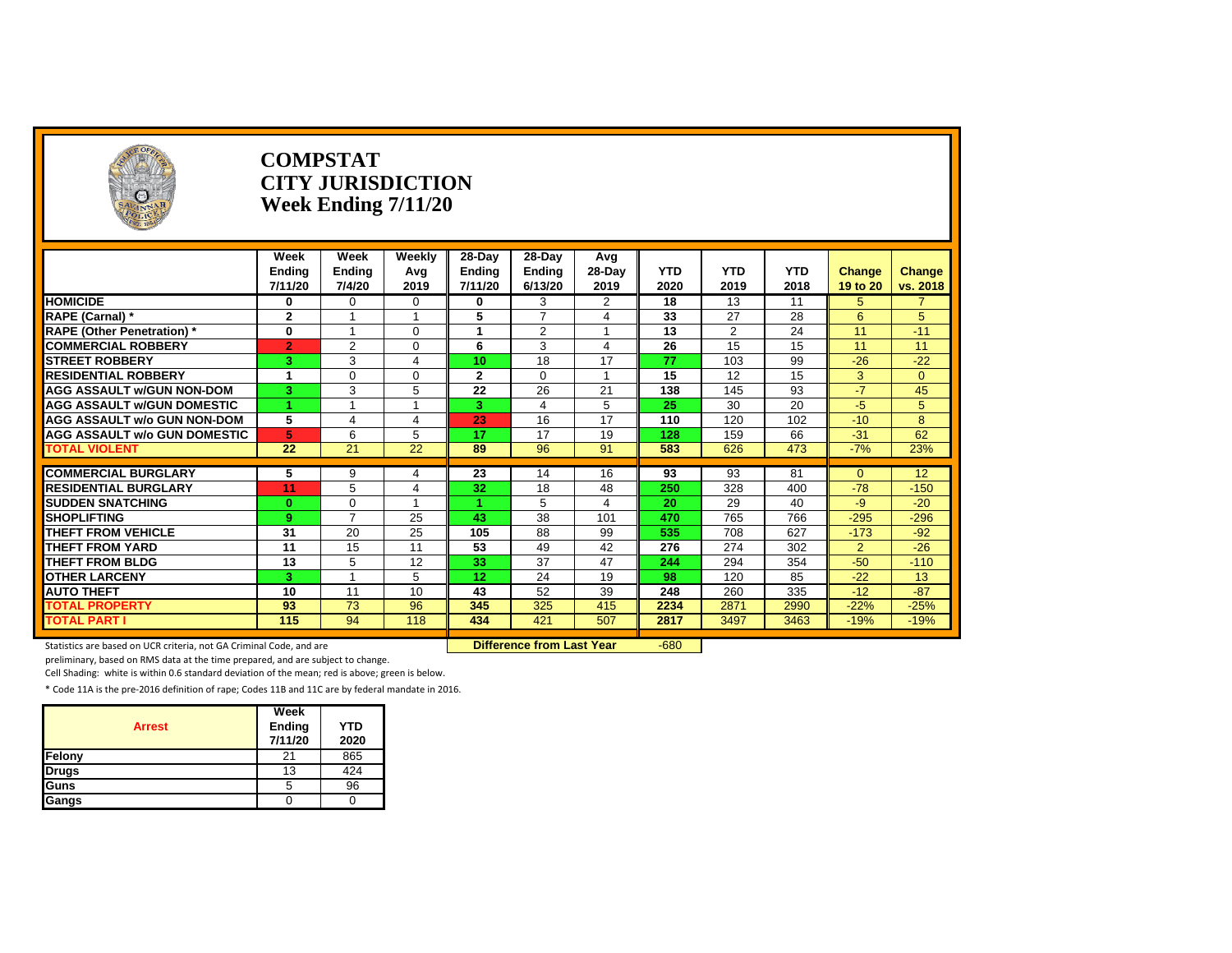

#### **COMPSTATNORTH PRECINCTWeek Ending 7/11/20**

#### **PRECINCT COMMANDER:**

**CAPT. CARY HILL**



|                                     | Week<br><b>Endina</b><br>7/11/20 | Week<br><b>Ending</b><br>7/4/20 | Weekly<br>Avg<br>2019   | 28-Day<br><b>Ending</b><br>7/11/20 | 28-Day<br><b>Endina</b><br>6/13/20 | Avg<br>28-Day<br>2019 | <b>YTD</b><br>2020 | <b>YTD</b><br>2019 | <b>YTD</b><br>2018 | <b>Change</b><br>19 to 20 | Change<br>vs. 2018 |
|-------------------------------------|----------------------------------|---------------------------------|-------------------------|------------------------------------|------------------------------------|-----------------------|--------------------|--------------------|--------------------|---------------------------|--------------------|
| <b>HOMICIDE</b>                     | 0                                | $\Omega$                        | $\Omega$                | $\bf{0}$                           | 0                                  | $\Omega$              | 3                  | 3                  | $\overline{2}$     | 0                         |                    |
| RAPE (Carnal) *                     | 0                                | 0                               | $\Omega$                | $\bf{0}$                           | 3                                  | -1                    | 12                 | 6                  | $\overline{ }$     | 6                         | 5                  |
| <b>RAPE (Other Penetration)</b> *   | $\mathbf{0}$                     | $\Omega$                        | $\Omega$                | $\bf{0}$                           | $\overline{\mathbf{A}}$            | $\Omega$              | $\overline{2}$     | $\overline{A}$     | 3                  | $\blacktriangleleft$      | $-1$               |
| <b>COMMERCIAL ROBBERY</b>           | $\bf{0}$                         | $\Omega$                        | $\Omega$                | 4                                  | $\Omega$                           | -1                    | 3                  | $\mathcal{P}$      | 5                  | 1                         | $-2$               |
| <b>STREET ROBBERY</b>               | 1                                | 0                               |                         | 2                                  | 5                                  | 5                     | 23                 | 29                 | 29                 | $-6$                      | $-6$               |
| <b>RESIDENTIAL ROBBERY</b>          | $\bf{0}$                         | $\Omega$                        | $\Omega$                | 0                                  | $\Omega$                           | 0                     | 4                  | 3                  | 5                  | 1                         | $-1$               |
| <b>AGG ASSAULT w/GUN NON-DOM</b>    | $\bf{0}$                         |                                 |                         | 5                                  | 9                                  | 4                     | 39                 | 37                 | 24                 | $\overline{2}$            | 15                 |
| <b>AGG ASSAULT W/GUN DOMESTIC</b>   | $\mathbf{0}$                     | $\Omega$                        | $\Omega$                | $\bf{0}$                           | 2                                  | 1                     | $\overline{7}$     | $\overline{1}$     | 5                  | 6                         | $\overline{2}$     |
| <b>AGG ASSAULT w/o GUN NON-DOM</b>  | $\mathbf{2}$                     |                                 |                         | 6                                  | 4                                  | 6                     | 29                 | 42                 | 32                 | $-13$                     | $-3$               |
| <b>AGG ASSAULT w/o GUN DOMESTIC</b> | $\bf{0}$                         | 3                               |                         | Δ                                  | 2                                  | 5                     | 19                 | 37                 | 18                 | $-18$                     | 4                  |
| <b>TOTAL VIOLENT</b>                | 3                                | 5                               | 6                       | 18                                 | 26                                 | 24                    | 141                | 161                | 130                | $-12%$                    | 8%                 |
|                                     |                                  |                                 |                         |                                    |                                    |                       |                    |                    |                    |                           |                    |
| <b>COMMERCIAL BURGLARY</b>          | 0                                | 3                               | $\overline{\mathbf{A}}$ | 6                                  | 8                                  | 4                     | 29                 | 18                 | 17                 | 11                        | 12 <sup>°</sup>    |
| <b>RESIDENTIAL BURGLARY</b>         | 1                                | $\Omega$                        |                         | 7                                  | 3                                  | $\overline{7}$        | 53                 | 48                 | 46                 | 5                         | $\overline{7}$     |
| <b>SUDDEN SNATCHING</b>             | $\bf{0}$                         | 0                               | 0                       |                                    | 4                                  |                       | 12                 | 11                 | 21                 | 4                         | -9                 |
| <b>SHOPLIFTING</b>                  | 1                                | $\Omega$                        | 3                       | 8                                  | 16                                 | 12                    | 79                 | 84                 | 149                | $-5$                      | $-70$              |
| <b>THEFT FROM VEHICLE</b>           | 10                               | 3                               | 6                       | 25                                 | 26                                 | 24                    | 105                | 165                | 125                | $-60$                     | $-20$              |
| <b>THEFT FROM YARD</b>              | 4                                | 6                               | 3                       | 18                                 | 6                                  | 11                    | 77                 | 68                 | 83                 | 9                         | $-6$               |
| <b>THEFT FROM BLDG</b>              | 3                                | $\overline{A}$                  | 3                       | 6.                                 | 5                                  | 11                    | 44                 | 67                 | 97                 | $-23$                     | $-53$              |
| <b>OTHER LARCENY</b>                | $\overline{2}$                   | 0                               |                         | 3                                  | 5                                  | 4                     | 21                 | 18                 | 19                 | 3                         | $\overline{2}$     |
| <b>AUTO THEFT</b>                   | $\mathbf{2}$                     | 3                               | $\overline{2}$          | 7                                  | $\overline{7}$                     | 8                     | 50                 | 36                 | 63                 | 14                        | $-13$              |
| <b>TOTAL PROPERTY</b>               | 23                               | 16                              | 19                      | 81                                 | 80                                 | 82                    | 470                | 515                | 620                | $-9%$                     | $-24%$             |
| <b>TOTAL PART I</b>                 | $\overline{26}$                  | 21                              | $\overline{25}$         | 99                                 | 106                                | 106                   | 611                | 676                | 750                | $-10%$                    | $-19%$             |

Statistics are based on UCR criteria, not GA Criminal Code, and are **Difference from Last Year 565** 

preliminary, based on RMS data at the time prepared, and are subject to change.

Cell Shading: white is within 0.6 standard deviation of the mean; red is above; green is below.

| <b>Arrests</b> | Week<br>Ending<br>7/11/20 | <b>YTD</b><br>2020 |
|----------------|---------------------------|--------------------|
| Felony         | 3                         | 210                |
| <b>Drugs</b>   |                           | 107                |
| <b>Guns</b>    |                           | 30                 |
| Gangs          |                           |                    |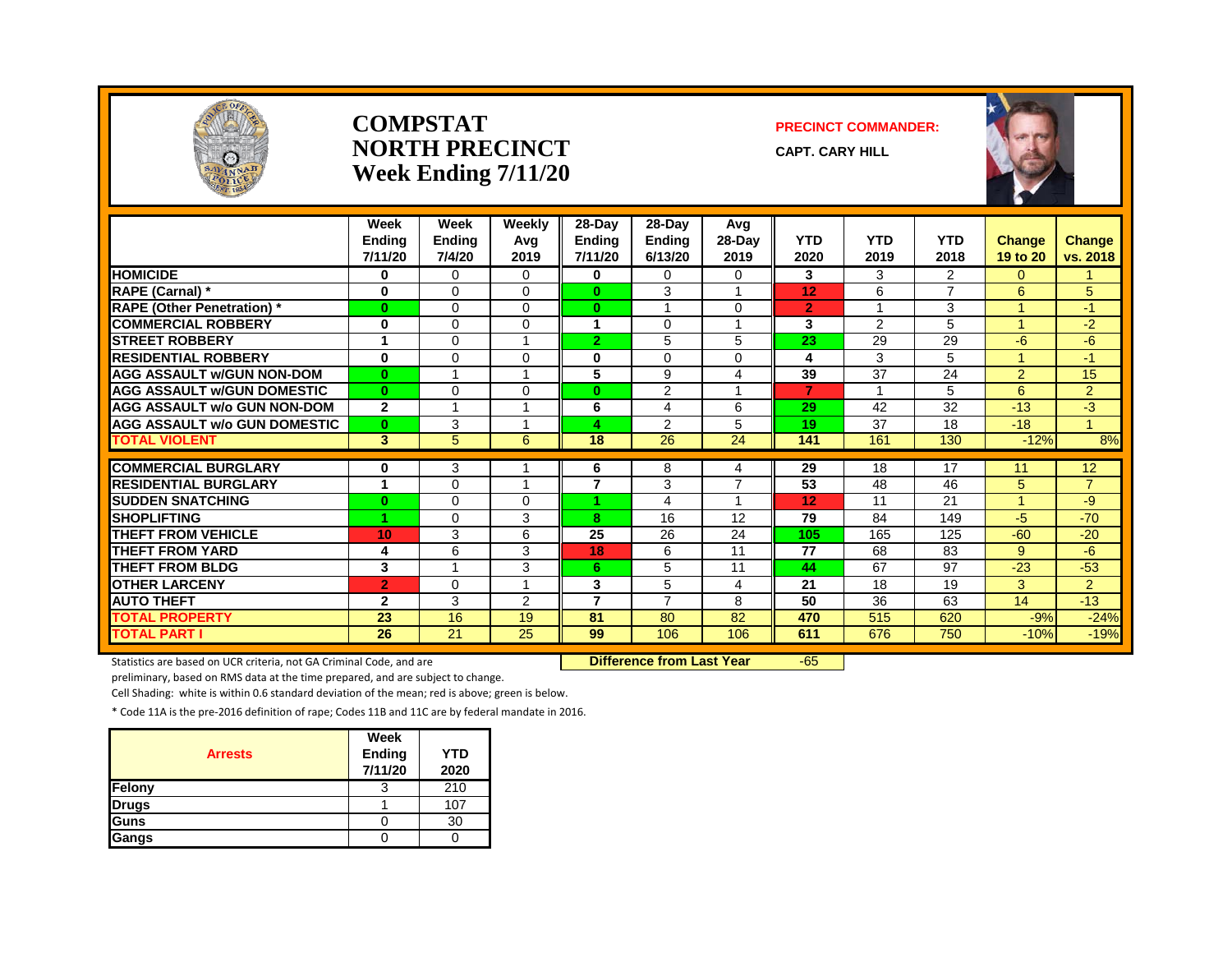

#### **COMPSTATCENTRAL PRECINCTWeek Ending 7/11/20**

#### **PRECINCT COMMANDER:**

**CAPT. TONYA REID**



|                                     | Week<br><b>Endina</b><br>7/11/20 | Week<br><b>Ending</b><br>7/4/20 | Weekly<br>Avg<br>2019 | 28-Day<br><b>Ending</b><br>7/11/20 | 28-Day<br><b>Ending</b><br>6/13/20 | Avg<br>28-Day<br>2019 | <b>YTD</b><br>2020 | <b>YTD</b><br>2019 | <b>YTD</b><br>2018 | <b>Change</b><br>19 to 20 | <b>Change</b><br>vs. 2018 |
|-------------------------------------|----------------------------------|---------------------------------|-----------------------|------------------------------------|------------------------------------|-----------------------|--------------------|--------------------|--------------------|---------------------------|---------------------------|
| <b>HOMICIDE</b>                     | 0                                | $\Omega$                        | 0                     | 0                                  | $\overline{2}$                     | 0                     | 10                 | $\overline{2}$     | $\Omega$           | 8                         | 10 <sup>°</sup>           |
| RAPE (Carnal) *                     | 1                                | $\Omega$                        | $\Omega$              | 1                                  | 3                                  | 1                     | 10                 | $\overline{7}$     | 8                  | 3                         | $\overline{2}$            |
| <b>RAPE (Other Penetration)</b> *   | 0                                |                                 | $\Omega$              | 4                                  | $\Omega$                           | $\Omega$              | 3                  |                    | 5                  | $\overline{2}$            | $-2$                      |
| <b>COMMERCIAL ROBBERY</b>           |                                  |                                 | 0                     | 2                                  |                                    | $\overline{2}$        | 5                  | 5                  | 3                  | $\Omega$                  | $\overline{2}$            |
| <b>STREET ROBBERY</b>               | 1                                | 2                               |                       | З.                                 | 9                                  | 5                     | 25                 | 31                 | 28                 | -6                        | $-3$                      |
| <b>RESIDENTIAL ROBBERY</b>          | $\bf{0}$                         | $\Omega$                        | $\Omega$              | 0                                  | 0                                  | $\Omega$              | 5                  | 3                  | 4                  | $\overline{2}$            |                           |
| <b>AGG ASSAULT W/GUN NON-DOM</b>    |                                  | $\Omega$                        | $\overline{2}$        | 5.                                 | 6                                  | $\overline{7}$        | 36                 | 47                 | 37                 | $-11$                     | $-1$                      |
| <b>AGG ASSAULT W/GUN DOMESTIC</b>   | $\mathbf{0}$                     | $\Omega$                        | $\Omega$              | 4.                                 | $\Omega$                           | 1                     | 5                  | 9                  | 9                  | $-4$                      | $-4$                      |
| <b>AGG ASSAULT w/o GUN NON-DOM</b>  | 1                                |                                 |                       | 5                                  | 3                                  | 4                     | 24                 | 28                 | 26                 | $-4$                      | $-2$                      |
| <b>AGG ASSAULT w/o GUN DOMESTIC</b> | $\overline{2}$                   |                                 |                       | Δ                                  | 5                                  | 5                     | 37                 | 42                 | 19                 | $-5$                      | 18                        |
| <b>TOTAL VIOLENT</b>                | $\overline{7}$                   | 6                               | 6                     | 22                                 | 29                                 | 26                    | 160                | 175                | 139                | $-9%$                     | 15%                       |
|                                     |                                  |                                 |                       |                                    |                                    |                       |                    |                    |                    |                           |                           |
| <b>COMMERCIAL BURGLARY</b>          | 3                                | 2                               |                       | 8                                  | 2                                  | 6                     | 27                 | 25                 | 22                 | $\overline{2}$            | 5                         |
| <b>RESIDENTIAL BURGLARY</b>         | 1                                |                                 |                       | Δ                                  | 5                                  | 16                    | 78                 | 105                | 116                | $-27$                     | $-38$                     |
| <b>SUDDEN SNATCHING</b>             | $\bf{0}$                         | $\Omega$                        | $\Omega$              | $\bf{0}$                           | $\Omega$                           |                       | 3                  | 4                  | $\overline{7}$     | $-1$                      | $-4$                      |
| <b>SHOPLIFTING</b>                  | $\bf{0}$                         | 2                               | 5                     | 6                                  | 19                                 | 19                    | 89                 | 123                | 101                | $-34$                     | $-12$                     |
| THEFT FROM VEHICLE                  | $\overline{7}$                   | 4                               | 6                     | 26                                 | 21                                 | 25                    | 118                | 165                | 171                | $-47$                     | $-53$                     |
| <b>THEFT FROM YARD</b>              | 4                                | 6                               | 4                     | 15                                 | 15                                 | 15                    | 87                 | 101                | 88                 | $-14$                     | $-1$                      |
| <b>THEFT FROM BLDG</b>              | 5                                |                                 | 3                     | 10                                 | 17                                 | 10                    | 63                 | 67                 | 95                 | $-4$                      | $-32$                     |
| <b>OTHER LARCENY</b>                | $\bf{0}$                         | $\Omega$                        | $\overline{2}$        | $\mathbf{2}$                       | 6                                  | 7                     | 27                 | 43                 | 19                 | $-16$                     | 8                         |
| <b>AUTO THEFT</b>                   | $\overline{2}$                   | 4                               | $\overline{2}$        | 13                                 | 15                                 | 10                    | 81                 | 72                 | 107                | 9                         | $-26$                     |
| <b>TOTAL PROPERTY</b>               | 22                               | 20                              | 24                    | 84                                 | 100                                | 107                   | 573                | 705                | 726                | $-19%$                    | $-21%$                    |
| <b>TOTAL PART I</b>                 | 29                               | 26                              | 30                    | 106                                | 129                                | 133                   | 733                | 880                | 865                | $-17%$                    | $-15%$                    |

Statistics are based on UCR criteria, not GA Criminal Code, and are **Dublee 18 and Communicat Vear** 147

preliminary, based on RMS data at the time prepared, and are subject to change.

Cell Shading: white is within 0.6 standard deviation of the mean; red is above; green is below.

|                | Week    |            |
|----------------|---------|------------|
| <b>Arrests</b> | Ending  | <b>YTD</b> |
|                | 7/11/20 | 2020       |
| Felony         | 10      | 333        |
| <b>Drugs</b>   |         | 198        |
| <b>Guns</b>    |         | 38         |
| <b>Gangs</b>   |         |            |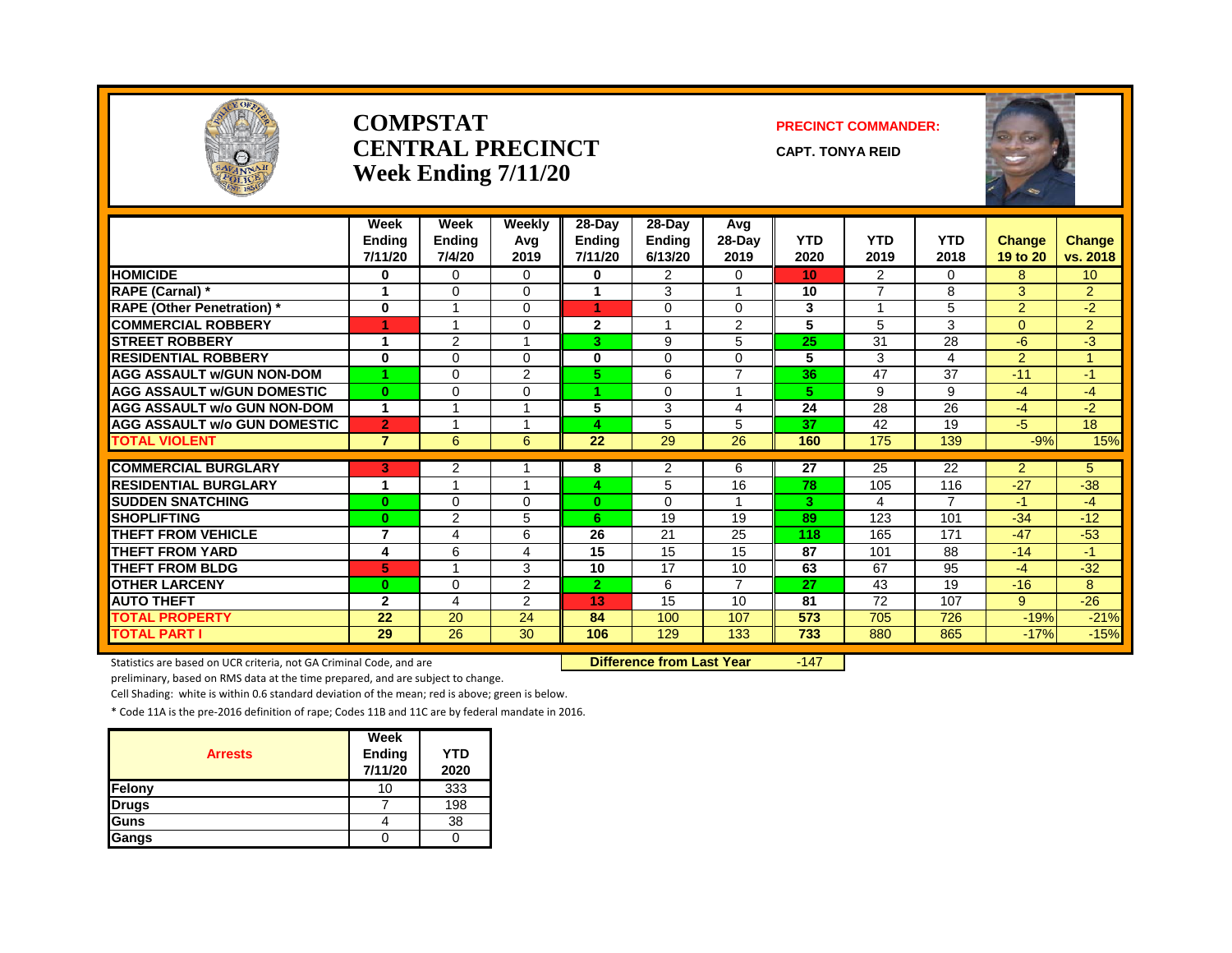

#### **COMPSTATSOUTH PRECINCTWeek Ending 7/11/20**

#### **PRECINCT COMMANDER:**

**CAPT. MICHELLE HALFORD**



|                                     | Week<br><b>Endina</b><br>7/11/20 | Week<br>Ending<br>7/4/20 | Weekly<br>Avg<br>2019 | 28-Day<br><b>Endina</b><br>7/11/20 | 28-Day<br><b>Ending</b><br>6/13/20 | Avg<br>$28-Day$<br>2019 | <b>YTD</b><br>2020 | <b>YTD</b><br>2019 | <b>YTD</b><br>2018 | <b>Change</b><br>19 to 20 | Change<br>vs. 2018 |
|-------------------------------------|----------------------------------|--------------------------|-----------------------|------------------------------------|------------------------------------|-------------------------|--------------------|--------------------|--------------------|---------------------------|--------------------|
| <b>HOMICIDE</b>                     | $\bf{0}$                         | $\Omega$                 | $\Omega$              | 0                                  |                                    | 1                       | $\overline{2}$     | 5                  | $\overline{2}$     | $-3$                      | $\Omega$           |
| <b>RAPE (Carnal) *</b>              |                                  | $\overline{\mathbf{A}}$  | $\Omega$              | 4                                  |                                    | $\overline{1}$          | 11                 | 6                  | 6                  | 5                         | 5                  |
| <b>RAPE (Other Penetration)</b> *   | $\bf{0}$                         | $\Omega$                 | $\Omega$              | $\bf{0}$                           |                                    | $\Omega$                | 5                  | 0                  | 12                 | 5                         | $-7$               |
| <b>COMMERCIAL ROBBERY</b>           | 0                                | $\overline{\mathbf{A}}$  | $\Omega$              | $\mathbf{2}$                       | 2                                  | $\overline{\mathbf{A}}$ | 13                 | 6                  | 5                  | $\overline{7}$            | 8                  |
| <b>STREET ROBBERY</b>               | $\bf{0}$                         | $\Omega$                 |                       | 0                                  | 3                                  | 3                       | 15                 | 18                 | 20                 | -3                        | $-5$               |
| <b>RESIDENTIAL ROBBERY</b>          | 0                                | $\Omega$                 | $\Omega$              | 1                                  | $\Omega$                           | $\Omega$                | 4                  | 3                  | 5                  | 4                         | $-1$               |
| <b>AGG ASSAULT w/GUN NON-DOM</b>    | $\overline{2}$                   | $\Omega$                 |                       | 8                                  | 8                                  | 3                       | 35                 | 25                 | 5                  | 10                        | 30                 |
| <b>AGG ASSAULT W/GUN DOMESTIC</b>   | 1                                | $\Omega$                 | $\Omega$              | 4.                                 | $\Omega$                           | $\overline{ }$          | 4                  | 8                  | 2                  | -4                        | $\overline{2}$     |
| <b>AGG ASSAULT w/o GUN NON-DOM</b>  | $\mathbf{0}$                     | -1                       |                       | 3                                  | 4                                  | $\overline{2}$          | 17                 | 17                 | 12                 | $\Omega$                  | 5                  |
| <b>AGG ASSAULT w/o GUN DOMESTIC</b> | $\overline{2}$                   | $\Omega$                 | 4                     | $\overline{2}$                     | 2                                  | 4                       | 24                 | 32                 | 11                 | -8                        | 13                 |
| <b>TOTAL VIOLENT</b>                | 6                                | 3                        | 4                     | 21                                 | 22                                 | 17                      | 130                | 120                | 80                 | 8%                        | 63%                |
| <b>COMMERCIAL BURGLARY</b>          |                                  |                          |                       |                                    |                                    |                         |                    |                    |                    | $-18$                     |                    |
| <b>RESIDENTIAL BURGLARY</b>         | $\mathbf{2}$                     | $\overline{2}$<br>2      | 4                     | 6<br>6                             | 3                                  | 5                       | 20<br>47           | 38<br>53           | 26<br>113          | $-6$                      | $-6$<br>$-66$      |
| <b>SUDDEN SNATCHING</b>             | 3                                | $\Omega$                 |                       | $\mathbf{0}$                       | 5                                  | 9<br>$\overline{ }$     | 3                  | 7                  | 5.                 | $-4$                      |                    |
| <b>SHOPLIFTING</b>                  | $\bf{0}$<br>5                    | $\overline{2}$           | $\Omega$<br>12        | 19                                 | 2                                  | 48                      | 161                | 388                | 335                | $-227$                    | -2<br>$-174$       |
|                                     | 7                                | $\overline{7}$           | 7                     |                                    |                                    |                         |                    |                    |                    |                           |                    |
| <b>THEFT FROM VEHICLE</b>           |                                  |                          |                       | 33<br>$\overline{7}$               | 28                                 | 26                      | 171                | 203                | 180                | $-32$                     | -9                 |
| <b>THEFT FROM YARD</b>              | 1                                |                          |                       |                                    | 14                                 | 6                       | 47                 | 42                 | 50                 | 5                         | -3                 |
| <b>THEFT FROM BLDG</b>              | $\mathbf{2}$                     |                          | 3                     | 6.                                 | $\overline{7}$                     | 13                      | 59                 | 88                 | 71                 | $-29$                     | $-12$              |
| <b>OTHER LARCENY</b>                | 4                                | 4                        |                       | 5                                  | 6                                  | 4                       | 22                 | 25                 | 15                 | -3                        | $\overline{7}$     |
| <b>AUTO THEFT</b>                   | 4                                | $\overline{2}$           | 3                     | 15                                 | 18                                 | 11                      | 66                 | 73                 | 81                 | $-7$                      | $-15$              |
| <b>TOTAL PROPERTY</b>               | 25                               | 18                       | 29                    | 97                                 | 84                                 | 123                     | 596                | 917                | 876                | $-35%$                    | $-32%$             |
| <b>TOTAL PART I</b>                 | 31                               | 21                       | 34                    | 118                                | 106                                | 141                     | 726                | 1037               | 956                | $-30%$                    | $-24%$             |

Statistics are based on UCR criteria, not GA Criminal Code, and are **Duman Communication Control Conference from Last Year**  $-311$ 

preliminary, based on RMS data at the time prepared, and are subject to change.

Cell Shading: white is within 0.6 standard deviation of the mean; red is above; green is below.

| <b>Arrests</b> | Week<br>Ending<br>7/11/20 | <b>YTD</b><br>2020 |
|----------------|---------------------------|--------------------|
| Felony         |                           | 191                |
| <b>Drugs</b>   |                           | 86                 |
| Guns           |                           |                    |
| Gangs          |                           |                    |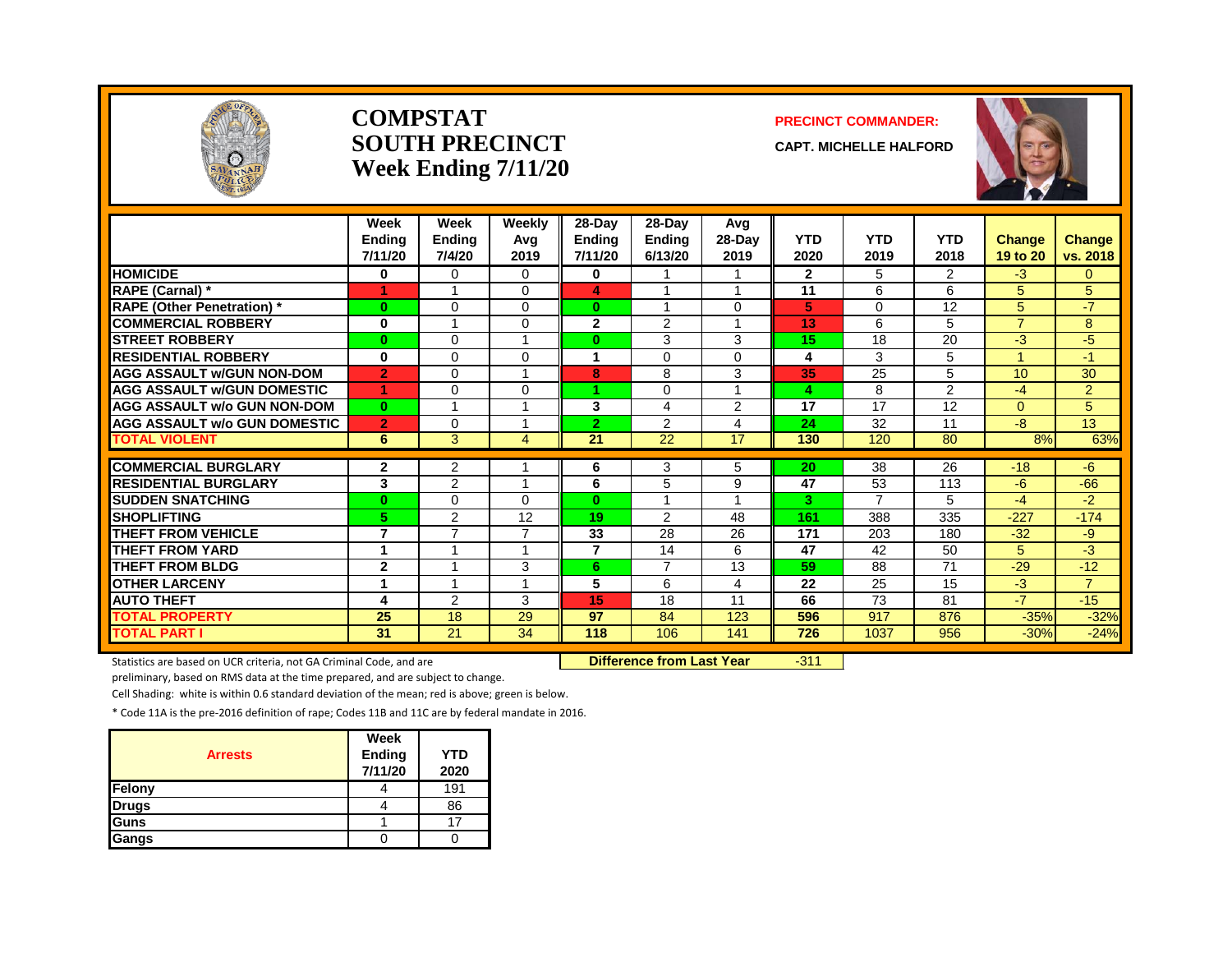

#### **COMPSTATEAST PRECINCTWeek Ending 7/11/20**

#### **PRECINCT COMMANDER:**

**CAPT. GEORGE GUNDICH**



|                                     | Week<br><b>Endina</b><br>7/11/20 | Week<br><b>Ending</b><br>7/4/20 | Weekly<br>Avg<br>2019    | 28-Day<br><b>Ending</b><br>7/11/20 | 28-Day<br><b>Endina</b><br>6/13/20 | Avg<br>28-Day<br>2019 | <b>YTD</b><br>2020 | YTD<br>2019    | <b>YTD</b><br>2018 | Change<br>19 to 20 | <b>Change</b><br>vs. 2018 |
|-------------------------------------|----------------------------------|---------------------------------|--------------------------|------------------------------------|------------------------------------|-----------------------|--------------------|----------------|--------------------|--------------------|---------------------------|
| <b>HOMICIDE</b>                     | 0                                | $\Omega$                        | $\Omega$                 | 0                                  | 0                                  | $\Omega$              | 3                  | 3              | $\overline{7}$     | $\Omega$           | $-4$                      |
| <b>RAPE (Carnal)</b> *              | 0                                | $\Omega$                        | $\Omega$                 | $\bf{0}$                           | $\Omega$                           | 4                     | $\bf{0}$           | 8              | $\overline{7}$     | $-8$               | $-7$                      |
| <b>RAPE (Other Penetration)</b> *   | $\bf{0}$                         | $\Omega$                        | $\Omega$                 | $\mathbf{0}$                       | $\Omega$                           | $\Omega$              | 3                  | $\Omega$       | 4                  | 3                  | $-1$                      |
| <b>COMMERCIAL ROBBERY</b>           | 1                                | $\Omega$                        | 0                        | 1                                  | $\Omega$                           | 1                     | 5                  | 2              | 2                  | 3                  | 3                         |
| <b>STREET ROBBERY</b>               | 1                                | 4                               | 1                        | 5                                  |                                    | 4                     | 14                 | 25             | 22                 | $-11$              | $-8$                      |
| <b>RESIDENTIAL ROBBERY</b>          | 1                                | $\Omega$                        | 0                        |                                    | $\Omega$                           |                       | $\overline{2}$     | 3              |                    | $-1$               |                           |
| <b>AGG ASSAULT w/GUN NON-DOM</b>    | $\bf{0}$                         | $\overline{2}$                  | $\overline{2}$           | 4                                  | 3                                  | 6                     | 28                 | 36             | 27                 | -8                 | 4                         |
| <b>AGG ASSAULT W/GUN DOMESTIC</b>   | $\mathbf{0}$                     | 1                               | $\Omega$                 | 4.                                 | 2                                  | $\overline{2}$        | 9                  | 12             | 4                  | $-3$               | 5                         |
| <b>AGG ASSAULT w/o GUN NON-DOM</b>  | $\overline{2}$                   | 1                               | 1                        | 9                                  | 5                                  | 5                     | 40                 | 33             | 32                 | $\overline{7}$     | 8                         |
| <b>AGG ASSAULT w/o GUN DOMESTIC</b> | 1                                | $\overline{2}$                  | -1                       | 7                                  | 8                                  | 5                     | 48                 | 48             | 18                 | $\Omega$           | 30                        |
| <b>TOTAL VIOLENT</b>                | 6                                | $\overline{7}$                  | 6                        | 28                                 | 19                                 | 24                    | 152                | 170            | 124                | $-11%$             | 23%                       |
|                                     |                                  |                                 |                          |                                    |                                    |                       |                    |                |                    |                    | 4                         |
| <b>COMMERCIAL BURGLARY</b>          | 0                                | $\overline{2}$                  | 0                        | 3                                  |                                    | $\overline{2}$        | 17                 | 12             | 16                 | 5                  |                           |
| <b>RESIDENTIAL BURGLARY</b>         | 6                                | 2                               | $\overline{2}$           | 15                                 | 5                                  | 17                    | 72                 | 122            | 125                | $-50$              | $-53$                     |
| <b>SUDDEN SNATCHING</b>             | $\bf{0}$                         | $\Omega$                        | 0                        | $\mathbf{0}$                       | $\Omega$                           | 1                     | $\overline{2}$     | $\overline{7}$ | $\overline{7}$     | $-5$               | -5                        |
| <b>SHOPLIFTING</b>                  | 3                                | 3                               | 6                        | 10 <sub>1</sub>                    |                                    | 23                    | 141                | 170            | 181                | $-29$              | $-40$                     |
| <b>THEFT FROM VEHICLE</b>           | $\overline{7}$                   | 6                               | 6                        | 21                                 | 13                                 | 24                    | 141                | 175            | 151                | $-34$              | $-10$                     |
| <b>THEFT FROM YARD</b>              | $\mathbf{2}$                     | $\overline{2}$                  | $\overline{2}$           | 13                                 | 14                                 | 10                    | 65                 | 63             | 81                 | $\overline{2}$     | $-16$                     |
| THEFT FROM BLDG                     | 3                                | 2                               | 3                        | 11                                 | 8                                  | 12                    | 78                 | 72             | 91                 | 6                  | $-13$                     |
| <b>OTHER LARCENY</b>                | $\bf{0}$                         | $\Omega$                        | $\overline{\phantom{a}}$ | $\mathbf{2}$                       | $\overline{7}$                     | 5                     | 28                 | 34             | 32                 | $-6$               | $-4$                      |
| <b>AUTO THEFT</b>                   | $\mathbf{2}$                     | $\overline{2}$                  | 2                        | 8                                  | 12                                 | 10                    | 51                 | 79             | 84                 | $-28$              | $-33$                     |
| <b>TOTAL PROPERTY</b>               | 23                               | 19                              | 23                       | 83                                 | 61                                 | 103                   | 595                | 734            | 768                | $-19%$             | $-23%$                    |
| <b>TOTAL PART I</b>                 | 29                               | 26                              | 29                       | 111                                | 80                                 | 127                   | 747                | 904            | 892                | $-17%$             | $-16%$                    |

Statistics are based on UCR criteria, not GA Criminal Code, and are **Difference from Last Year** -157

preliminary, based on RMS data at the time prepared, and are subject to change.

Cell Shading: white is within 0.6 standard deviation of the mean; red is above; green is below.

| <b>Arrests</b> | Week<br><b>Ending</b><br>7/11/20 | <b>YTD</b><br>2020 |
|----------------|----------------------------------|--------------------|
| Felony         |                                  | 131                |
| <b>Drugs</b>   |                                  | 33                 |
| Guns           |                                  |                    |
| Gangs          |                                  |                    |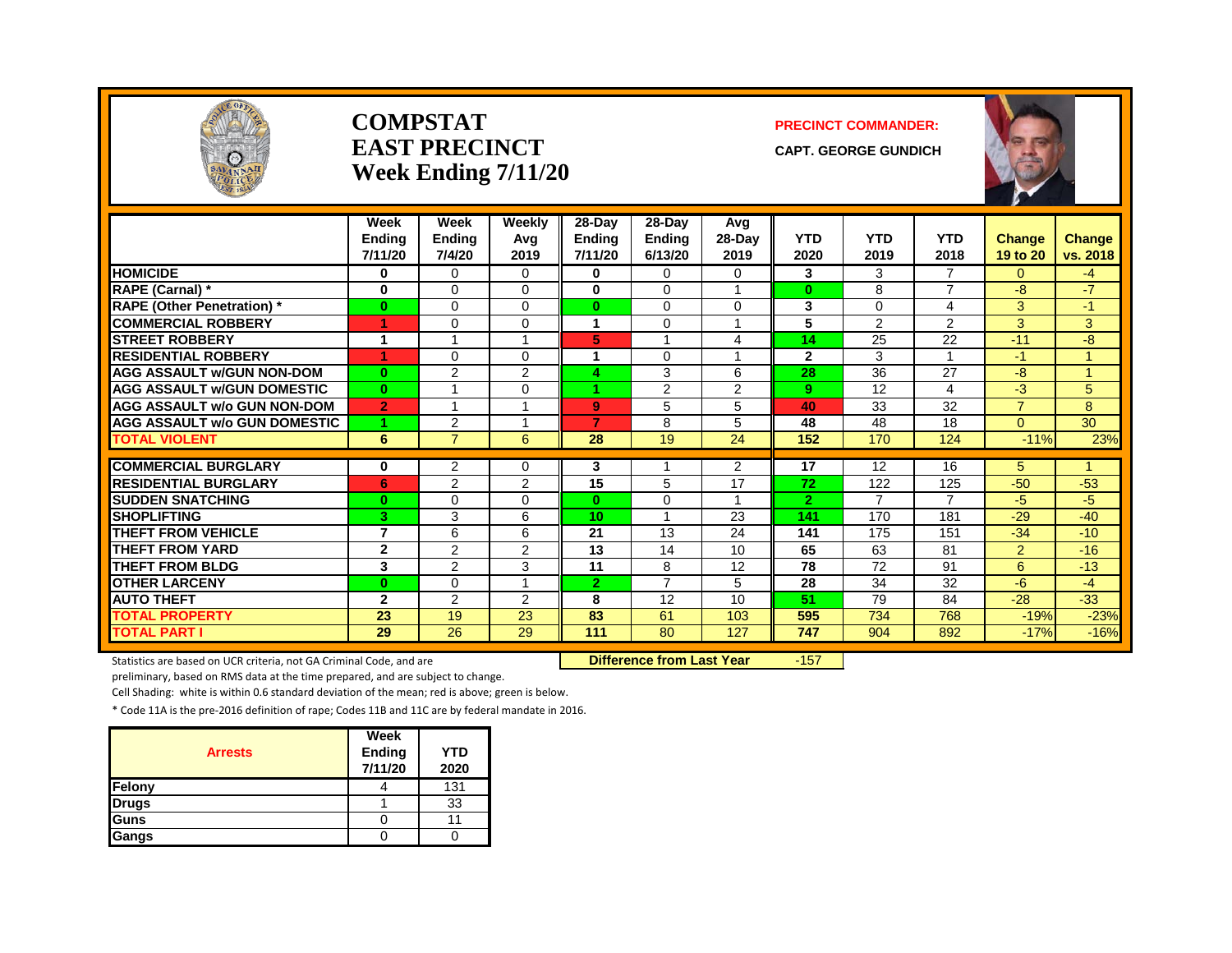# **BEAT 21North Precinct Week Ending 7/11/20**

|                                     |               | <b>Last 4 Weeks</b> |                   |               | 28 Days       | 28 Day  |                |                |                |                      |                |
|-------------------------------------|---------------|---------------------|-------------------|---------------|---------------|---------|----------------|----------------|----------------|----------------------|----------------|
|                                     | <b>Endina</b> | <b>Endina</b>       | <b>Endina</b>     | <b>Ending</b> | <b>Endina</b> | Average | <b>YTD</b>     | <b>YTD</b>     | <b>YTD</b>     | <b>Change</b>        | <b>Change</b>  |
|                                     | 06/20/20      | 06/27/20            | 07/04/20 07/11/20 |               | 07/11/20      | 2019    | 2020           | 2019           | 2018           | 19 to 20             | vs. 2018       |
| <b>HOMICIDE</b>                     | 0             | 0                   | $\mathbf{0}$      | 0             | 0             | 0.0     | $\mathbf{0}$   | 0              | $\mathbf{0}$   | $\Omega$             | $\mathbf{0}$   |
| RAPE (Carnal) *                     | $\Omega$      | $\Omega$            | $\Omega$          | $\Omega$      | $\Omega$      | 0.2     | $\overline{2}$ | $\mathbf{1}$   | $\Omega$       | $\blacktriangleleft$ | 2              |
| <b>RAPE (Other Penetration)</b> *   | 0             | $\Omega$            | $\Omega$          | $\Omega$      | $\Omega$      | 0.0     | $\Omega$       | $\Omega$       | $\mathbf{1}$   | $\Omega$             | $-1$           |
| <b>COMMERCIAL ROBBERY</b>           | 0             | 0                   | $\Omega$          | 0             | $\Omega$      | 0.0     | $\Omega$       | $\Omega$       | $\Omega$       | $\Omega$             | $\Omega$       |
| <b>STREET ROBBERY</b>               | 0             | 0                   | 0                 | 0             | 0             | 0.0     | $\overline{2}$ | 0              | 0              | $\overline{2}$       | $\overline{2}$ |
| <b>RESIDENTIAL ROBBERY</b>          | 0             | $\Omega$            | $\Omega$          | $\Omega$      | $\Omega$      | 0.0     | $\Omega$       | $\Omega$       | $\Omega$       | $\Omega$             | $\Omega$       |
| <b>AGG ASSAULT w/GUN NON-DOM</b>    | $\Omega$      | $\mathbf 0$         | $\Omega$          | $\Omega$      | $\Omega$      | 0.1     | $\overline{2}$ | $\overline{3}$ | $\Omega$       | $-1$                 | $\overline{2}$ |
| <b>AGG ASSAULT W/GUN DOMESTIC</b>   | $\Omega$      | $\Omega$            | $\Omega$          | 0             | $\Omega$      | 0.0     | $\overline{2}$ | 0              | $\Omega$       | $\overline{2}$       | 2              |
| <b>AGG ASSAULT w/o GUN NON-DOM</b>  | 0             | 0                   | $\Omega$          | $\Omega$      | $\Omega$      | 0.2     | $\Omega$       | $\mathbf{1}$   | 2              | $-1$                 | $-2$           |
| <b>AGG ASSAULT w/o GUN DOMESTIC</b> | $\Omega$      | $\Omega$            | 0                 | $\Omega$      | $\Omega$      | 0.4     | $\overline{2}$ | $\mathbf{1}$   | $\mathbf{1}$   | 1                    | $\mathbf{1}$   |
| <b>TOTAL VIOLENT</b>                | $\Omega$      | $\Omega$            | $\mathbf{0}$      | $\Omega$      | $\Omega$      | 0.8     | 10             | 6              | $\overline{4}$ | 67%                  | 150%           |
|                                     |               |                     |                   |               |               |         |                |                |                |                      |                |
| <b>COMMERCIAL BURGLARY</b>          | 0             | 0                   | $\Omega$          | 0             | $\Omega$      | 0.1     | $\mathbf{1}$   | $\mathbf{1}$   | $\Omega$       | $\Omega$             | 1              |
| <b>RESIDENTIAL BURGLARY</b>         | 0             | $\Omega$            | 0                 | $\Omega$      | $\Omega$      | 1.3     | 3              | 11             | 6              | $-8$                 | $-3$           |
| <b>SUDDEN SNATCHING</b>             | 0             | 0                   | $\Omega$          | 0             | 0             | 0.0     | $\Omega$       | 0              | $\Omega$       | $\Omega$             | $\Omega$       |
| <b>SHOPLIFTING</b>                  | $\Omega$      | 0                   | $\Omega$          | $\Omega$      | $\Omega$      | 0.5     | $\overline{2}$ | 6              | $\overline{2}$ | $-4$                 | $\Omega$       |
| <b>THEFT FROM VEHICLE</b>           | 0             | $\Omega$            | $\Omega$          | $\Omega$      | $\Omega$      | 3.8     | $\overline{7}$ | 35             | 22             | $-28$                | $-15$          |
| <b>THEFT FROM YARD</b>              | $\Omega$      | $\Omega$            | $\mathbf{1}$      | $\Omega$      | $\mathbf{1}$  | 0.6     | $\mathbf{1}$   | 3              | 11             | $-2$                 | $-10$          |
| <b>THEFT FROM BLDG</b>              | 0             | 0                   | 0                 | 0             | 0             | 0.5     | 5              | $\overline{2}$ | 7              | 3                    | $-2$           |
| <b>OTHER LARCENY</b>                | 0             | $\Omega$            | $\Omega$          | $\Omega$      | $\Omega$      | 0.6     | $\Omega$       | $\mathbf{1}$   | $\overline{2}$ | $-1$                 | $-2$           |
| <b>AUTO THEFT</b>                   | $\mathbf 0$   | 0                   | $\Omega$          | $\Omega$      | $\Omega$      | 1.5     | 4              | 12             | 9              | $-8$                 | $-5$           |
| <b>TOTAL PROPERTY</b>               | $\Omega$      | $\mathbf{0}$        | $\mathbf{1}$      | $\mathbf{0}$  | $\mathbf{1}$  | 8.7     | 23             | 71             | 59             | $-68%$               | $-61%$         |
| <b>TOTAL PART I</b>                 | $\Omega$      | $\overline{0}$      | $\mathbf{1}$      | $\Omega$      | $\mathbf{1}$  | 9.5     | 33             | 77             | 63             | $-57%$               | $-48%$         |

 **Difference from Last Year**r -44

Statistics are based on UCR criteria, not GA Criminal Code.

\* Rape Code 11A is the historical definition of rape (aka Legacy Rape); Rape Codes 11B and 11C are those moved from Part II to Part I in 2017.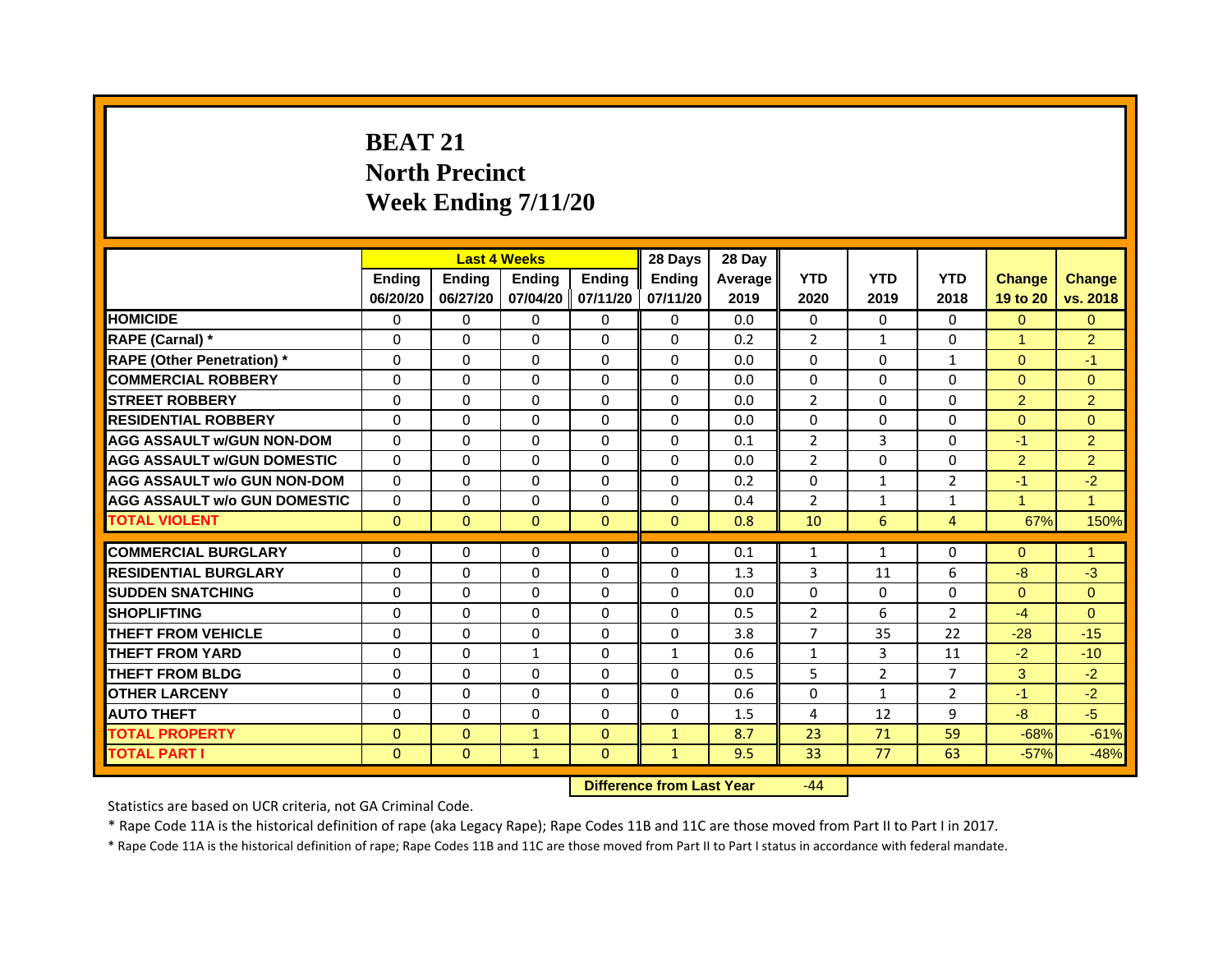# **BEAT 22North Precinct Week Ending 7/11/20**

|                                     |                |                | <b>Last 4 Weeks</b> |                | 28 Days        | 28 Day  |                |                |                |                |                |
|-------------------------------------|----------------|----------------|---------------------|----------------|----------------|---------|----------------|----------------|----------------|----------------|----------------|
|                                     | <b>Ending</b>  | <b>Endina</b>  | <b>Endina</b>       | <b>Ending</b>  | <b>Endina</b>  | Average | <b>YTD</b>     | <b>YTD</b>     | <b>YTD</b>     | <b>Change</b>  | <b>Change</b>  |
|                                     | 06/20/20       | 06/27/20       | 07/04/20            | 07/11/20       | 07/11/20       | 2019    | 2020           | 2019           | 2018           | 19 to 20       | vs. 2018       |
| <b>HOMICIDE</b>                     | 0              | $\Omega$       | $\Omega$            | 0              | 0              | 0.1     | $\mathbf{1}$   | 1              | $\overline{2}$ | $\Omega$       | $-1$           |
| RAPE (Carnal) *                     | $\Omega$       | $\Omega$       | $\Omega$            | $\Omega$       | $\Omega$       | 0.2     | $\overline{2}$ | $\mathbf{1}$   | $\overline{2}$ | $\overline{1}$ | $\Omega$       |
| <b>RAPE (Other Penetration)</b> *   | 0              | 0              | 0                   | 0              | 0              | 0.0     | $\mathbf{1}$   | 0              | $\mathbf{1}$   | 1              | $\Omega$       |
| <b>COMMERCIAL ROBBERY</b>           | 1              | $\Omega$       | $\Omega$            | $\Omega$       | 1              | 0.2     | $\mathbf{1}$   | 1              | $\overline{2}$ | $\Omega$       | $-1$           |
| <b>STREET ROBBERY</b>               | $\Omega$       | $\Omega$       | $\Omega$            | $\Omega$       | $\Omega$       | 0.7     | $\overline{2}$ | 6              | 6              | $-4$           | $-4$           |
| <b>RESIDENTIAL ROBBERY</b>          | $\Omega$       | $\Omega$       | $\Omega$            | $\Omega$       | $\Omega$       | 0.1     | $\overline{2}$ | $\mathbf{1}$   | $\Omega$       | $\overline{1}$ | $\overline{2}$ |
| <b>AGG ASSAULT w/GUN NON-DOM</b>    | $\Omega$       | $\mathbf{1}$   | $\Omega$            | $\Omega$       | $\mathbf{1}$   | 1.5     | 17             | 11             | $\overline{7}$ | 6              | 10             |
| <b>AGG ASSAULT W/GUN DOMESTIC</b>   | $\Omega$       | $\Omega$       | $\Omega$            | $\Omega$       | $\Omega$       | 0.4     | 2              | 0              | $\mathbf{1}$   | 2              | 1              |
| <b>AGG ASSAULT w/o GUN NON-DOM</b>  | $\Omega$       | $\Omega$       | $\Omega$            | $\Omega$       | $\Omega$       | 1.2     | 3              | 8              | 6              | $-5$           | $-3$           |
| <b>AGG ASSAULT W/o GUN DOMESTIC</b> | $\Omega$       | 0              | $\Omega$            | $\Omega$       | $\Omega$       | 1.6     | $\overline{2}$ | 16             | 6              | $-14$          | $-4$           |
| <b>TOTAL VIOLENT</b>                | $\mathbf{1}$   | $\mathbf{1}$   | $\mathbf{0}$        | $\mathbf{0}$   | $\overline{2}$ | 5.8     | 33             | 45             | 33             | $-27%$         | 0%             |
|                                     |                |                |                     |                |                |         |                |                |                |                |                |
| <b>COMMERCIAL BURGLARY</b>          | 0              | 0              | 0                   | 0              | 0              | 0.5     | $\overline{2}$ | 3              | 3              | -1             | $-1$           |
| <b>RESIDENTIAL BURGLARY</b>         | 1              | $\overline{2}$ | $\Omega$            | $\Omega$       | 3              | 1.3     | 24             | 8              | 13             | 16             | 11             |
| <b>SUDDEN SNATCHING</b>             | 0              | 0              | 0                   | 0              | 0              | 0.2     | $\mathbf{1}$   | $\overline{2}$ | 3              | $-1$           | $-2$           |
| <b>SHOPLIFTING</b>                  | $\Omega$       | $\Omega$       | $\Omega$            | $\Omega$       | $\Omega$       | 0.9     | 4              | 6              | 22             | $-2$           | $-18$          |
| <b>THEFT FROM VEHICLE</b>           | $\Omega$       | $\Omega$       | $\mathbf{1}$        | $\mathbf{1}$   | $\overline{2}$ | 2.8     | 14             | 14             | 24             | $\Omega$       | $-10$          |
| <b>THEFT FROM YARD</b>              | $\Omega$       | $\mathbf{1}$   | $\mathbf{1}$        | $\mathbf{1}$   | 3              | 1.4     | 13             | 8              | 11             | 5              | $\overline{2}$ |
| <b>THEFT FROM BLDG</b>              | $\Omega$       | $\Omega$       | $\Omega$            | $\Omega$       | $\Omega$       | 1.8     | 9              | 12             | 8              | $-3$           | $\overline{1}$ |
| <b>OTHER LARCENY</b>                | $\Omega$       | $\Omega$       | $\Omega$            | $\Omega$       | $\Omega$       | 0.2     | $\mathbf{1}$   | $\Omega$       | $\Omega$       | $\mathbf{1}$   | $\overline{1}$ |
| <b>AUTO THEFT</b>                   | $\Omega$       | $\Omega$       | $\Omega$            | $\Omega$       | $\Omega$       | 1.8     | 9              | 5              | 12             | $\overline{4}$ | $-3$           |
| <b>TOTAL PROPERTY</b>               | $\mathbf{1}$   | 3              | $\overline{2}$      | $\overline{2}$ | 8              | 10.9    | 77             | 58             | 96             | 33%            | $-20%$         |
| <b>TOTAL PART I</b>                 | $\overline{2}$ | 4              | $\overline{2}$      | $\overline{2}$ | 10             | 16.7    | 110            | 103            | 129            | 7%             | $-15%$         |

 **Difference from Last Year**r 7

Statistics are based on UCR criteria, not GA Criminal Code.

\* Rape Code 11A is the historical definition of rape (aka Legacy Rape); Rape Codes 11B and 11C are those moved from Part II to Part I in 2017.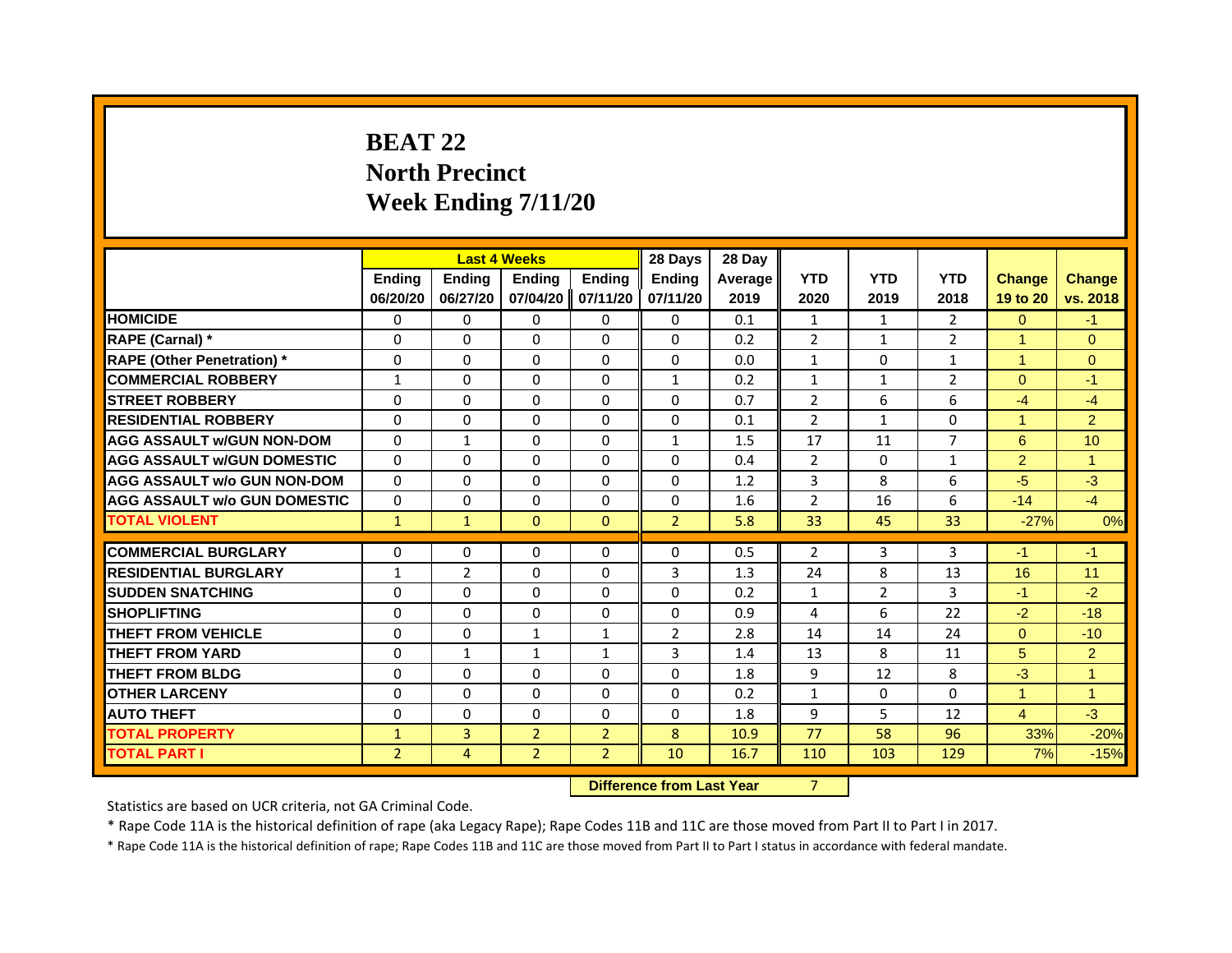# **BEAT 23North Precinct Week Ending 7/11/20**

|                                   |                | <b>Last 4 Weeks</b> |                |                | 28 Days        | 28 Day         |                |                |                |                |                |
|-----------------------------------|----------------|---------------------|----------------|----------------|----------------|----------------|----------------|----------------|----------------|----------------|----------------|
|                                   | <b>Endina</b>  | Ending              | <b>Endina</b>  | <b>Endina</b>  | <b>Endina</b>  | <b>Average</b> | <b>YTD</b>     | <b>YTD</b>     | <b>YTD</b>     | <b>Change</b>  | <b>Change</b>  |
|                                   | 06/20/20       | 06/27/20            | 07/04/20       | 07/11/20       | 07/11/20       | 2019           | 2020           | 2019           | 2018           | 19 to 20       | vs. 2018       |
| <b>HOMICIDE</b>                   | 0              | 0                   | 0              | 0              | 0              | 0.2            | $\mathbf{1}$   | 2              | $\Omega$       | $-1$           | $\mathbf{1}$   |
| RAPE (Carnal) *                   | $\Omega$       | $\Omega$            | $\Omega$       | $\Omega$       | $\Omega$       | 0.1            | $\Omega$       | $\mathbf{1}$   | $\mathbf{1}$   | $-1$           | $-1$           |
| <b>RAPE (Other Penetration)</b> * | $\Omega$       | 0                   | $\Omega$       | 0              | $\Omega$       | 0.0            | $\mathbf{1}$   | 0              | $\Omega$       | $\mathbf{1}$   | 1              |
| <b>COMMERCIAL ROBBERY</b>         | $\Omega$       | $\Omega$            | 0              | $\Omega$       | $\Omega$       | 0.0            | $\Omega$       | $\Omega$       | $\mathbf{1}$   | $\Omega$       | $-1$           |
| <b>STREET ROBBERY</b>             | $\Omega$       | $\Omega$            | $\Omega$       | $\Omega$       | $\Omega$       | 0.2            | $\overline{7}$ | $\overline{2}$ | 3              | 5              | $\overline{4}$ |
| <b>RESIDENTIAL ROBBERY</b>        | 0              | 0                   | 0              | 0              | 0              | 0.0            | $\mathbf{1}$   | 0              | 3              | $\mathbf{1}$   | $-2$           |
| <b>AGG ASSAULT W/GUN NON-DOM</b>  | $\Omega$       | $\Omega$            | $\Omega$       | $\Omega$       | $\Omega$       | 1.0            | $\overline{3}$ | 8              | 8              | $-5$           | $-5$           |
| <b>AGG ASSAULT W/GUN DOMESTIC</b> | $\Omega$       | $\Omega$            | $\Omega$       | $\Omega$       | $\Omega$       | 0.2            | $\overline{2}$ | $\Omega$       | $\overline{2}$ | 2              | $\Omega$       |
| AGG ASSAULT w/o GUN NON-DOM       | $\Omega$       | $\Omega$            | $\Omega$       | 0              | 0              | 1.2            | $\mathbf{1}$   | 9              | 5              | -8             | $-4$           |
| AGG ASSAULT W/o GUN DOMESTIC      | $\Omega$       | $\Omega$            | $\overline{2}$ | $\Omega$       | $\overline{2}$ | 0.8            | 3              | 5              | 6              | $-2$           | $-3$           |
| <b>TOTAL VIOLENT</b>              | $\mathbf{0}$   | $\mathbf{0}$        | $\overline{2}$ | $\Omega$       | $\overline{2}$ | 3.6            | 19             | 27             | 29             | $-30%$         | $-34%$         |
|                                   |                |                     |                |                |                |                |                |                |                |                |                |
| <b>COMMERCIAL BURGLARY</b>        | 0              | 0                   | 0              | 0              | 0              | 1.3            | 5              | 5              | 8              | $\Omega$       | $-3$           |
| <b>RESIDENTIAL BURGLARY</b>       | $\Omega$       | $\mathbf{1}$        | $\Omega$       | 0              | $\mathbf{1}$   | 0.8            | 9              | 6              | 12             | 3              | $-3$           |
| <b>SUDDEN SNATCHING</b>           | $\Omega$       | $\Omega$            | $\Omega$       | $\Omega$       | $\Omega$       | 0.2            | $\overline{2}$ | $\mathbf{1}$   | $\overline{2}$ | $\mathbf{1}$   | $\Omega$       |
| <b>SHOPLIFTING</b>                | $\Omega$       | $\Omega$            | $\Omega$       | $\Omega$       | $\Omega$       | 1.5            | 8              | 4              | 19             | $\overline{4}$ | $-11$          |
| THEFT FROM VEHICLE                | $\overline{2}$ | $\mathcal{P}$       | $\Omega$       | $\mathbf{1}$   | 5              | 2.5            | 18             | 16             | 18             | 2              | $\Omega$       |
| <b>THEFT FROM YARD</b>            | $\Omega$       | $\Omega$            | $\Omega$       | 0              | $\Omega$       | 1.0            | 16             | 5              | 13             | 11             | 3              |
| <b>THEFT FROM BLDG</b>            | $\Omega$       | 0                   | $\Omega$       | $\overline{2}$ | $\overline{2}$ | 1.0            | 5              | 6              | 13             | $-1$           | -8             |
| <b>OTHER LARCENY</b>              | $\Omega$       | $\mathbf{1}$        | $\Omega$       | $\Omega$       | $\mathbf{1}$   | 0.2            | 2              | 2              | 5              | $\Omega$       | $-3$           |
| <b>AUTO THEFT</b>                 | $\Omega$       | $\Omega$            | $\Omega$       | $\Omega$       | $\Omega$       | 1.1            | 5              | 6              | 9              | $-1$           | $-4$           |
| <b>TOTAL PROPERTY</b>             | $\overline{2}$ | 4                   | $\mathbf{0}$   | 3              | $\overline{9}$ | 9.6            | 70             | 51             | 99             | 37%            | $-29%$         |
| <b>TOTAL PART I</b>               | $\overline{2}$ | 4                   | $\overline{2}$ | 3              | 11             | 13.2           | 89             | 78             | 128            | 14%            | $-30%$         |

 **Difference from Last Year**r 11

Statistics are based on UCR criteria, not GA Criminal Code.

\* Rape Code 11A is the historical definition of rape (aka Legacy Rape); Rape Codes 11B and 11C are those moved from Part II to Part I in 2017.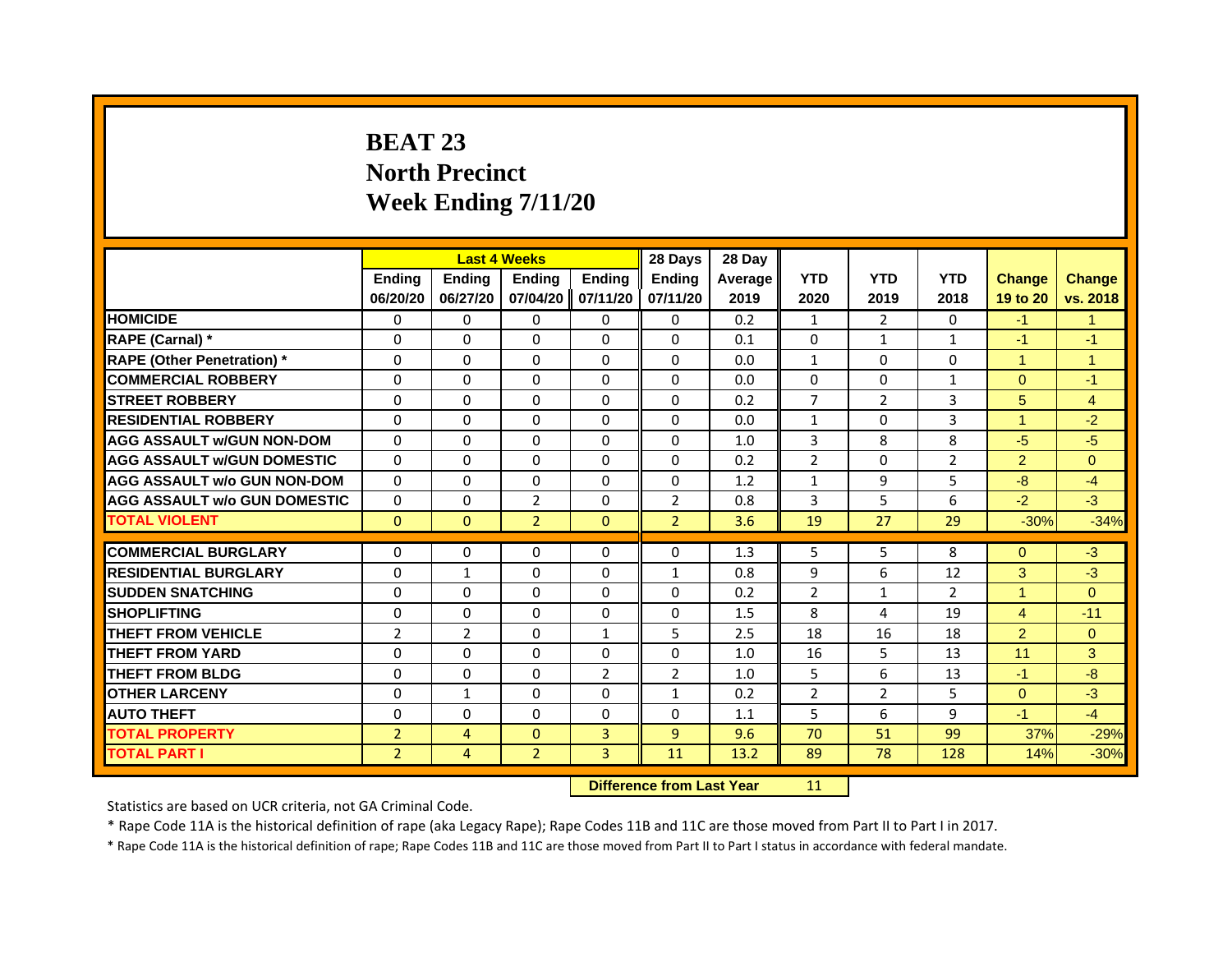# **BEAT 24North Precinct Week Ending 7/11/20**

|                                     |                | <b>Last 4 Weeks</b> |                |               | 28 Days        | 28 Day         |                |                |              |                      |                |
|-------------------------------------|----------------|---------------------|----------------|---------------|----------------|----------------|----------------|----------------|--------------|----------------------|----------------|
|                                     | <b>Endina</b>  | <b>Endina</b>       | <b>Endina</b>  | <b>Endina</b> | <b>Endina</b>  | <b>Average</b> | <b>YTD</b>     | <b>YTD</b>     | <b>YTD</b>   | <b>Change</b>        | <b>Change</b>  |
|                                     | 06/20/20       | 06/27/20            | 07/04/20       | 07/11/20      | 07/11/20       | 2019           | 2020           | 2019           | 2018         | 19 to 20             | vs. 2018       |
| <b>HOMICIDE</b>                     | 0              | 0                   | 0              | 0             | 0              | 0.0            | $\mathbf{1}$   | 0              | 0            | $\mathbf{1}$         | 1              |
| RAPE (Carnal) *                     | $\Omega$       | $\Omega$            | $\Omega$       | $\Omega$      | $\Omega$       | 0.2            | $\mathbf{1}$   | $\mathbf{1}$   | $\Omega$     | $\Omega$             | $\overline{1}$ |
| <b>RAPE (Other Penetration)</b> *   | $\Omega$       | $\Omega$            | $\Omega$       | $\Omega$      | $\Omega$       | 0.2            | $\Omega$       | $\mathbf{1}$   | $\Omega$     | $-1$                 | $\Omega$       |
| <b>COMMERCIAL ROBBERY</b>           | $\Omega$       | $\Omega$            | $\Omega$       | $\Omega$      | $\Omega$       | 0.2            | 1              | $\Omega$       | $\Omega$     | 1                    | 1              |
| <b>STREET ROBBERY</b>               | $\mathbf{1}$   | $\Omega$            | $\Omega$       | $\Omega$      | $\mathbf{1}$   | 0.8            | 4              | 2              | 3            | 2                    | 1              |
| <b>RESIDENTIAL ROBBERY</b>          | $\Omega$       | $\Omega$            | $\Omega$       | $\Omega$      | $\Omega$       | 0.1            | $\Omega$       | $\mathbf{1}$   | $\Omega$     | $-1$                 | $\Omega$       |
| <b>AGG ASSAULT w/GUN NON-DOM</b>    | $\mathbf{1}$   | $\Omega$            | $\mathbf{1}$   | $\Omega$      | $\overline{2}$ | 0.3            | 5              | $\overline{2}$ | $\mathbf{1}$ | 3                    | $\overline{4}$ |
| <b>AGG ASSAULT W/GUN DOMESTIC</b>   | $\Omega$       | $\Omega$            | $\Omega$       | $\Omega$      | $\Omega$       | 0.0            | $\Omega$       | $\Omega$       | $\Omega$     | $\Omega$             | $\Omega$       |
| <b>AGG ASSAULT w/o GUN NON-DOM</b>  | 0              | 0                   | 0              | $\mathbf{1}$  | $\mathbf{1}$   | 0.4            | 3              | 2              | 3            | 1                    | $\Omega$       |
| <b>AGG ASSAULT W/o GUN DOMESTIC</b> | $\Omega$       | $\Omega$            | $\Omega$       | $\Omega$      | $\Omega$       | 0.5            | $\overline{2}$ | $\mathbf{1}$   | $\mathbf{1}$ | $\blacktriangleleft$ | $\mathbf{1}$   |
| <b>TOTAL VIOLENT</b>                | $\overline{2}$ | $\mathbf{0}$        | $\mathbf{1}$   | $\mathbf{1}$  | $\overline{4}$ | 2.7            | 17             | 10             | 8            | 70%                  | 113%           |
|                                     |                |                     |                |               |                |                |                |                |              |                      |                |
| <b>COMMERCIAL BURGLARY</b>          | $\Omega$       | $\Omega$            | 0              | $\Omega$      | $\Omega$       | 0.4            | 1              | 2              | 1            | $-1$                 | $\mathbf{0}$   |
| <b>RESIDENTIAL BURGLARY</b>         | $\Omega$       | $\Omega$            | $\Omega$       | $\Omega$      | $\Omega$       | 1.2            | 5              | 6              | 6            | $-1$                 | $-1$           |
| <b>SUDDEN SNATCHING</b>             | $\Omega$       | $\Omega$            | $\Omega$       | $\Omega$      | $\Omega$       | 0.2            | $\mathbf{1}$   | $\Omega$       | 3            | 1                    | $-2$           |
| <b>SHOPLIFTING</b>                  | $\overline{2}$ | $\overline{2}$      | $\Omega$       | $\mathbf{1}$  | 5              | 2.1            | 18             | 20             | 52           | $-2$                 | $-34$          |
| THEFT FROM VEHICLE                  | $\overline{2}$ | $\Omega$            | $\Omega$       | $\mathbf{1}$  | 3              | 3.6            | 16             | 29             | 14           | $-13$                | $\overline{2}$ |
| <b>THEFT FROM YARD</b>              | 1              | $\Omega$            | 1              | 1             | 3              | 4.1            | 14             | 28             | 14           | $-14$                | $\Omega$       |
| THEFT FROM BLDG                     | 1              | $\Omega$            | $\Omega$       | $\Omega$      | $\mathbf{1}$   | 1.1            | 6              | 4              | 16           | 2                    | $-10$          |
| <b>OTHER LARCENY</b>                | 0              | 0                   | 0              | $\mathbf{1}$  | $\mathbf{1}$   | 1.4            | 10             | $\overline{7}$ | 3            | 3                    | $\overline{7}$ |
| <b>AUTO THEFT</b>                   | $\Omega$       | $\Omega$            | $\mathbf{1}$   | $\mathbf{1}$  | 2              | 0.7            | 9              | 4              | 6            | 5                    | 3              |
| <b>TOTAL PROPERTY</b>               | 6              | $\overline{2}$      | $\overline{2}$ | 5             | 15             | 14.8           | 80             | 100            | 115          | $-20%$               | $-30%$         |
| <b>TOTAL PART I</b>                 | 8              | $\overline{2}$      | 3              | 6             | 19             | 17.5           | 97             | 110            | 123          | $-12%$               | $-21%$         |

 **Difference from Last Year**r -13

Statistics are based on UCR criteria, not GA Criminal Code.

\* Rape Code 11A is the historical definition of rape (aka Legacy Rape); Rape Codes 11B and 11C are those moved from Part II to Part I in 2017.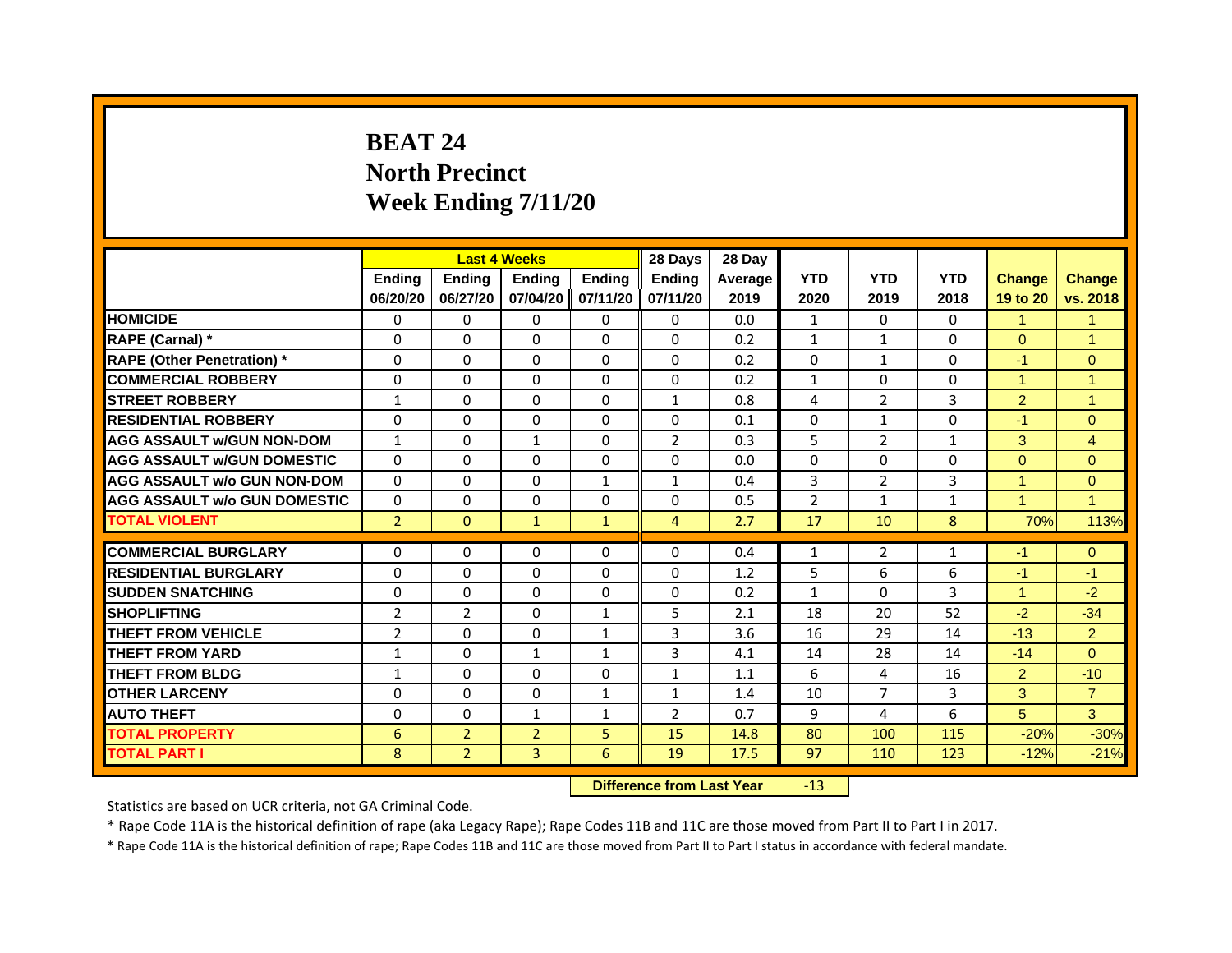# **BEAT 25North Precinct Week Ending 7/11/20**

|                                     |                |                | <b>Last 4 Weeks</b> |               | 28 Days        | 28 Day  |                |                |                |                      |                |
|-------------------------------------|----------------|----------------|---------------------|---------------|----------------|---------|----------------|----------------|----------------|----------------------|----------------|
|                                     | <b>Endina</b>  | <b>Ending</b>  | <b>Endina</b>       | <b>Endina</b> | <b>Endina</b>  | Average | <b>YTD</b>     | <b>YTD</b>     | <b>YTD</b>     | <b>Change</b>        | <b>Change</b>  |
|                                     | 06/20/20       | 06/27/20       | 07/04/20            | 07/11/20      | 07/11/20       | 2019    | 2020           | 2019           | 2018           | 19 to 20             | vs. 2018       |
| <b>HOMICIDE</b>                     | 0              | 0              | 0                   | 0             | 0              | 0.0     | 0              | 0              | 0              | $\mathbf{0}$         | $\mathbf{0}$   |
| RAPE (Carnal) *                     | $\Omega$       | $\Omega$       | $\Omega$            | $\Omega$      | $\Omega$       | 0.1     | $\overline{2}$ | $\mathbf{1}$   | $\overline{2}$ | $\mathbf{1}$         | $\Omega$       |
| <b>RAPE (Other Penetration)</b> *   | $\Omega$       | $\Omega$       | $\Omega$            | $\Omega$      | $\Omega$       | 0.0     | $\Omega$       | $\Omega$       | $\Omega$       | $\Omega$             | $\Omega$       |
| <b>COMMERCIAL ROBBERY</b>           | 0              | 0              | 0                   | $\Omega$      | 0              | 0.1     | 0              | 1              | 0              | $-1$                 | $\Omega$       |
| <b>STREET ROBBERY</b>               | $\Omega$       | $\Omega$       | $\Omega$            | $\Omega$      | $\Omega$       | 0.5     | $\Omega$       | 3              | 8              | $-3$                 | -8             |
| <b>RESIDENTIAL ROBBERY</b>          | $\Omega$       | $\Omega$       | $\Omega$            | $\Omega$      | $\Omega$       | 0.0     | $\mathbf{1}$   | $\Omega$       | $\Omega$       | $\blacktriangleleft$ | 1              |
| <b>AGG ASSAULT w/GUN NON-DOM</b>    | $\Omega$       | $\Omega$       | $\Omega$            | $\Omega$      | $\Omega$       | 0.2     | $\Omega$       | $\overline{2}$ | $\Omega$       | $-2$                 | $\mathbf{0}$   |
| <b>AGG ASSAULT W/GUN DOMESTIC</b>   | $\Omega$       | $\Omega$       | $\Omega$            | $\Omega$      | $\mathbf{0}$   | 0.0     | $\Omega$       | $\Omega$       | $\mathbf{1}$   | $\Omega$             | $-1$           |
| <b>AGG ASSAULT w/o GUN NON-DOM</b>  | 0              | $\mathbf{1}$   | $\Omega$            | 0             | $\mathbf{1}$   | 0.2     | 5              | 2              | $\mathbf{1}$   | 3                    | 4              |
| <b>AGG ASSAULT w/o GUN DOMESTIC</b> | $\Omega$       | 0              | $\mathbf{1}$        | $\Omega$      | $\mathbf{1}$   | 0.2     | 5              | 1              | $\overline{2}$ | $\overline{4}$       | 3              |
| <b>TOTAL VIOLENT</b>                | $\mathbf{0}$   | $\mathbf{1}$   | $\mathbf{1}$        | $\Omega$      | $\overline{2}$ | 1.2     | 13             | 10             | 14             | 30%                  | $-7%$          |
|                                     |                |                |                     |               |                |         |                |                |                |                      |                |
| <b>COMMERCIAL BURGLARY</b>          | 0              | 0              | 2                   | $\Omega$      | 2              | 0.8     | 6              | $\mathbf{1}$   | 1              | 5                    | 5              |
| <b>RESIDENTIAL BURGLARY</b>         | $\overline{2}$ | 0              | 0                   | 1             | 3              | 1.4     | 8              | 12             | 2              | $-4$                 | 6              |
| <b>SUDDEN SNATCHING</b>             | $\Omega$       | $\Omega$       | 0                   | $\Omega$      | 0              | 0.1     | $\overline{2}$ | $\mathbf{1}$   | $\Omega$       | 1                    | $\overline{2}$ |
| <b>SHOPLIFTING</b>                  | $\mathbf{1}$   | $\Omega$       | 0                   | $\Omega$      | $\mathbf{1}$   | 1.5     | 14             | 12             | 6              | $\overline{2}$       | 8              |
| <b>THEFT FROM VEHICLE</b>           | 3              | $\mathbf{1}$   | $\mathbf{1}$        | 4             | 9              | 5.0     | 21             | 30             | 22             | -9                   | $-1$           |
| <b>THEFT FROM YARD</b>              | $\Omega$       | $\mathbf{1}$   | $\Omega$            | $\Omega$      | $\mathbf{1}$   | 1.8     | 11             | 12             | 12             | $-1$                 | $-1$           |
| <b>THEFT FROM BLDG</b>              | $\Omega$       | $\Omega$       | 0                   | $\Omega$      | $\Omega$       | 2.0     | 5              | 11             | 13             | $-6$                 | $-8$           |
| <b>OTHER LARCENY</b>                | 0              | 0              | 0                   | $\Omega$      | 0              | 0.5     | 5              | 4              | 5              | $\blacktriangleleft$ | $\Omega$       |
| <b>AUTO THEFT</b>                   | $\Omega$       | $\Omega$       | $\mathbf{1}$        | $\Omega$      | $\mathbf{1}$   | 1.3     | 6              | 4              | 8              | $\overline{2}$       | $-2$           |
| <b>TOTAL PROPERTY</b>               | 6              | $\overline{2}$ | 4                   | 5             | 17             | 14.3    | 78             | 87             | 69             | $-10%$               | 13%            |
| <b>TOTAL PART I</b>                 | 6              | 3              | 5                   | 5             | 19             | 15.4    | 91             | 97             | 83             | $-6%$                | 10%            |

 **Difference from Last Year**‐6

Statistics are based on UCR criteria, not GA Criminal Code.

\* Rape Code 11A is the historical definition of rape (aka Legacy Rape); Rape Codes 11B and 11C are those moved from Part II to Part I in 2017.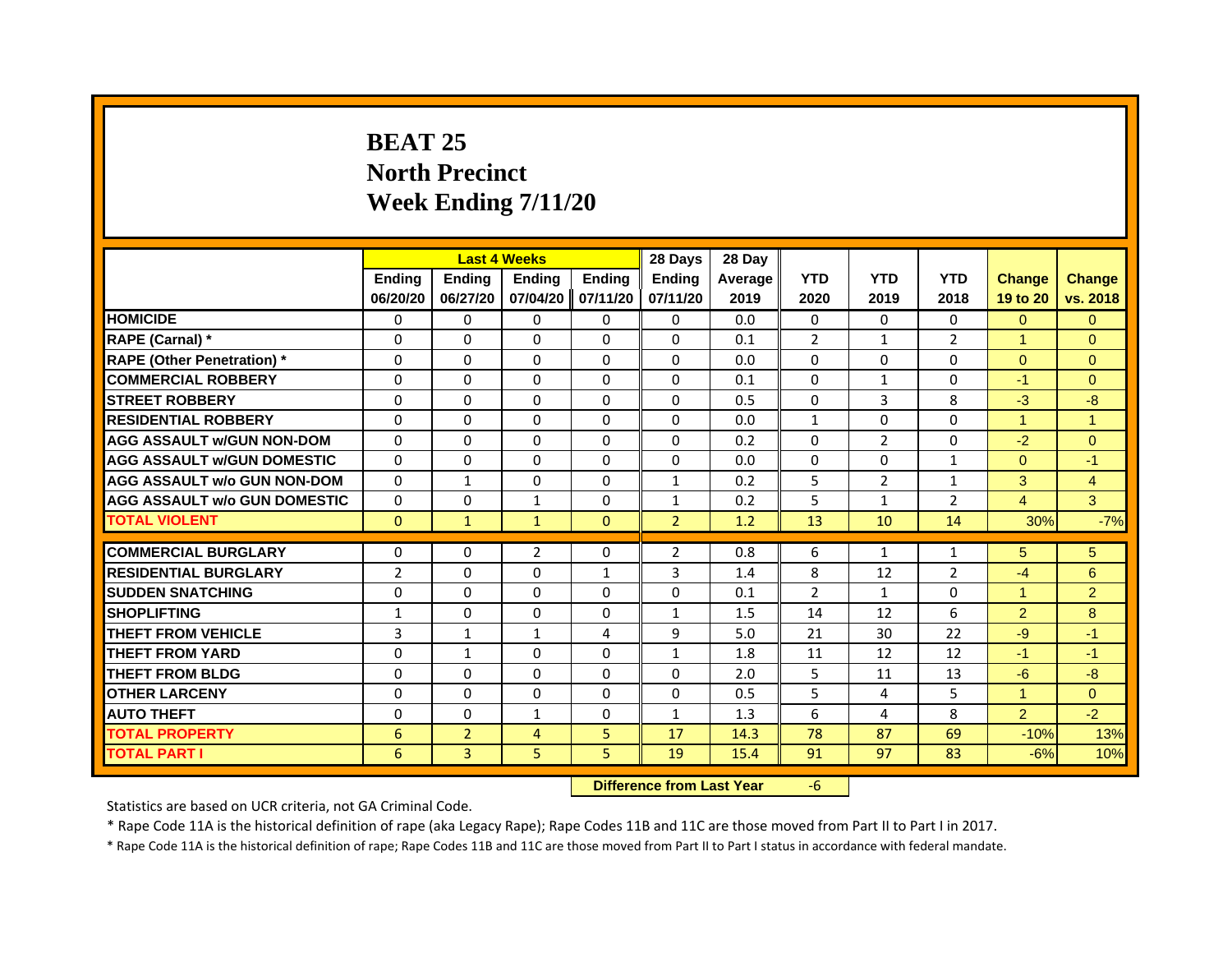# **BEAT 26North Precinct Week Ending 7/11/20**

|                                     |                |                | <b>Last 4 Weeks</b> |                | 28 Days        | 28 Day  |                |                |                |                      |                |
|-------------------------------------|----------------|----------------|---------------------|----------------|----------------|---------|----------------|----------------|----------------|----------------------|----------------|
|                                     | <b>Ending</b>  | <b>Endina</b>  | <b>Endina</b>       | <b>Ending</b>  | <b>Endina</b>  | Average | <b>YTD</b>     | <b>YTD</b>     | <b>YTD</b>     | <b>Change</b>        | <b>Change</b>  |
|                                     | 06/20/20       | 06/27/20       | 07/04/20            | 07/11/20       | 07/11/20       | 2019    | 2020           | 2019           | 2018           | 19 to 20             | vs. 2018       |
| <b>HOMICIDE</b>                     | $\Omega$       | $\Omega$       | $\Omega$            | $\Omega$       | 0              | 0.1     | 0              | $\Omega$       | $\mathbf{0}$   | $\Omega$             | $\mathbf{0}$   |
| RAPE (Carnal) *                     | $\Omega$       | $\Omega$       | $\Omega$            | $\mathbf{0}$   | $\mathbf{0}$   | 0.2     | 3              | $\mathbf{1}$   | $\overline{2}$ | $\overline{2}$       | $\mathbf{1}$   |
| <b>RAPE (Other Penetration)</b> *   | $\Omega$       | $\Omega$       | $\Omega$            | $\mathbf{0}$   | $\mathbf{0}$   | 0.0     | $\mathbf{0}$   | 0              | 0              | $\Omega$             | $\Omega$       |
| <b>COMMERCIAL ROBBERY</b>           | 0              | $\Omega$       | 0                   | $\mathbf{0}$   | 0              | 0.1     | $\mathbf{1}$   | 0              | 0              | $\overline{1}$       | $\overline{1}$ |
| <b>STREET ROBBERY</b>               | $\Omega$       | $\Omega$       | 0                   | $\mathbf{0}$   | $\mathbf{0}$   | 1.2     | 4              | 6              | $\overline{7}$ | $-2$                 | $-3$           |
| <b>RESIDENTIAL ROBBERY</b>          | $\Omega$       | $\Omega$       | $\Omega$            | $\mathbf{0}$   | $\Omega$       | 0.0     | $\Omega$       | $\mathbf{0}$   | 0              | $\Omega$             | $\Omega$       |
| <b>AGG ASSAULT w/GUN NON-DOM</b>    | $\Omega$       | $\mathbf{1}$   | $\Omega$            | $\mathbf{0}$   | $\mathbf{1}$   | 0.4     | $\overline{2}$ | 3              | $\Omega$       | $-1$                 | $\overline{2}$ |
| <b>AGG ASSAULT W/GUN DOMESTIC</b>   | $\Omega$       | $\Omega$       | $\Omega$            | $\mathbf{0}$   | 0              | 0.0     | $\mathbf{0}$   | 0              | 0              | $\Omega$             | $\Omega$       |
| <b>AGG ASSAULT w/o GUN NON-DOM</b>  | $\mathbf{1}$   | $\Omega$       | 0                   | $\mathbf{1}$   | $\overline{2}$ | 1.2     | 9              | 9              | 11             | $\overline{0}$       | $-2$           |
| <b>AGG ASSAULT W/o GUN DOMESTIC</b> | 0              | 1              | 0                   | $\mathbf{0}$   | $\mathbf{1}$   | 0.2     | 3              | $\overline{2}$ | $\mathbf{1}$   | $\blacktriangleleft$ | 2 <sup>1</sup> |
| <b>TOTAL VIOLENT</b>                | $\mathbf{1}$   | $\overline{2}$ | $\Omega$            | $\mathbf{1}$   | $\overline{4}$ | 3.4     | 22             | 21             | 21             | 5%                   | 5%             |
|                                     |                |                |                     |                |                |         |                |                |                |                      |                |
| <b>COMMERCIAL BURGLARY</b>          | 1              | 1              | 1                   | 0              | 3              | 0.5     | 12             | 3              | $\mathbf{1}$   | 9                    | 11             |
| <b>RESIDENTIAL BURGLARY</b>         | 0              | 0              | 0                   | 0              | 0              | 0.2     | $\mathbf{0}$   | 1              | $\mathbf{1}$   | -1                   | $-1$           |
| <b>SUDDEN SNATCHING</b>             | 0              | $\mathbf{1}$   | 0                   | $\mathbf{0}$   | $\mathbf{1}$   | 0.5     | $\overline{2}$ | 5              | 6              | $-3$                 | $-4$           |
| <b>SHOPLIFTING</b>                  | $\Omega$       | $\Omega$       | $\Omega$            | $\Omega$       | $\Omega$       | 2.6     | 18             | 20             | 19             | $-2$                 | $-1$           |
| <b>THEFT FROM VEHICLE</b>           | 1              | $\mathbf{1}$   | $\Omega$            | $\overline{2}$ | 4              | 2.9     | 15             | 19             | 13             | $-4$                 | $\overline{2}$ |
| <b>THEFT FROM YARD</b>              | $\overline{2}$ | $\overline{2}$ | $\mathbf{1}$        | 0              | 5              | 1.7     | 13             | 10             | 12             | 3                    | $\overline{1}$ |
| <b>THEFT FROM BLDG</b>              | $\Omega$       | $\Omega$       | $\mathbf{1}$        | $\mathbf{0}$   | $\mathbf{1}$   | 2.5     | 4              | 12             | 20             | $-8$                 | $-16$          |
| <b>OTHER LARCENY</b>                | 0              | $\Omega$       | 0                   | $\mathbf{1}$   | $\mathbf{1}$   | 0.4     | 3              | $\overline{2}$ | 3              | $\blacktriangleleft$ | $\Omega$       |
| <b>AUTO THEFT</b>                   | 1              | $\Omega$       | $\Omega$            | $\mathbf{1}$   | $\overline{2}$ | 0.7     | 6              | $\overline{2}$ | 11             | $\overline{4}$       | $-5$           |
| <b>TOTAL PROPERTY</b>               | 5              | 5              | 3                   | 4              | 17             | 11.9    | 73             | 74             | 86             | $-1%$                | $-15%$         |
| <b>TOTAL PART I</b>                 | 6              | $\overline{7}$ | 3                   | 5              | 21             | 15.3    | 95             | 95             | 107            | 0%                   | $-11%$         |

 **Difference from Last Year**r 0

Statistics are based on UCR criteria, not GA Criminal Code.

\* Rape Code 11A is the historical definition of rape (aka Legacy Rape); Rape Codes 11B and 11C are those moved from Part II to Part I in 2017.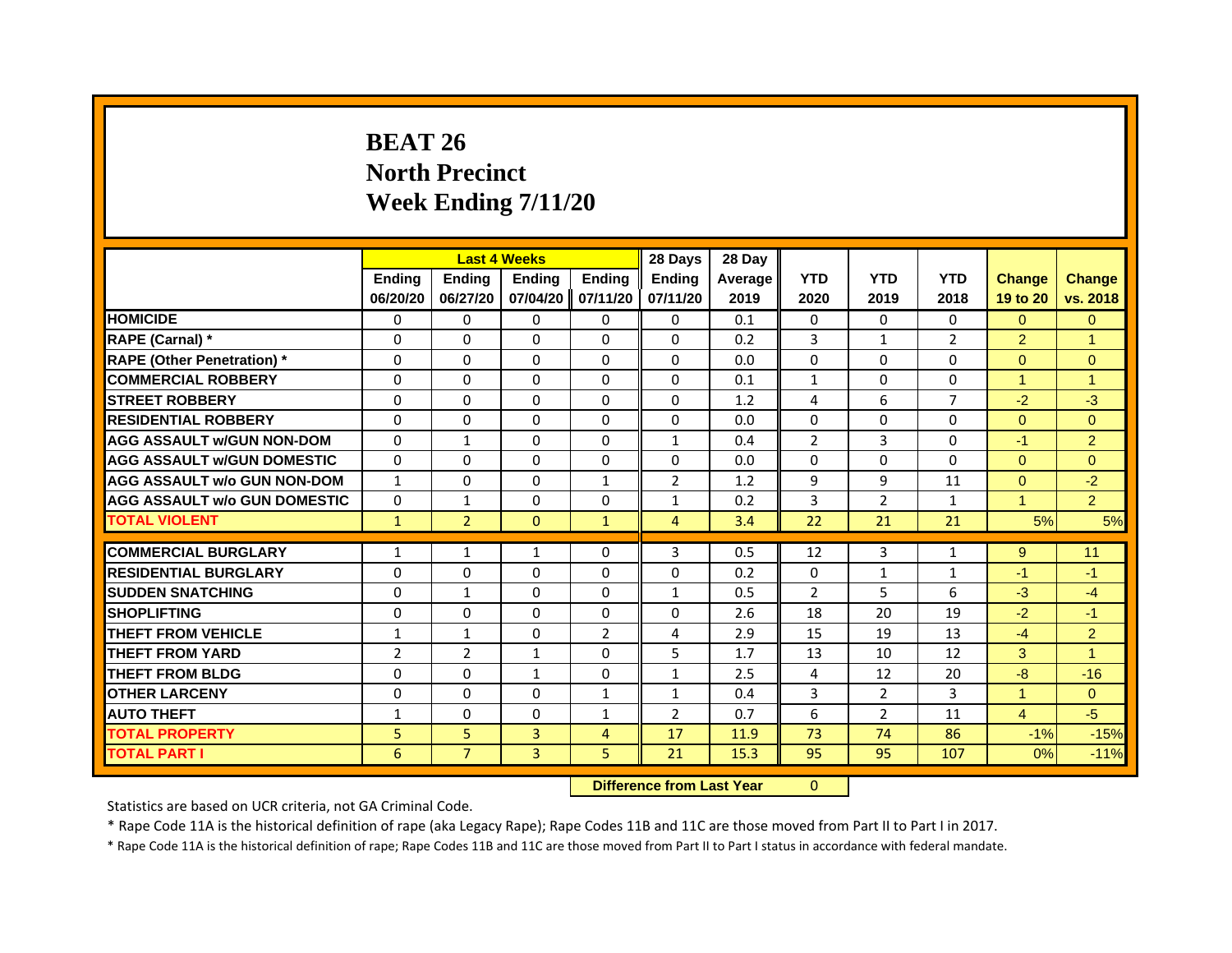# **BEAT 27North Precinct Week Ending 7/11/20**

|                                     |               |                | <b>Last 4 Weeks</b> |                   | 28 Days        | 28 Day  |                |                |                |                |                |
|-------------------------------------|---------------|----------------|---------------------|-------------------|----------------|---------|----------------|----------------|----------------|----------------|----------------|
|                                     | <b>Endina</b> | <b>Endina</b>  | <b>Endina</b>       | <b>Ending</b>     | <b>Endina</b>  | Average | <b>YTD</b>     | <b>YTD</b>     | <b>YTD</b>     | <b>Change</b>  | <b>Change</b>  |
|                                     | 06/20/20      | 06/27/20       |                     | 07/04/20 07/11/20 | 07/11/20       | 2019    | 2020           | 2019           | 2018           | 19 to 20       | vs. 2018       |
| <b>HOMICIDE</b>                     | 0             | 0              | $\mathbf{0}$        | 0                 | 0              | 0.1     | $\mathbf{0}$   | 0              | $\mathbf{0}$   | $\Omega$       | $\mathbf{0}$   |
| RAPE (Carnal) *                     | $\Omega$      | $\Omega$       | $\Omega$            | $\Omega$          | $\Omega$       | 0.3     | 2              | $\Omega$       | $\Omega$       | $\overline{2}$ | 2              |
| <b>RAPE (Other Penetration)</b> *   | 0             | $\Omega$       | $\Omega$            | $\mathbf{0}$      | $\Omega$       | 0.2     | $\Omega$       | $\Omega$       | $\mathbf{1}$   | $\Omega$       | $-1$           |
| <b>COMMERCIAL ROBBERY</b>           | 0             | 0              | $\Omega$            | 0                 | 0              | 0.1     | $\Omega$       | $\Omega$       | 2              | $\Omega$       | $-2$           |
| <b>STREET ROBBERY</b>               | 0             | 0              | 0                   | 1                 | $\mathbf{1}$   | 1.4     | 4              | 10             | $\overline{2}$ | $-6$           | $\overline{2}$ |
| <b>RESIDENTIAL ROBBERY</b>          | 0             | 0              | $\Omega$            | $\Omega$          | $\Omega$       | 0.1     | $\Omega$       | $\mathbf{1}$   | $\overline{2}$ | $-1$           | $-2$           |
| <b>AGG ASSAULT w/GUN NON-GUN</b>    | $\Omega$      | $\mathbf{1}$   | $\Omega$            | $\mathbf{0}$      | $\mathbf{1}$   | 1.0     | 10             | 8              | 8              | $\overline{2}$ | $\overline{2}$ |
| <b>AGG ASSAULT W/GUN DOMESTIC</b>   | $\Omega$      | 0              | $\Omega$            | 0                 | 0              | 0.2     | $\mathbf{1}$   | $\mathbf{1}$   | $\mathbf{1}$   | $\Omega$       | $\Omega$       |
| <b>AGG ASSAULT w/o GUN NON-DOM</b>  | 0             | 1              | $\mathbf{1}$        | $\Omega$          | $\overline{2}$ | 1.5     | 8              | 11             | 4              | $-3$           | 4              |
| <b>AGG ASSAULT w/o GUN DOMESTIC</b> | $\Omega$      | 0              | 0                   | $\Omega$          | 0              | 1.3     | $\overline{2}$ | 11             | $\mathbf{1}$   | $-9$           | $\mathbf{1}$   |
| <b>TOTAL VIOLENT</b>                | $\Omega$      | $\overline{2}$ | $\mathbf{1}$        | $\mathbf{1}$      | $\overline{4}$ | 6.2     | 27             | 42             | 21             | $-36%$         | 29%            |
|                                     |               |                |                     |                   |                |         |                |                |                |                |                |
| <b>COMMERCIAL BURGLARY</b>          | 1             | 0              | $\Omega$            | 0                 | $\mathbf{1}$   | 0.7     | 2              | 3              | 3              | $-1$           | $-1$           |
| <b>RESIDENTIAL BURGLARY</b>         | 0             | $\Omega$       | 0                   | $\Omega$          | $\Omega$       | 0.5     | 4              | $\overline{4}$ | 6              | $\Omega$       | $-2$           |
| <b>SUDDEN SNATCHING</b>             | 0             | 0              | $\Omega$            | 0                 | 0              | 0.3     | 4              | $\overline{2}$ | $\overline{7}$ | $\overline{2}$ | $-3$           |
| <b>SHOPLIFTING</b>                  | $\mathbf{1}$  | $\mathbf{1}$   | $\Omega$            | $\Omega$          | $\overline{2}$ | 3.1     | 15             | 16             | 29             | $-1$           | $-14$          |
| <b>THEFT FROM VEHICLE</b>           | 0             | $\Omega$       | $\mathbf{1}$        | $\mathbf{1}$      | $\overline{2}$ | 3.1     | 14             | 22             | 12             | $-8$           | $\overline{2}$ |
| <b>THEFT FROM YARD</b>              | $\mathbf{1}$  | 0              | $\overline{2}$      | $\overline{2}$    | 5              | 0.8     | 9              | $\mathcal{P}$  | 10             | $\overline{7}$ | $-1$           |
| <b>THEFT FROM BLDG</b>              | 0             | 1              | 0                   | 1                 | $\overline{2}$ | 2.4     | 10             | 20             | 20             | $-10$          | $-10$          |
| <b>OTHER LARCENY</b>                | 0             | 0              | $\Omega$            | $\Omega$          | $\Omega$       | 0.2     | $\Omega$       | 2              | $\mathbf{1}$   | $-2$           | $-1$           |
| <b>AUTO THEFT</b>                   | $\mathbf 0$   | 1              | $\mathbf{1}$        | $\Omega$          | $\overline{2}$ | 0.9     | 11             | 3              | 8              | 8              | 3              |
| <b>TOTAL PROPERTY</b>               | 3             | 3              | 4                   | 4                 | 14             | 12.0    | 69             | 74             | 96             | $-7%$          | $-28%$         |
| <b>TOTAL PART I</b>                 | 3             | 5              | 5                   | 5                 | 18             | 18.3    | 96             | 116            | 117            | $-17%$         | $-18%$         |

 **Difference from Last Year**‐20

Statistics are based on UCR criteria, not GA Criminal Code.

\* Rape Code 11A is the historical definition of rape (aka Legacy Rape); Rape Codes 11B and 11C are those moved from Part II to Part I in 2017.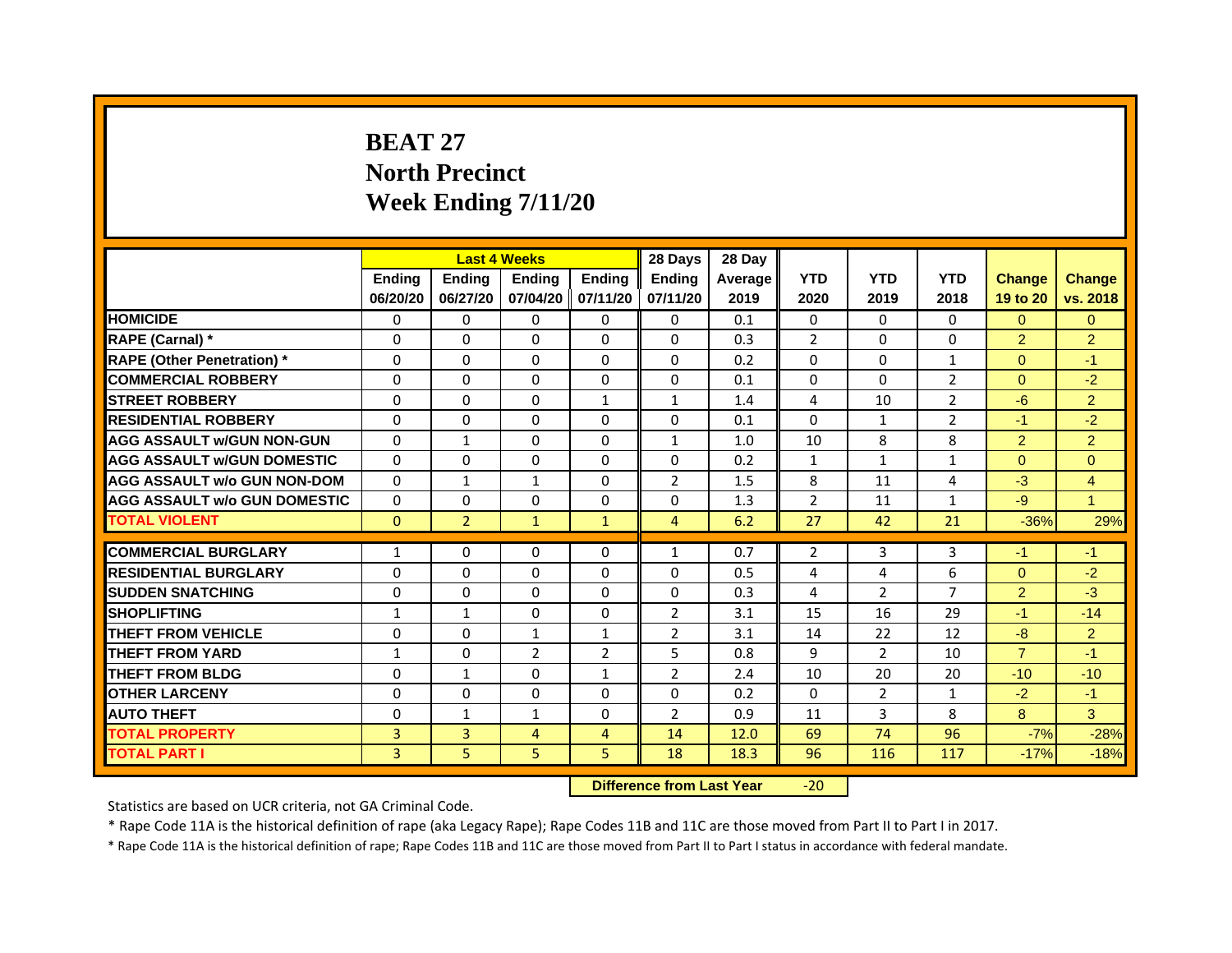# **BEAT 31Central Precinct Week Ending 7/11/20**

|                                     |               | <b>Last 4 Weeks</b> |                |                   | 28 Days        | 28 Day  |                |                |                |                      |                      |
|-------------------------------------|---------------|---------------------|----------------|-------------------|----------------|---------|----------------|----------------|----------------|----------------------|----------------------|
|                                     | <b>Endina</b> | <b>Ending</b>       | <b>Endina</b>  | <b>Endina</b>     | <b>Endina</b>  | Average | <b>YTD</b>     | <b>YTD</b>     | <b>YTD</b>     | <b>Change</b>        | <b>Change</b>        |
|                                     | 06/20/20      | 06/27/20            |                | 07/04/20 07/11/20 | 07/11/20       | 2019    | 2020           | 2019           | 2018           | 19 to 20             | vs. 2018             |
| <b>HOMICIDE</b>                     | 0             | 0                   | $\Omega$       | 0                 | 0              | 0.1     | $\mathbf{1}$   | $\mathbf{1}$   | 0              | $\Omega$             | 1                    |
| RAPE (Carnal) *                     | $\Omega$      | $\Omega$            | $\Omega$       | $\mathbf{1}$      | $\mathbf{1}$   | 0.3     | 4              | 3              | $\Omega$       | $\overline{1}$       | $\overline{4}$       |
| <b>RAPE (Other Penetration)*</b>    | 0             | $\Omega$            | $\mathbf{1}$   | $\Omega$          | $\mathbf{1}$   | 0.2     | $\mathbf{1}$   | $\Omega$       | $\mathbf{1}$   | $\blacktriangleleft$ | $\Omega$             |
| <b>COMMERCIAL ROBBERY</b>           | 0             | 0                   | $\Omega$       | $\Omega$          | $\Omega$       | 0.0     | $\Omega$       | $\Omega$       | 1              | $\Omega$             | $-1$                 |
| <b>STREET ROBBERY</b>               | 0             | $\Omega$            | $\mathbf{1}$   | $\Omega$          | $\mathbf{1}$   | 0.7     | 4              | 2              | 6              | $\overline{2}$       | $-2$                 |
| <b>RESIDENTIAL ROBBERY</b>          | 0             | $\Omega$            | 0              | $\Omega$          | 0              | 0.0     | $\mathbf{1}$   | 0              | $\Omega$       | 1                    | $\mathbf{1}$         |
| <b>AGG ASSAULT w/GUN NON-DOM</b>    | $\Omega$      | $\mathbf 0$         | $\Omega$       | $\Omega$          | $\Omega$       | 1.1     | 6              | 9              | 6              | $-3$                 | $\mathbf{0}$         |
| <b>AGG ASSAULT W/GUN DOMESTIC</b>   | $\Omega$      | $\mathbf{1}$        | $\Omega$       | $\mathbf{0}$      | $\mathbf{1}$   | 0.2     | $\overline{2}$ | $\mathbf{1}$   | $\mathbf{1}$   | $\blacktriangleleft$ | $\blacktriangleleft$ |
| <b>AGG ASSAULT w/o GUN NON-DOM</b>  | $\Omega$      | 0                   | $\Omega$       | $\mathbf{1}$      | $\mathbf{1}$   | 0.7     | $\overline{2}$ | 5              | $\overline{a}$ | $-3$                 | $-2$                 |
| <b>AGG ASSAULT W/o GUN DOMESTIC</b> | $\Omega$      | $\Omega$            | $\Omega$       | $\Omega$          | $\Omega$       | 0.9     | 4              | 9              | $\overline{2}$ | $-5$                 | $\overline{2}$       |
| <b>TOTAL VIOLENT</b>                | $\Omega$      | $\mathbf{1}$        | $\overline{2}$ | $\overline{2}$    | 5              | 4.1     | 25             | 30             | 21             | $-17%$               | 19%                  |
|                                     |               |                     |                |                   |                |         |                |                |                |                      |                      |
| <b>COMMERCIAL BURGLARY</b>          | 0             | 0                   | $\Omega$       | $\mathbf{1}$      | $\mathbf{1}$   | 1.2     | 4              | $\overline{7}$ | $\overline{7}$ | $-3$                 | $-3$                 |
| <b>RESIDENTIAL BURGLARY</b>         | 0             | $\Omega$            | $\Omega$       | $\Omega$          | $\Omega$       | 3.5     | 19             | 21             | 15             | $-2$                 | $\overline{4}$       |
| <b>SUDDEN SNATCHING</b>             | 0             | 0                   | $\Omega$       | $\Omega$          | $\Omega$       | 0.3     | $\Omega$       | $\overline{2}$ | $\mathbf{1}$   | $-2$                 | $-1$                 |
| <b>SHOPLIFTING</b>                  | $\mathbf 0$   | 0                   | $\mathbf{1}$   | 0                 | $\mathbf{1}$   | 0.4     | 6              | $\mathbf{1}$   | $\overline{2}$ | 5                    | 4                    |
| <b>THEFT FROM VEHICLE</b>           | $\Omega$      | $\mathbf{1}$        | $\mathbf{1}$   | $\mathbf{1}$      | 3              | 4.3     | 17             | 29             | 32             | $-12$                | $-15$                |
| <b>THEFT FROM YARD</b>              | 0             | $\mathbf{1}$        | $\mathbf{1}$   | $\mathbf{1}$      | 3              | 4.4     | 21             | 30             | 22             | $-9$                 | $-1$                 |
| <b>THEFT FROM BLDG</b>              | 0             | 0                   | 0              | $\overline{2}$    | $\overline{2}$ | 1.5     | 7              | 11             | 16             | $-4$                 | -9                   |
| <b>OTHER LARCENY</b>                | 1             | $\Omega$            | $\Omega$       | 0                 | $\mathbf{1}$   | 1.9     | 7              | 11             | $\mathbf{1}$   | $-4$                 | 6                    |
| <b>AUTO THEFT</b>                   | $\mathbf 0$   | 0                   | $\Omega$       | $\Omega$          | $\Omega$       | 1.1     | 12             | $\overline{7}$ | 11             | 5                    | $\overline{1}$       |
| <b>TOTAL PROPERTY</b>               | $\mathbf{1}$  | $\overline{2}$      | 3              | 5                 | 11             | 18.6    | 93             | 119            | 107            | $-22%$               | $-13%$               |
| <b>TOTAL PART I</b>                 | $\mathbf{1}$  | 3                   | 5              | $\overline{7}$    | 16             | 22.7    | 118            | 149            | 128            | $-21%$               | $-8%$                |

 **Difference from Last Year**‐31

Statistics are based on UCR criteria, not GA Criminal Code.

\* Rape Code 11A is the historical definition of rape (aka Legacy Rape); Rape Codes 11B and 11C are those moved from Part II to Part I in 2017.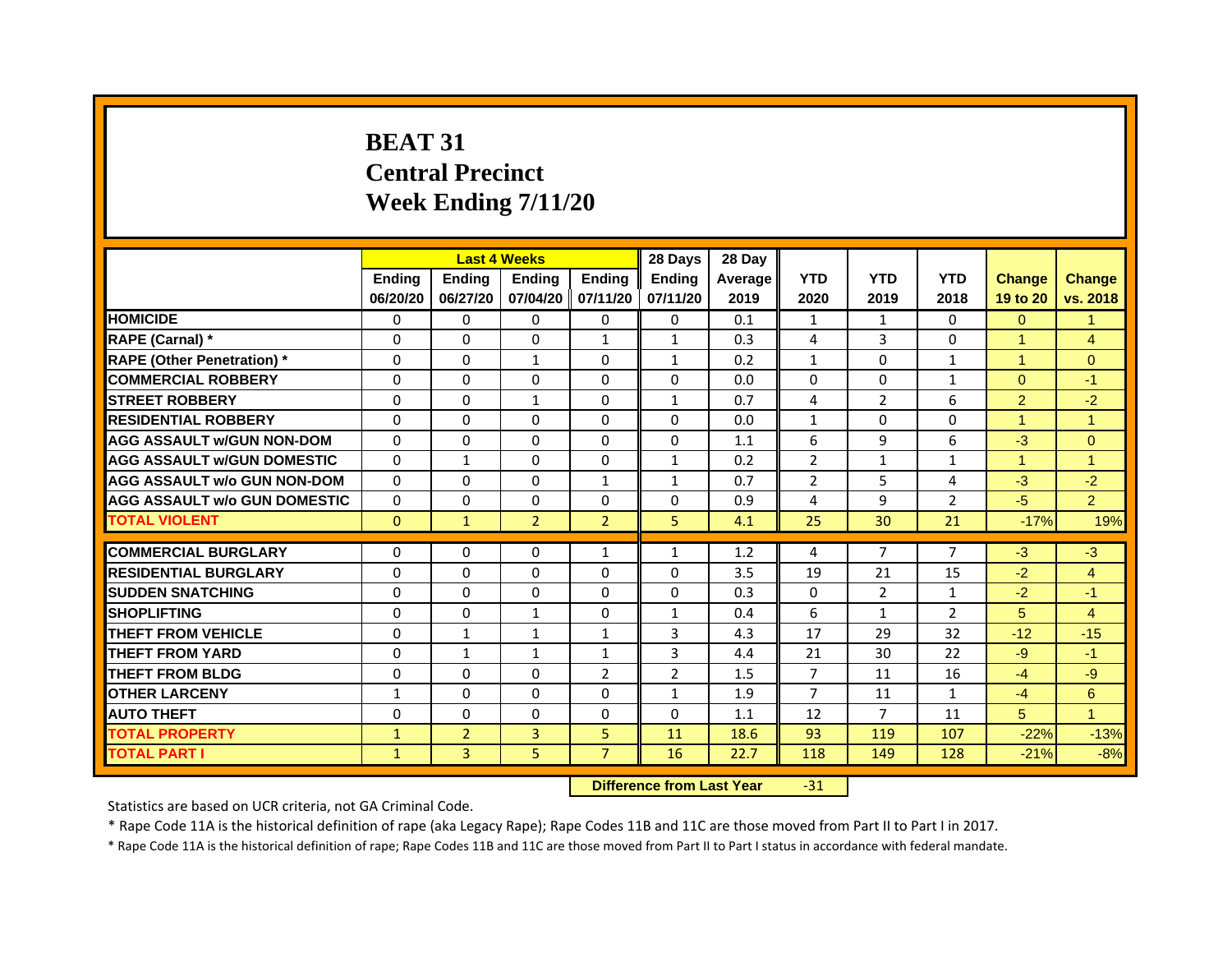# **BEAT 32Central Precinct Week Ending 7/11/20**

|                                     |                | <b>Last 4 Weeks</b> |                |                   | 28 Days        | 28 Day         |                |                |                |                |                |
|-------------------------------------|----------------|---------------------|----------------|-------------------|----------------|----------------|----------------|----------------|----------------|----------------|----------------|
|                                     | <b>Endina</b>  | Ending              | <b>Endina</b>  | <b>Endina</b>     | <b>Endina</b>  | <b>Average</b> | <b>YTD</b>     | <b>YTD</b>     | <b>YTD</b>     | <b>Change</b>  | <b>Change</b>  |
|                                     | 06/20/20       | 06/27/20            |                | 07/04/20 07/11/20 | 07/11/20       | 2019           | 2020           | 2019           | 2018           | 19 to 20       | vs. 2018       |
| <b>HOMICIDE</b>                     | 0              | $\Omega$            | $\Omega$       | 0                 | 0              | 0.1            | 0              | 0              | $\Omega$       | $\Omega$       | $\Omega$       |
| RAPE (Carnal) *                     | $\Omega$       | $\Omega$            | $\Omega$       | $\Omega$          | $\Omega$       | 0.2            | $\Omega$       | $\mathbf{1}$   | $\mathbf{1}$   | $-1$           | $-1$           |
| <b>RAPE (Other Penetration)*</b>    | 0              | 0                   | $\Omega$       | 0                 | $\Omega$       | 0.1            | $\Omega$       | 0              | $\mathbf{1}$   | $\Omega$       | $-1$           |
| <b>COMMERCIAL ROBBERY</b>           | 0              | $\Omega$            | $\Omega$       | $\Omega$          | $\Omega$       | 0.9            | $\overline{2}$ | 3              | $\overline{2}$ | $-1$           | $\Omega$       |
| <b>STREET ROBBERY</b>               | $\Omega$       | 0                   | $\Omega$       | 0                 | $\Omega$       | 0.2            | $\Omega$       | 3              | $\overline{2}$ | $-3$           | $-2$           |
| <b>RESIDENTIAL ROBBERY</b>          | 0              | $\Omega$            | $\Omega$       | 0                 | 0              | 0.0            | 0              | 0              | 0              | $\Omega$       | $\Omega$       |
| <b>AGG ASSAULT w/GUN NON-DOM</b>    | $\Omega$       | $\mathbf{1}$        | $\Omega$       | $\Omega$          | $\mathbf{1}$   | 0.2            | 3              | $\overline{2}$ | $\overline{a}$ | $\overline{1}$ | $-1$           |
| <b>AGG ASSAULT W/GUN DOMESTIC</b>   | $\Omega$       | $\Omega$            | $\Omega$       | $\Omega$          | $\Omega$       | 0.0            | $\mathbf{1}$   | $\Omega$       | $\Omega$       | 1              | 1              |
| <b>AGG ASSAULT w/o GUN NON-DOM</b>  | $\Omega$       | $\Omega$            | $\Omega$       | $\Omega$          | $\Omega$       | 0.3            | $\mathbf{1}$   | 3              | $\overline{2}$ | $-2$           | $-1$           |
| <b>AGG ASSAULT w/o GUN DOMESTIC</b> | $\Omega$       | 0                   | $\Omega$       | $\mathbf{1}$      | $\mathbf{1}$   | 0.4            | 3              | $\overline{4}$ | 1              | $-1$           | $\overline{2}$ |
| <b>TOTAL VIOLENT</b>                | $\Omega$       | $\mathbf{1}$        | $\mathbf{0}$   | $\mathbf{1}$      | $\overline{2}$ | 2.5            | 10             | 16             | 13             | $-38%$         | $-23%$         |
|                                     |                |                     |                |                   |                |                |                |                |                |                |                |
| <b>COMMERCIAL BURGLARY</b>          | 0              | 0                   | 0              | $\mathbf{1}$      | $\mathbf{1}$   | 0.3            | 6              | 3              | $\mathbf{1}$   | 3              | 5              |
| <b>RESIDENTIAL BURGLARY</b>         | $\Omega$       | 0                   | 0              | 0                 | 0              | 1.8            | 9              | 12             | 18             | $-3$           | -9             |
| <b>SUDDEN SNATCHING</b>             | $\Omega$       | $\Omega$            | $\Omega$       | $\Omega$          | $\Omega$       | 0.2            | $\Omega$       | $\mathbf{1}$   | $\Omega$       | $-1$           | $\Omega$       |
| <b>SHOPLIFTING</b>                  | $\Omega$       | $\Omega$            | $\Omega$       | $\Omega$          | $\Omega$       | 3.1            | 16             | 23             | 44             | $-7$           | $-28$          |
| <b>THEFT FROM VEHICLE</b>           | 2              | $\mathbf{1}$        | $\mathbf{1}$   | 2                 | 6              | 4.9            | 27             | 30             | 36             | $-3$           | $-9$           |
| <b>THEFT FROM YARD</b>              | $\Omega$       | 2                   | $\overline{2}$ | $\mathbf{1}$      | 5              | 2.6            | 19             | 16             | 23             | 3              | $-4$           |
| <b>THEFT FROM BLDG</b>              | 0              | 0                   | 0              | $\mathbf{1}$      | 1              | 2.5            | 10             | 14             | 20             | $-4$           | $-10$          |
| <b>OTHER LARCENY</b>                | $\Omega$       | $\mathbf{1}$        | $\Omega$       | $\Omega$          | $\mathbf{1}$   | 0.8            | 11             | $\overline{2}$ | 12             | 9              | $-1$           |
| <b>AUTO THEFT</b>                   | $\Omega$       | $\Omega$            | $\Omega$       | $\Omega$          | $\Omega$       | 1.2            | 6              | 10             | 14             | $-4$           | $-8$           |
| <b>TOTAL PROPERTY</b>               | $\overline{2}$ | $\overline{4}$      | 3              | 5                 | 14             | 17.3           | 104            | 111            | 168            | $-6%$          | $-38%$         |
| <b>TOTAL PART I</b>                 | $\overline{2}$ | 5.                  | 3              | 6                 | 16             | 19.8           | 114            | 127            | 181            | $-10%$         | $-37%$         |

 **Difference from Last Year**r -13

Statistics are based on UCR criteria, not GA Criminal Code.

\* Rape Code 11A is the historical definition of rape (aka Legacy Rape); Rape Codes 11B and 11C are those moved from Part II to Part I in 2017.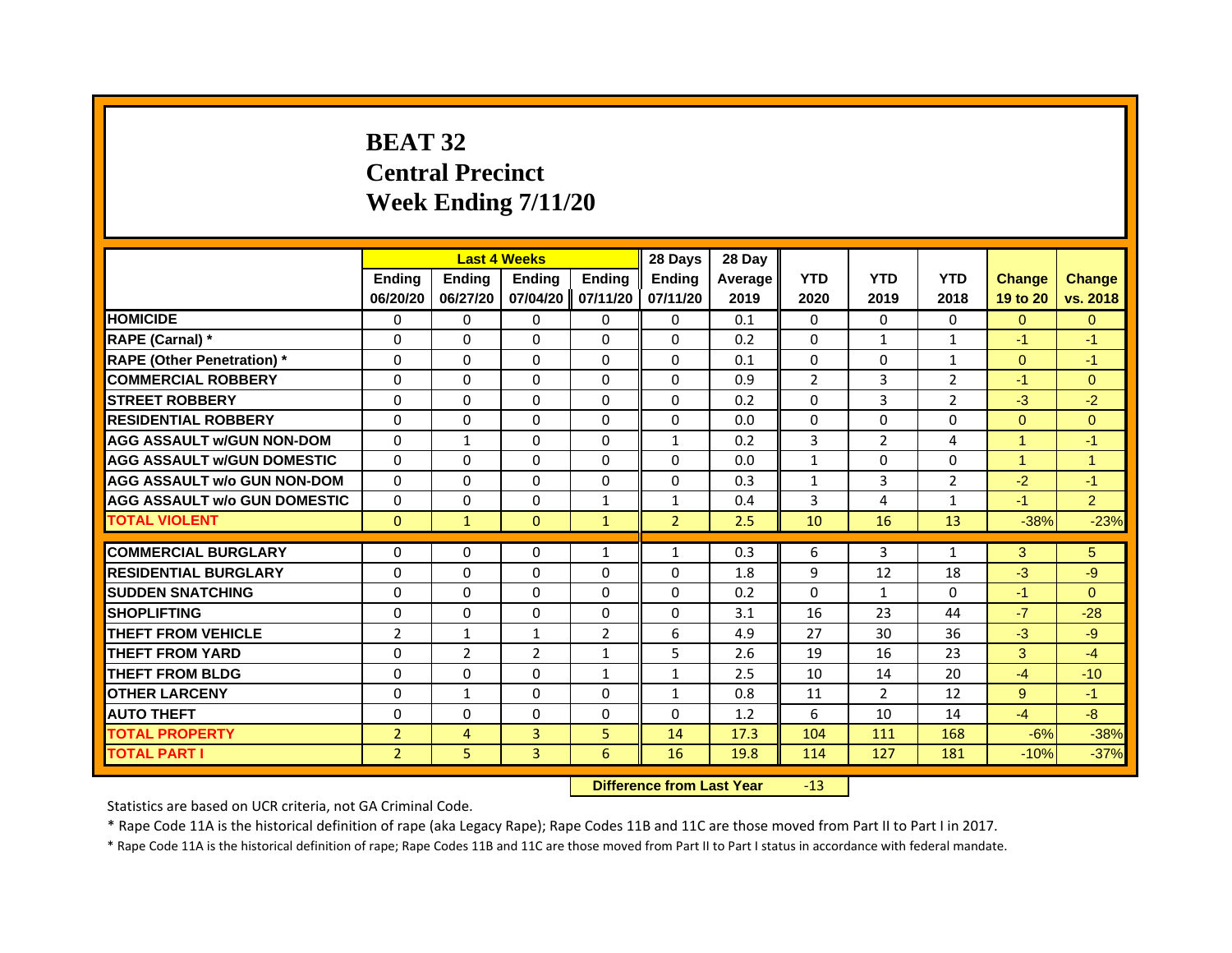# **BEAT 33Central PrecinctWeek Ending 7/11/20**

|                                     |                | <b>Last 4 Weeks</b> |                     |                | 28 Days        | 28 Day  |                |                |                |                      |                |
|-------------------------------------|----------------|---------------------|---------------------|----------------|----------------|---------|----------------|----------------|----------------|----------------------|----------------|
|                                     | <b>Endina</b>  | <b>Ending</b>       | <b>Endina</b>       | <b>Endina</b>  | <b>Endina</b>  | Average | <b>YTD</b>     | <b>YTD</b>     | <b>YTD</b>     | <b>Change</b>        | <b>Change</b>  |
|                                     | 06/20/20       | 06/27/20            | 07/04/20   07/11/20 |                | 07/11/20       | 2019    | 2020           | 2019           | 2018           | 19 to 20             | vs. 2018       |
| <b>HOMICIDE</b>                     | 0              | 0                   | 0                   | 0              | 0              | 0.2     | 1              | $\mathbf{1}$   | $\mathbf{0}$   | $\Omega$             |                |
| RAPE (Carnal) *                     | $\Omega$       | $\Omega$            | $\Omega$            | $\Omega$       | $\Omega$       | 0.0     | $\Omega$       | $\mathbf{0}$   | 3              | $\Omega$             | $-3$           |
| <b>RAPE (Other Penetration)*</b>    | 0              | $\Omega$            | 0                   | 0              | $\Omega$       | 0.1     | $\Omega$       | $\mathbf{0}$   | $\mathbf{1}$   | $\Omega$             | $-1$           |
| <b>COMMERCIAL ROBBERY</b>           | 0              | 0                   | 1                   | $\Omega$       | $\mathbf{1}$   | 0.3     | $\mathbf{1}$   | $\overline{2}$ | 0              | $-1$                 | 1              |
| <b>STREET ROBBERY</b>               | $\Omega$       | 0                   | $\mathbf{1}$        | 0              | $\mathbf{1}$   | 1.3     | 6              | 8              | 13             | $-2$                 | $-7$           |
| <b>RESIDENTIAL ROBBERY</b>          | 0              | $\Omega$            | 0                   | $\Omega$       | 0              | 0.0     | $\Omega$       | $\Omega$       | 0              | $\Omega$             | $\Omega$       |
| <b>AGG ASSAULT W/GUN NON-DOM</b>    | $\Omega$       | $\mathbf 0$         | $\mathbf 0$         | $\mathbf{0}$   | $\Omega$       | 1.0     | 6              | 8              | 6              | $-2$                 | $\Omega$       |
| <b>AGG ASSAULT W/GUN DOMESTIC</b>   | $\Omega$       | $\Omega$            | $\Omega$            | $\Omega$       | $\Omega$       | 0.2     | $\Omega$       | $\overline{2}$ | $\Omega$       | $-2$                 | $\Omega$       |
| <b>AGG ASSAULT w/o GUN NON-DOM</b>  | $\mathbf{1}$   | $\Omega$            | $\Omega$            | 0              | 1              | 0.9     | 6              | 10             | 3              | $-4$                 | 3              |
| <b>AGG ASSAULT W/o GUN DOMESTIC</b> | $\Omega$       | 0                   | 1                   | $\mathbf{0}$   | 1              | 0.7     | 5              | 8              | $\mathbf{1}$   | $-3$                 | $\overline{4}$ |
| <b>TOTAL VIOLENT</b>                | $\mathbf{1}$   | $\mathbf{0}$        | $\overline{3}$      | $\mathbf{0}$   | $\overline{4}$ | 4.7     | 25             | 39             | 27             | $-36%$               | $-7%$          |
|                                     |                |                     |                     |                |                |         |                |                |                |                      |                |
| <b>COMMERCIAL BURGLARY</b>          | $\mathbf{1}$   | 0                   | $\Omega$            | 0              | $\mathbf{1}$   | 1.3     | $\overline{7}$ | 4              | 6              | 3                    | $\overline{1}$ |
| <b>RESIDENTIAL BURGLARY</b>         | $\overline{2}$ | 0                   | 0                   | $\Omega$       | $\overline{2}$ | 1.8     | 9              | 17             | 12             | $-8$                 | $-3$           |
| <b>SUDDEN SNATCHING</b>             | $\Omega$       | $\Omega$            | 0                   | 0              | $\Omega$       | 0.1     | $\mathbf{1}$   | 0              | 3              | $\blacktriangleleft$ | $-2$           |
| <b>SHOPLIFTING</b>                  | $\mathbf{1}$   | $\mathbf{1}$        | 0                   | $\Omega$       | $\overline{2}$ | 7.9     | 19             | 49             | 18             | $-30$                | $\overline{1}$ |
| <b>THEFT FROM VEHICLE</b>           | $\overline{2}$ | $\overline{2}$      | $\mathbf{1}$        | $\mathbf{1}$   | 6              | 3.4     | 18             | 27             | 28             | $-9$                 | $-10$          |
| <b>THEFT FROM YARD</b>              | $\Omega$       | $\overline{2}$      | $\mathbf{1}$        | $\mathbf{1}$   | $\overline{a}$ | 3.6     | 27             | 31             | 19             | $-4$                 | 8              |
| <b>THEFT FROM BLDG</b>              | 1              | $\overline{2}$      | 0                   | 0              | 3              | 1.7     | 12             | 9              | 17             | 3                    | $-5$           |
| <b>OTHER LARCENY</b>                | $\Omega$       | $\Omega$            | 0                   | 0              | $\Omega$       | 2.0     | 3              | 20             | $\overline{2}$ | $-17$                | $\overline{1}$ |
| <b>AUTO THEFT</b>                   | $\Omega$       | $\overline{2}$      | $\mathbf{1}$        | $\Omega$       | 3              | 1.4     | 12             | 11             | 27             | $\blacktriangleleft$ | $-15$          |
| <b>TOTAL PROPERTY</b>               | $\overline{7}$ | 9                   | 3                   | $\overline{2}$ | 21             | 23.2    | 108            | 168            | 132            | $-36%$               | $-18%$         |
| <b>TOTAL PART I</b>                 | 8              | 9                   | 6                   | $\overline{2}$ | 25             | 27.8    | 133            | 207            | 159            | $-36%$               | $-16%$         |

 **Difference from Last Year**‐74

Statistics are based on UCR criteria, not GA Criminal Code.

\* Rape Code 11A is the historical definition of rape (aka Legacy Rape); Rape Codes 11B and 11C are those moved from Part II to Part I in 2017.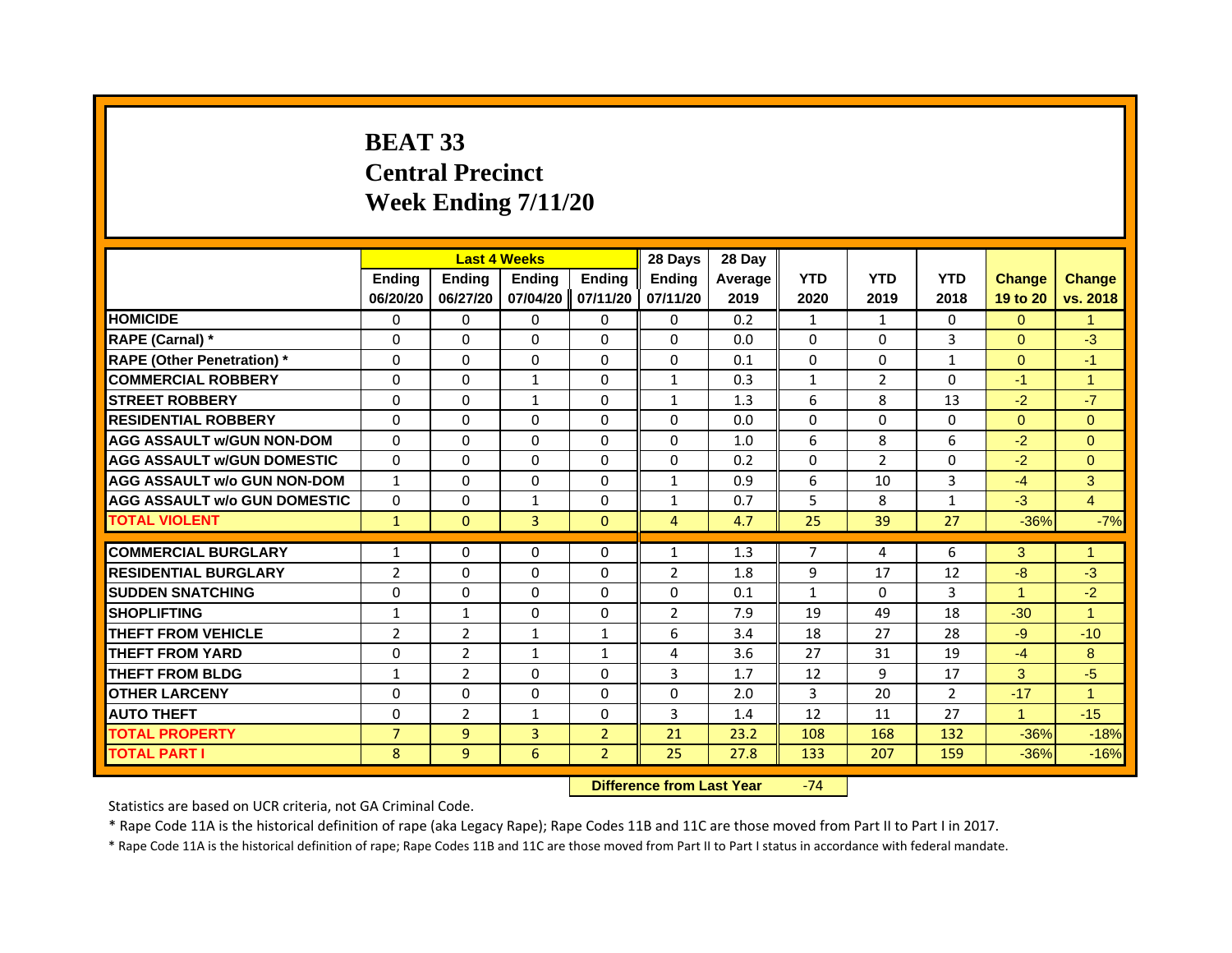# **BEAT 34Central Precinct Week Ending 7/11/20**

|                                     |                | <b>Last 4 Weeks</b> |                   |                | 28 Days        | 28 Day  |                |                |                |                |                |
|-------------------------------------|----------------|---------------------|-------------------|----------------|----------------|---------|----------------|----------------|----------------|----------------|----------------|
|                                     | <b>Endina</b>  | <b>Ending</b>       | <b>Endina</b>     | <b>Ending</b>  | <b>Endina</b>  | Average | <b>YTD</b>     | <b>YTD</b>     | <b>YTD</b>     | <b>Change</b>  | <b>Change</b>  |
|                                     | 06/20/20       | 06/27/20            | 07/04/20 07/11/20 |                | 07/11/20       | 2019    | 2020           | 2019           | 2018           | 19 to 20       | vs. 2018       |
| <b>HOMICIDE</b>                     | $\Omega$       | 0                   | $\mathbf{0}$      | 0              | 0              | 0.1     | 2              | 0              | 0              | $\overline{2}$ | $\overline{2}$ |
| RAPE (Carnal) *                     | $\Omega$       | $\Omega$            | $\Omega$          | $\mathbf{0}$   | $\Omega$       | 0.2     | $\overline{2}$ | 2              | $\Omega$       | $\Omega$       | 2              |
| <b>RAPE (Other Penetration)*</b>    | 0              | $\Omega$            | $\Omega$          | $\mathbf{0}$   | 0              | 0.1     | $\mathbf{1}$   | $\mathbf{1}$   | $\Omega$       | $\Omega$       | 1              |
| <b>COMMERCIAL ROBBERY</b>           | 0              | 0                   | $\Omega$          | 0              | $\Omega$       | 0.0     | $\Omega$       | 0              | $\Omega$       | $\Omega$       | $\mathbf{0}$   |
| <b>STREET ROBBERY</b>               | 0              | 0                   | 0                 | 0              | 0              | 0.9     | 10             | $\overline{7}$ | $\overline{4}$ | 3              | 6              |
| <b>RESIDENTIAL ROBBERY</b>          | 0              | $\Omega$            | $\Omega$          | $\Omega$       | $\Omega$       | 0.2     | $\Omega$       | 2              | $\mathbf{1}$   | $-2$           | $-1$           |
| <b>AGG ASSAULT w/GUN NON-DOM</b>    | $\Omega$       | 1                   | $\Omega$          | $\mathbf{0}$   | $\mathbf{1}$   | 1.8     | 10             | 6              | 8              | 4              | $\overline{2}$ |
| <b>AGG ASSAULT W/GUN DOMESTIC</b>   | $\Omega$       | 0                   | $\Omega$          | $\Omega$       | $\Omega$       | 0.5     | $\Omega$       | 4              | 3              | $-4$           | $-3$           |
| <b>AGG ASSAULT w/o GUN NON-DOM</b>  | $\mathbf{1}$   | $\Omega$            | $\Omega$          | $\Omega$       | $\mathbf{1}$   | 0.9     | 11             | 6              | 10             | 5              | 1              |
| <b>AGG ASSAULT W/o GUN DOMESTIC</b> | $\Omega$       | $\Omega$            | $\Omega$          | $\mathbf{0}$   | $\Omega$       | 1.6     | 9              | 12             | 10             | $-3$           | $-1$           |
| <b>TOTAL VIOLENT</b>                | $\mathbf{1}$   | $\mathbf{1}$        | $\Omega$          | $\mathbf{0}$   | $\overline{2}$ | 6.2     | 45             | 40             | 36             | 13%            | 25%            |
|                                     |                |                     |                   |                |                |         |                |                |                |                |                |
| <b>COMMERCIAL BURGLARY</b>          | 0              | 1                   | $\Omega$          | $\mathbf{1}$   | $\overline{2}$ | 0.5     | $\overline{2}$ | 2              | $\mathbf{1}$   | $\Omega$       | $\mathbf{1}$   |
| <b>RESIDENTIAL BURGLARY</b>         | 0              | $\Omega$            | $\mathbf{1}$      | $\mathbf{1}$   | $\overline{2}$ | 3.2     | 16             | 23             | 35             | $-7$           | $-19$          |
| <b>SUDDEN SNATCHING</b>             | 0              | 0                   | $\Omega$          | 0              | 0              | 0.2     | $\mathbf{1}$   | $\mathbf{1}$   | $\overline{2}$ | $\Omega$       | $-1$           |
| <b>SHOPLIFTING</b>                  | $\Omega$       | $\Omega$            | $\Omega$          | $\Omega$       | $\Omega$       | 1.2     | 4              | 6              | 4              | $-2$           | $\Omega$       |
| <b>THEFT FROM VEHICLE</b>           | $\overline{2}$ | $\Omega$            | $\mathbf{1}$      | $\mathbf{1}$   | 4              | 2.3     | 15             | 16             | 23             | $-1$           | $-8$           |
| <b>THEFT FROM YARD</b>              | $\Omega$       | 0                   | $\mathbf{1}$      | $\Omega$       | $\mathbf{1}$   | 2.3     | 9              | 15             | $\overline{7}$ | $-6$           | $\overline{2}$ |
| <b>THEFT FROM BLDG</b>              | 0              | 0                   | 0                 | 0              | 0              | 1.4     | 11             | 8              | 17             | 3              | -6             |
| <b>OTHER LARCENY</b>                | 0              | 0                   | $\Omega$          | $\mathbf{0}$   | $\Omega$       | 0.3     | 1              | $\overline{2}$ | $\mathbf{1}$   | $-1$           | $\Omega$       |
| <b>AUTO THEFT</b>                   | $\mathbf 0$    | $\overline{2}$      | $\overline{2}$    | $\mathbf{1}$   | 5              | 2.0     | 15             | 13             | 18             | $\overline{2}$ | $-3$           |
| <b>TOTAL PROPERTY</b>               | $\overline{2}$ | 3                   | 5                 | 4              | 14             | 13.3    | 74             | 86             | 108            | $-14%$         | $-31%$         |
| <b>TOTAL PART I</b>                 | 3              | 4                   | 5                 | $\overline{4}$ | 16             | 19.6    | 119            | 126            | 144            | $-6%$          | $-17%$         |

 **Difference from Last Year**‐7

Statistics are based on UCR criteria, not GA Criminal Code.

\* Rape Code 11A is the historical definition of rape (aka Legacy Rape); Rape Codes 11B and 11C are those moved from Part II to Part I in 2017.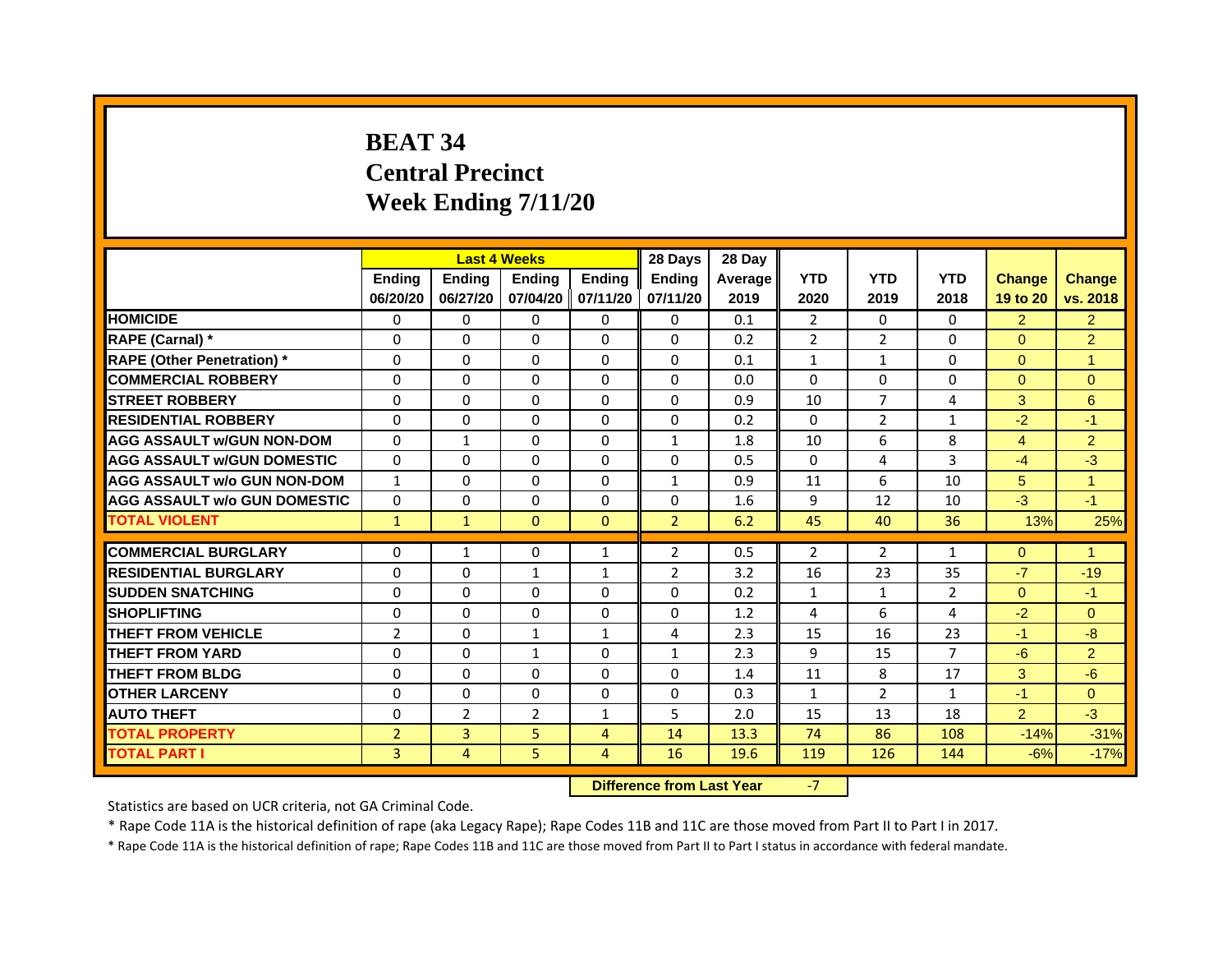# **BEAT 35Central PrecinctWeek Ending 7/11/20**

|                                     |                | <b>Last 4 Weeks</b> |               |                   | 28 Days        | 28 Day  |                |              |                |                      |                      |
|-------------------------------------|----------------|---------------------|---------------|-------------------|----------------|---------|----------------|--------------|----------------|----------------------|----------------------|
|                                     | <b>Endina</b>  | <b>Endina</b>       | <b>Endina</b> | <b>Ending</b>     | <b>Endina</b>  | Average | <b>YTD</b>     | <b>YTD</b>   | <b>YTD</b>     | <b>Change</b>        | <b>Change</b>        |
|                                     | 06/20/20       | 06/27/20            |               | 07/04/20 07/11/20 | 07/11/20       | 2019    | 2020           | 2019         | 2018           | 19 to 20             | vs. 2018             |
| <b>HOMICIDE</b>                     | 0              | 0                   | $\mathbf{0}$  | 0                 | 0              | 0.0     | 5              | 0            | $\Omega$       | 5.                   | 5                    |
| RAPE (Carnal) *                     | $\Omega$       | $\Omega$            | $\Omega$      | $\Omega$          | $\Omega$       | 0.0     | $\overline{2}$ | $\Omega$     | $\overline{2}$ | $\overline{2}$       | $\Omega$             |
| <b>RAPE (Other Penetration)</b> *   | 0              | $\Omega$            | $\Omega$      | $\mathbf{0}$      | $\Omega$       | 0.0     | $\mathbf{1}$   | $\Omega$     | $\overline{2}$ | 1                    | $-1$                 |
| <b>COMMERCIAL ROBBERY</b>           | 0              | 0                   | $\Omega$      | 1                 | $\mathbf{1}$   | 0.2     | 2              | 0            | $\Omega$       | $\overline{2}$       | $\overline{a}$       |
| <b>STREET ROBBERY</b>               | 0              | 0                   | 0             | 1                 | $\mathbf{1}$   | 1.1     | 4              | 7            | 1              | $-3$                 | 3                    |
| <b>RESIDENTIAL ROBBERY</b>          | 0              | 0                   | $\Omega$      | $\Omega$          | $\Omega$       | 0.0     | $\mathbf{1}$   | $\Omega$     | $\Omega$       | $\blacktriangleleft$ | 1                    |
| <b>AGG ASSAULT w/GUN NON-DOM</b>    | $\Omega$       | $\mathbf{1}$        | $\Omega$      | $\mathbf{1}$      | $\overline{2}$ | 2.2     | 10             | 15           | 11             | $-5$                 | $-1$                 |
| <b>AGG ASSAULT W/GUN DOMESTIC</b>   | $\Omega$       | 0                   | $\Omega$      | 0                 | 0              | 0.2     | $\mathbf{1}$   | $\mathbf{1}$ | $\overline{a}$ | $\Omega$             | $-3$                 |
| <b>AGG ASSAULT w/o GUN NON-DOM</b>  | $\mathbf{1}$   | 0                   | $\mathbf{1}$  | $\Omega$          | $\overline{2}$ | 0.6     | 3              | 3            | 4              | $\Omega$             | $-1$                 |
| <b>AGG ASSAULT w/o GUN DOMESTIC</b> | $\mathbf{1}$   | $\Omega$            | 0             | $\mathbf{1}$      | $\overline{2}$ | 0.9     | 7              | 6            | $\overline{4}$ | $\mathbf{1}$         | 3                    |
| <b>TOTAL VIOLENT</b>                | $\overline{2}$ | $\mathbf{1}$        | $\mathbf{1}$  | $\overline{4}$    | 8              | 5.2     | 36             | 32           | 28             | 13%                  | 29%                  |
|                                     |                |                     |               |                   |                |         |                |              |                |                      |                      |
| <b>COMMERCIAL BURGLARY</b>          | 0              | 1                   | $\Omega$      | 0                 | $\mathbf{1}$   | 1.2     | 5              | 3            | 3              | $\overline{2}$       | $\overline{2}$       |
| <b>RESIDENTIAL BURGLARY</b>         | 0              | $\Omega$            | 0             | $\Omega$          | $\Omega$       | 2.9     | 17             | 18           | 22             | $-1$                 | -5                   |
| <b>SUDDEN SNATCHING</b>             | 0              | 0                   | $\Omega$      | 0                 | $\Omega$       | 0.2     | $\Omega$       | $\Omega$     | $\mathbf{1}$   | $\Omega$             | $\blacktriangleleft$ |
| <b>SHOPLIFTING</b>                  | $\mathbf 0$    | $\mathbf{1}$        | $\Omega$      | $\Omega$          | $\mathbf{1}$   | 2.4     | 18             | 21           | 15             | $-3$                 | 3                    |
| <b>THEFT FROM VEHICLE</b>           | $\overline{2}$ | $\mathbf{1}$        | $\Omega$      | $\overline{2}$    | 5              | 6.5     | 19             | 44           | 28             | $-25$                | -9                   |
| <b>THEFT FROM YARD</b>              | $\Omega$       | $\Omega$            | $\Omega$      | $\Omega$          | $\Omega$       | 1.4     | 3              | 4            | 13             | $-1$                 | $-10$                |
| <b>THEFT FROM BLDG</b>              | 0              | 0                   | 0             | 0                 | 0              | 1.8     | 10             | 11           | 9              | $-1$                 | 1                    |
| <b>OTHER LARCENY</b>                | 0              | 0                   | $\Omega$      | $\Omega$          | $\Omega$       | 1.2     | 3              | 8            | 3              | $-5$                 | $\Omega$             |
| <b>AUTO THEFT</b>                   | $\mathbf 0$    | $\overline{2}$      | $\Omega$      | $\Omega$          | $\overline{2}$ | 2.1     | 19             | 15           | 29             | $\overline{4}$       | $-10$                |
| <b>TOTAL PROPERTY</b>               | $\overline{2}$ | 5                   | $\Omega$      | $\overline{2}$    | 9              | 19.7    | 94             | 124          | 123            | $-24%$               | $-24%$               |
| <b>TOTAL PART I</b>                 | 4              | 6                   | $\mathbf{1}$  | 6                 | 17             | 24.9    | 130            | 156          | 151            | $-17%$               | $-14%$               |

 **Difference from Last Year**‐26

Statistics are based on UCR criteria, not GA Criminal Code.

\* Rape Code 11A is the historical definition of rape (aka Legacy Rape); Rape Codes 11B and 11C are those moved from Part II to Part I in 2017.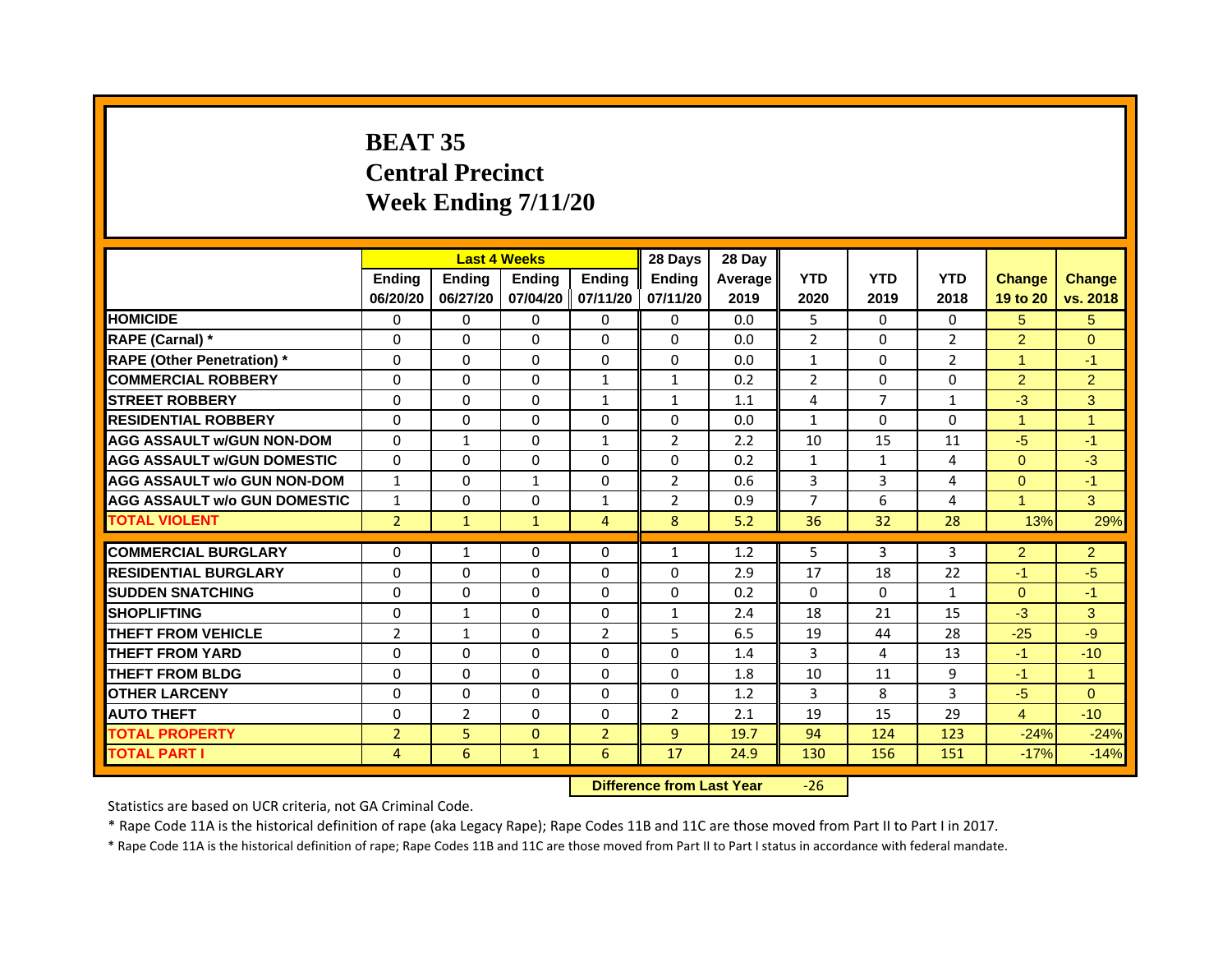#### **BEAT 36Central Precinct Week Ending 7/11/20**

|                                     |              |                | <b>Last 4 Weeks</b> |                   | 28 Days        | 28 Day                           |                |                |                |                      |                |
|-------------------------------------|--------------|----------------|---------------------|-------------------|----------------|----------------------------------|----------------|----------------|----------------|----------------------|----------------|
|                                     | Ending       | Ending         | Ending              | Ending            | Ending         | Average                          | <b>YTD</b>     | <b>YTD</b>     | <b>YTD</b>     | <b>Change</b>        | <b>Change</b>  |
|                                     | 06/20/20     | 06/27/20       |                     | 07/04/20 07/11/20 | 07/11/20       | 2019                             | 2020           | 2019           | 2018           | 19 to 20             | vs. 2018       |
| <b>HOMICIDE</b>                     | 0            | $\Omega$       | $\mathbf{0}$        | $\Omega$          | $\Omega$       | 0.0                              | $\mathbf{1}$   | $\Omega$       | $\Omega$       | $\mathbf{1}$         | $\mathbf{1}$   |
| RAPE (Carnal) *                     | 0            | 0              | 0                   | $\Omega$          | $\Omega$       | 0.2                              | $\overline{2}$ | $\mathbf{1}$   | $\overline{2}$ | $\blacktriangleleft$ | $\Omega$       |
| <b>RAPE (Other Penetration)</b> *   | $\mathbf 0$  | 0              | $\Omega$            | 0                 | $\Omega$       | 0.0                              | $\Omega$       | $\Omega$       | $\Omega$       | $\Omega$             | $\Omega$       |
| <b>COMMERCIAL ROBBERY</b>           | $\Omega$     | $\Omega$       | $\Omega$            | $\Omega$          | $\mathbf{0}$   | 0.2                              | $\Omega$       | $\Omega$       | $\Omega$       | $\Omega$             | $\Omega$       |
| <b>STREET ROBBERY</b>               | $\Omega$     | $\Omega$       | 0                   | $\Omega$          | $\Omega$       | 0.6                              | $\mathbf{1}$   | 4              | $\overline{2}$ | $-3$                 | $-1$           |
| <b>RESIDENTIAL ROBBERY</b>          | $\Omega$     | 0              | 0                   | 0                 | 0              | 0.1                              | 3              | 1              | 3              | $\overline{2}$       | $\overline{0}$ |
| <b>AGG ASSAULT w/GUN NON-DOM</b>    | $\Omega$     | $\mathbf{1}$   | $\Omega$            | $\Omega$          | $\mathbf{1}$   | 0.8                              | $\mathbf{1}$   | $\overline{7}$ | $\overline{2}$ | $-6$                 | $-1$           |
| <b>AGG ASSAULT w/GUN DOMESTIC</b>   | $\Omega$     | $\Omega$       | $\Omega$            | $\Omega$          | $\Omega$       | 0.2                              | $\mathbf{1}$   | $\mathbf{1}$   | $\mathbf{1}$   | $\Omega$             | $\Omega$       |
| <b>AGG ASSAULT w/o GUN NON-DOM</b>  | $\Omega$     | 0              | 0                   | $\Omega$          | $\Omega$       | 0.5                              | $\mathbf{1}$   | $\mathbf{1}$   | 3              | $\Omega$             | $-2$           |
| <b>AGG ASSAULT W/o GUN DOMESTIC</b> | $\Omega$     | 0              | $\Omega$            | $\Omega$          | $\Omega$       | 0.3                              | 9              | 3              | $\mathbf{1}$   | 6                    | 8              |
| <b>TOTAL VIOLENT</b>                | $\Omega$     | $\mathbf{1}$   | $\Omega$            | $\mathbf{0}$      | $\mathbf{1}$   | 2.9                              | 19             | 18             | 14             | 6%                   | 36%            |
| <b>COMMERCIAL BURGLARY</b>          | $\Omega$     | 0              | $\overline{2}$      | $\Omega$          | $\overline{2}$ | 1.1                              | 3              | 6              | 4              | $-3$                 | $-1$           |
| <b>RESIDENTIAL BURGLARY</b>         | $\Omega$     | $\Omega$       | 0                   | $\Omega$          | $\Omega$       | 2.3                              | 8              | 14             | 14             | $-6$                 | $-6$           |
| <b>SUDDEN SNATCHING</b>             | $\Omega$     | $\Omega$       | $\Omega$            | $\mathbf{0}$      | $\mathbf{0}$   | 0.1                              | $\mathbf{1}$   | $\Omega$       | $\Omega$       | $\overline{1}$       | $\overline{1}$ |
| <b>SHOPLIFTING</b>                  | $\mathbf{1}$ | $\Omega$       | $\mathbf{1}$        | $\Omega$          | $\overline{2}$ | 3.7                              | 26             | 23             | 18             | 3                    | 8              |
| <b>THEFT FROM VEHICLE</b>           | $\Omega$     | $\overline{2}$ | $\Omega$            | $\Omega$          | $\overline{2}$ | 3.3                              | 22             | 19             | 24             | 3                    | $-2$           |
| <b>THEFT FROM YARD</b>              | $\mathbf 0$  | 0              | $\mathbf{1}$        | $\mathbf{1}$      | $\overline{2}$ | 0.7                              | 8              | 5              | 4              | 3                    | $\overline{4}$ |
| <b>THEFT FROM BLDG</b>              | $\Omega$     | $\mathbf{1}$   | $\mathbf{1}$        | $\overline{2}$    | 4              | 1.5                              | 13             | 14             | 16             | $-1$                 | $-3$           |
| <b>OTHER LARCENY</b>                | $\Omega$     | $\Omega$       | $\Omega$            | $\Omega$          | $\Omega$       | 0.3                              | $\overline{2}$ | $\Omega$       | $\Omega$       | $\overline{2}$       | $\overline{2}$ |
| <b>AUTO THEFT</b>                   | $\Omega$     | $\mathbf{1}$   | $\mathbf{1}$        | $\mathbf{1}$      | 3              | 1.8                              | 17             | 16             | 8              | $\overline{1}$       | 9              |
| <b>TOTAL PROPERTY</b>               | $\mathbf{1}$ | $\overline{4}$ | 6                   | $\overline{4}$    | 15             | 14.8                             | 100            | 97             | 88             | 3%                   | 14%            |
| <b>TOTAL PART I</b>                 | $\mathbf{1}$ | 5              | 6                   | $\overline{4}$    | 16             | 17.7                             | 119            | 115            | 102            | 3%                   | 17%            |
|                                     |              |                |                     |                   |                | <b>Difference from Last Year</b> | 4              |                |                |                      |                |

 **Difference from Last Year**

Statistics are based on UCR criteria, not GA Criminal Code.

\* Rape Code 11A is the historical definition of rape (aka Legacy Rape); Rape Codes 11B and 11C are those moved from Part II to Part I in 2017.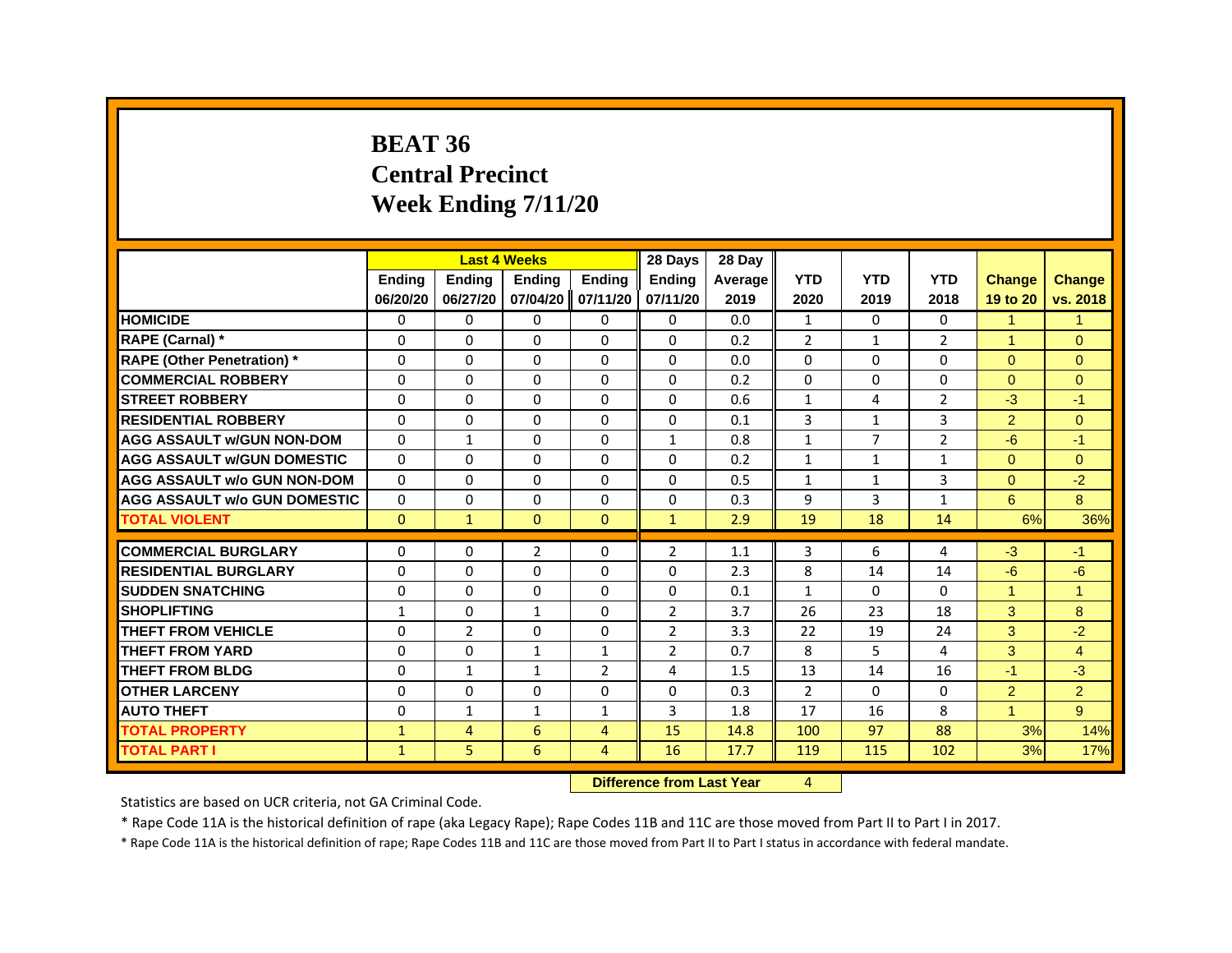# **BEAT 41South Precinct Week Ending 7/11/20**

|                                     |              |                | <b>Last 4 Weeks</b> |               | 28 Days        | 28 Day  |              |                |                |                      |                |
|-------------------------------------|--------------|----------------|---------------------|---------------|----------------|---------|--------------|----------------|----------------|----------------------|----------------|
|                                     | Ending       | <b>Endina</b>  | <b>Endina</b>       | <b>Ending</b> | <b>Endina</b>  | Average | <b>YTD</b>   | <b>YTD</b>     | <b>YTD</b>     | <b>Change</b>        | <b>Change</b>  |
|                                     | 06/20/20     | 06/27/20       | 07/04/20            | 07/11/20      | 07/11/20       | 2019    | 2020         | 2019           | 2018           | 19 to 20             | vs. 2018       |
| <b>HOMICIDE</b>                     | 0            | $\mathbf{0}$   | 0                   | $\mathbf{0}$  | 0              | 0.1     | $\Omega$     | $\mathbf{1}$   | 0              | $-1$                 | $\mathbf{0}$   |
| RAPE (Carnal) *                     | $\Omega$     | $\Omega$       | $\Omega$            | $\Omega$      | $\Omega$       | 0.2     | $\mathbf{1}$ | $\mathbf{1}$   | $\Omega$       | $\Omega$             | $\overline{1}$ |
| <b>RAPE (Other Penetration)</b> *   | 0            | 0              | 0                   | $\Omega$      | $\mathbf{0}$   | 0.0     | $\Omega$     | 0              | $\mathbf{1}$   | $\Omega$             | $-1$           |
| <b>COMMERCIAL ROBBERY</b>           | 0            | $\Omega$       | 0                   | $\Omega$      | $\Omega$       | 0.6     | $\Omega$     | 1              | $\Omega$       | $-1$                 | $\Omega$       |
| <b>STREET ROBBERY</b>               | $\Omega$     | $\Omega$       | $\Omega$            | $\Omega$      | $\Omega$       | 0.9     | 4            | 6              | 3              | $-2$                 | 1              |
| <b>RESIDENTIAL ROBBERY</b>          | $\Omega$     | $\Omega$       | 0                   | $\Omega$      | $\Omega$       | 0.1     | $\Omega$     | $\mathbf{1}$   | $\Omega$       | $-1$                 | $\Omega$       |
| <b>AGG ASSAULT w/GUN NON-DOM</b>    | $\Omega$     | $\mathbf{1}$   | $\Omega$            | $\Omega$      | $\mathbf{1}$   | 0.2     | 3            | $\mathbf{1}$   | $\Omega$       | 2                    | 3              |
| <b>AGG ASSAULT W/GUN DOMESTIC</b>   | $\Omega$     | $\Omega$       | $\Omega$            | $\Omega$      | $\mathbf{0}$   | 0.1     | $\Omega$     | $\mathbf{1}$   | $\Omega$       | $-1$                 | $\Omega$       |
| <b>AGG ASSAULT w/o GUN NON-DOM</b>  | $\Omega$     | $\Omega$       | 0                   | 0             | $\Omega$       | 0.3     | $\mathbf{1}$ | 2              | $\mathbf{1}$   | $-1$                 | $\mathbf{0}$   |
| <b>AGG ASSAULT w/o GUN DOMESTIC</b> | $\Omega$     | 0              | 0                   | $\Omega$      | 0              | 0.5     | 3            | 4              | $\mathbf{1}$   | $-1$                 | $\overline{2}$ |
| <b>TOTAL VIOLENT</b>                | $\mathbf{0}$ | $\mathbf{1}$   | $\mathbf{0}$        | $\Omega$      | $\mathbf{1}$   | 3.0     | 12           | 18             | 6              | $-33%$               | 100%           |
|                                     |              |                |                     |               |                |         |              |                |                |                      |                |
| <b>COMMERCIAL BURGLARY</b>          | 0            | 0              | 0                   | 1             | $\mathbf{1}$   | 1.1     | 6            | 8              | 3              | $-2$                 | 3              |
| <b>RESIDENTIAL BURGLARY</b>         | $\Omega$     | $\Omega$       | 0                   | 1             | $\mathbf{1}$   | 0.8     | 3            | 4              | 9              | $-1$                 | $-6$           |
| <b>SUDDEN SNATCHING</b>             | 0            | 0              | 0                   | $\Omega$      | 0              | 0.2     | 0            | 0              | $\overline{2}$ | $\Omega$             | $-2$           |
| <b>SHOPLIFTING</b>                  | $\Omega$     | $\Omega$       | $\Omega$            | $\Omega$      | $\Omega$       | 1.8     | 3            | 17             | 14             | $-14$                | $-11$          |
| <b>THEFT FROM VEHICLE</b>           | $\mathbf{1}$ | 5              | $\mathbf{1}$        | $\mathbf{1}$  | 8              | 5.4     | 24           | 48             | 19             | $-24$                | 5              |
| <b>THEFT FROM YARD</b>              | 0            | $\Omega$       | $\Omega$            | 0             | $\Omega$       | 0.9     | 6            | 6              | $\overline{7}$ | $\Omega$             | $-1$           |
| <b>THEFT FROM BLDG</b>              | $\Omega$     | $\mathbf{1}$   | $\mathbf{1}$        | $\Omega$      | $\overline{2}$ | 3.3     | 10           | 23             | 12             | $-13$                | $-2$           |
| <b>OTHER LARCENY</b>                | $\Omega$     | $\Omega$       | 0                   | $\Omega$      | $\mathbf{0}$   | 0.3     | 3            | $\overline{2}$ | 2              | $\blacktriangleleft$ | $\mathbf{1}$   |
| <b>AUTO THEFT</b>                   | $\Omega$     | $\overline{2}$ | $\Omega$            | $\Omega$      | $\overline{2}$ | 1.5     | 12           | 12             | 5              | $\Omega$             | $\overline{7}$ |
| <b>TOTAL PROPERTY</b>               | $\mathbf{1}$ | 8              | $\overline{2}$      | 3             | 14             | 15.3    | 67           | 120            | 73             | $-44%$               | $-8%$          |
| <b>TOTAL PART I</b>                 | $\mathbf{1}$ | 9              | $\overline{2}$      | 3             | 15             | 18.3    | 79           | 138            | 79             | $-43%$               | 0%             |

 **Difference from Last Year**‐59

Statistics are based on UCR criteria, not GA Criminal Code.

\* Rape Code 11A is the historical definition of rape (aka Legacy Rape); Rape Codes 11B and 11C are those moved from Part II to Part I in 2017.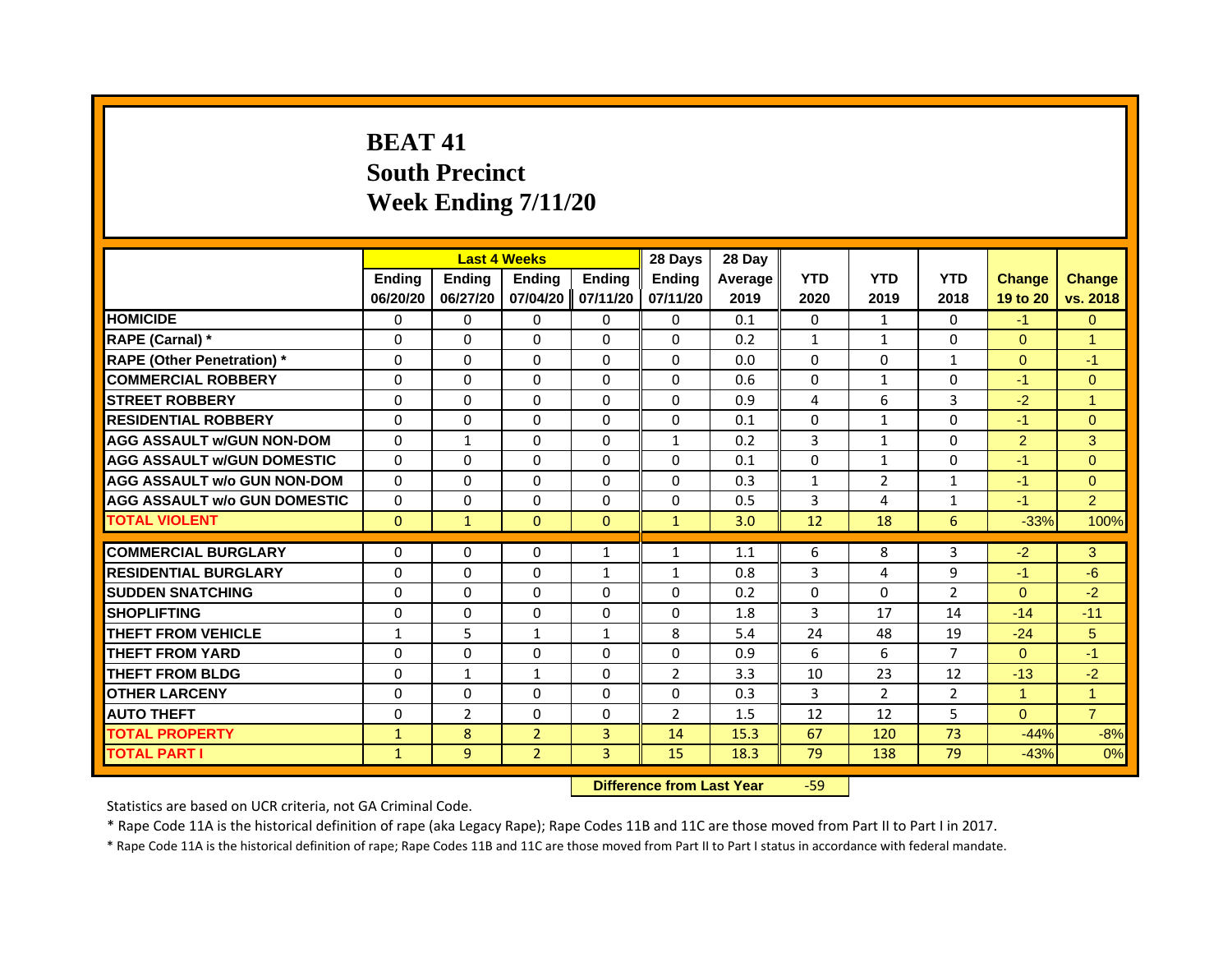# **BEAT 42South Precinct Week Ending 7/11/20**

|                                     |               | <b>Last 4 Weeks</b> |                |                   | 28 Days       | 28 Day         |                |                |                |               |                |
|-------------------------------------|---------------|---------------------|----------------|-------------------|---------------|----------------|----------------|----------------|----------------|---------------|----------------|
|                                     | <b>Endina</b> | <b>Endina</b>       | <b>Endina</b>  | <b>Endina</b>     | <b>Endina</b> | <b>Average</b> | <b>YTD</b>     | <b>YTD</b>     | <b>YTD</b>     | <b>Change</b> | <b>Change</b>  |
|                                     | 06/20/20      | 06/27/20            |                | 07/04/20 07/11/20 | 07/11/20      | 2019           | 2020           | 2019           | 2018           | 19 to 20      | vs. 2018       |
| <b>HOMICIDE</b>                     | 0             | 0                   | 0              | 0                 | 0             | 0.1            | 0              | 0              | 0              | $\Omega$      | $\Omega$       |
| RAPE (Carnal) *                     | $\mathbf{1}$  | $\Omega$            | $\mathbf{1}$   | $\mathbf{1}$      | 3             | 0.2            | 3              | $\Omega$       | $\mathbf{1}$   | 3             | $\overline{2}$ |
| <b>RAPE (Other Penetration) *</b>   | $\Omega$      | $\Omega$            | $\Omega$       | $\Omega$          | $\Omega$      | 0.1            | $\mathbf{1}$   | 0              | 3              | 1             | $-2$           |
| <b>COMMERCIAL ROBBERY</b>           | $\Omega$      | $\Omega$            | $\mathbf{1}$   | 0                 | $\mathbf{1}$  | 0.2            | 5              | $\overline{2}$ | 1              | 3             | 4              |
| <b>STREET ROBBERY</b>               | $\Omega$      | $\Omega$            | $\Omega$       | $\Omega$          | $\Omega$      | 0.4            | $\Omega$       | $\overline{2}$ | 3              | $-2$          | $-3$           |
| <b>RESIDENTIAL ROBBERY</b>          | 0             | $\mathbf{1}$        | 0              | $\Omega$          | $\mathbf{1}$  | 0.1            | $\overline{2}$ | $\mathbf{1}$   | $\Omega$       | 1             | $\overline{2}$ |
| <b>AGG ASSAULT w/GUN NON-DOM</b>    | $\Omega$      | $\mathbf{1}$        | $\Omega$       | $\Omega$          | $\mathbf{1}$  | 0.4            | 3              | 3              | $\Omega$       | $\Omega$      | 3              |
| <b>AGG ASSAULT W/GUN DOMESTIC</b>   | $\Omega$      | $\Omega$            | $\Omega$       | $\Omega$          | $\Omega$      | 0.1            | $\Omega$       | $\mathbf{1}$   | $\mathbf{1}$   | $-1$          | $-1$           |
| <b>AGG ASSAULT w/o GUN NON-DOM</b>  | $\Omega$      | $\Omega$            | 1              | $\Omega$          | $\mathbf{1}$  | 0.2            | $\overline{2}$ | 3              | $\overline{2}$ | $-1$          | $\Omega$       |
| <b>AGG ASSAULT W/o GUN DOMESTIC</b> | $\Omega$      | $\Omega$            | $\Omega$       | 1                 | 1             | 0.3            | $\overline{2}$ | 1              | $\Omega$       | 1             | $\overline{2}$ |
| <b>TOTAL VIOLENT</b>                | $\mathbf{1}$  | $\overline{2}$      | 3              | $\overline{2}$    | 8             | 2.1            | 18             | 13             | 11             | 38%           | 64%            |
|                                     |               |                     |                |                   |               |                |                |                |                |               |                |
| <b>COMMERCIAL BURGLARY</b>          | 1             | $\Omega$            | 1              | $\mathbf{1}$      | 3             | 0.9            | 4              | $\overline{7}$ | 7              | $-3$          | $-3$           |
| <b>RESIDENTIAL BURGLARY</b>         | $\Omega$      | 0                   | $\Omega$       | $\Omega$          | $\Omega$      | 0.8            | $\Omega$       | 3              | $\overline{2}$ | $-3$          | $-2$           |
| <b>SUDDEN SNATCHING</b>             | $\Omega$      | $\Omega$            | $\Omega$       | $\Omega$          | $\Omega$      | 0.2            | $\Omega$       | 2              | 0              | $-2$          | $\Omega$       |
| <b>SHOPLIFTING</b>                  | 3             | 3                   | $\mathbf{1}$   | 3                 | 10            | 18.6           | 80             | 157            | 168            | $-77$         | $-88$          |
| <b>THEFT FROM VEHICLE</b>           | $\Omega$      | 5                   | $\Omega$       | $\Omega$          | 5             | 3.2            | 27             | 26             | 23             | 1             | $\overline{4}$ |
| <b>THEFT FROM YARD</b>              | $\Omega$      | $\Omega$            | $\Omega$       | $\Omega$          | $\Omega$      | 0.7            | 8              | 4              | 9              | 4             | $-1$           |
| <b>THEFT FROM BLDG</b>              | 0             | 0                   | 0              | $\mathbf{1}$      | 1             | 2.3            | 15             | 14             | 6              | 1             | 9              |
| <b>OTHER LARCENY</b>                | $\mathbf{1}$  | 0                   | 0              | $\Omega$          | $\mathbf{1}$  | 0.8            | 2              | $\overline{7}$ | 1              | $-5$          | $\mathbf{1}$   |
| <b>AUTO THEFT</b>                   | $\Omega$      | $\overline{2}$      | $\overline{2}$ | 2                 | 6             | 2.0            | 13             | 8              | 14             | 5             | $-1$           |
| <b>TOTAL PROPERTY</b>               | 5             | 10                  | $\overline{4}$ | $\overline{7}$    | 26            | 29.5           | 149            | 228            | 230            | $-35%$        | $-35%$         |
| <b>TOTAL PART I</b>                 | 6             | 12                  | $\overline{7}$ | 9                 | 34            | 31.5           | 167            | 241            | 241            | $-31%$        | $-31%$         |

 **Difference from Last Year**‐74

Statistics are based on UCR criteria, not GA Criminal Code.

\* Rape Code 11A is the historical definition of rape (aka Legacy Rape); Rape Codes 11B and 11C are those moved from Part II to Part I in 2017.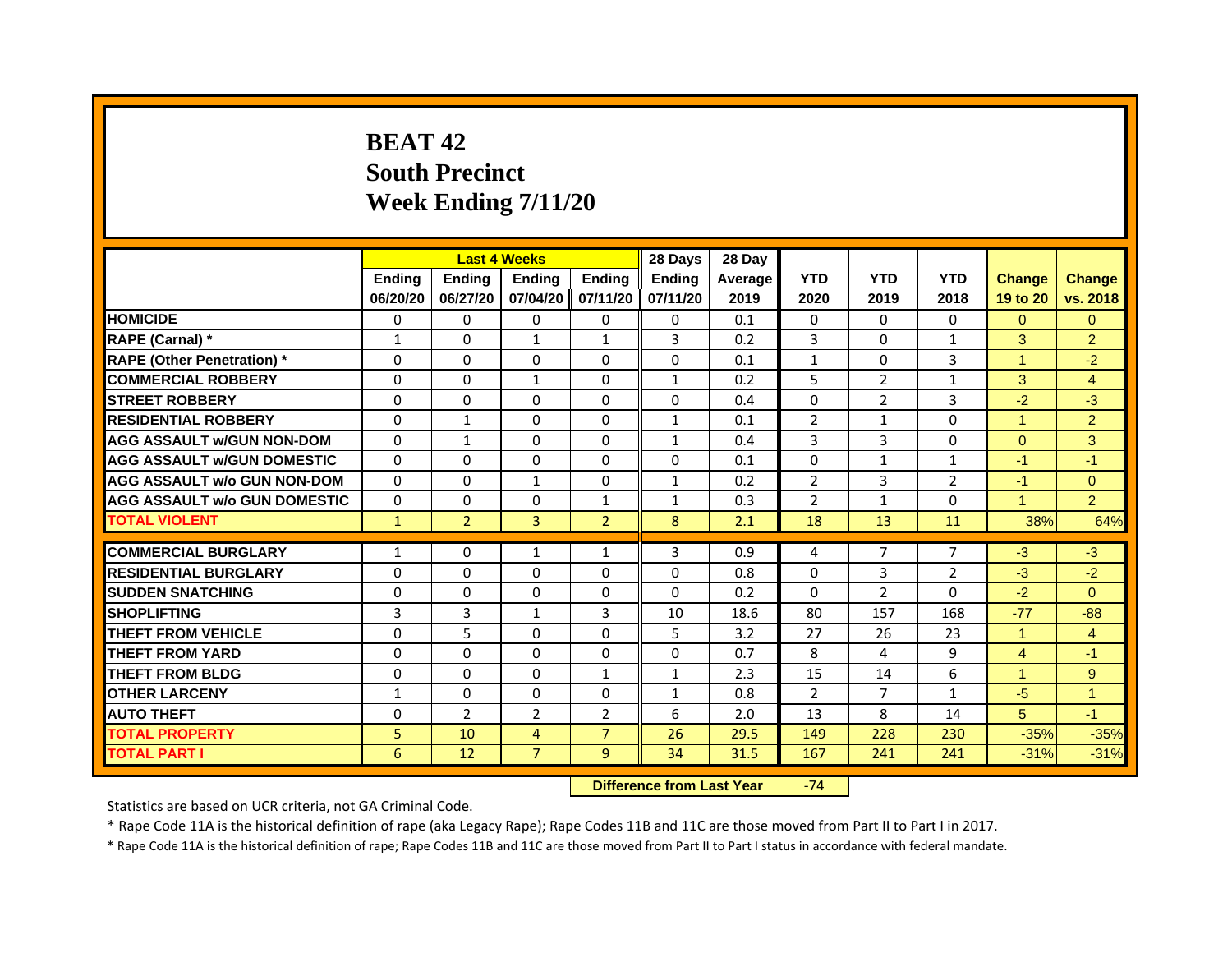# **BEAT 43South PrecinctWeek Ending 7/11/20**

|                                     |                |               | <b>Last 4 Weeks</b> |                   | 28 Days        | 28 Day  |                |                |                |                |                |
|-------------------------------------|----------------|---------------|---------------------|-------------------|----------------|---------|----------------|----------------|----------------|----------------|----------------|
|                                     | <b>Endina</b>  | <b>Endina</b> | <b>Endina</b>       | <b>Ending</b>     | <b>Endina</b>  | Average | <b>YTD</b>     | <b>YTD</b>     | <b>YTD</b>     | <b>Change</b>  | <b>Change</b>  |
|                                     | 06/20/20       | 06/27/20      |                     | 07/04/20 07/11/20 | 07/11/20       | 2019    | 2020           | 2019           | 2018           | 19 to 20       | vs. 2018       |
| <b>HOMICIDE</b>                     | 0              | 0             | $\mathbf{0}$        | 0                 | 0              | 0.2     | $\mathbf{0}$   | 1              | 1              | $-1$           | $-1$           |
| RAPE (Carnal) *                     | $\Omega$       | $\Omega$      | $\Omega$            | $\Omega$          | $\Omega$       | 0.2     | $\Omega$       | 2              | $\mathbf{1}$   | $-2$           | $-1$           |
| <b>RAPE (Other Penetration)</b> *   | 0              | $\Omega$      | $\Omega$            | $\mathbf{0}$      | 0              | 0.1     | $\mathbf{1}$   | $\Omega$       | $\Omega$       | 1              | $\overline{1}$ |
| <b>COMMERCIAL ROBBERY</b>           | 0              | 1             | $\Omega$            | 0                 | $\mathbf{1}$   | 0.3     | 4              | $\mathbf{1}$   | $\Omega$       | 3              | 4              |
| <b>STREET ROBBERY</b>               | 0              | 0             | 0                   | 0                 | 0              | 0.7     | $\overline{2}$ | 3              | 5              | $-1$           | $-3$           |
| <b>RESIDENTIAL ROBBERY</b>          | 0              | $\Omega$      | $\Omega$            | $\Omega$          | $\Omega$       | 0.1     | $\Omega$       | $\Omega$       | $\overline{2}$ | $\Omega$       | $-2$           |
| <b>AGG ASSAULT w/GUN ON-DOM</b>     | $\Omega$       | $\mathbf 0$   | $\Omega$            | $\mathbf{1}$      | $\mathbf{1}$   | 0.6     | 12             | $\overline{7}$ | $\mathbf{1}$   | 5              | 11             |
| <b>AGG ASSAULT W/GUN DOMESTIC</b>   | 0              | $\Omega$      | $\Omega$            | 0                 | 0              | 0.2     | $\Omega$       | $\mathbf{1}$   | $\Omega$       | $-1$           | $\Omega$       |
| <b>AGG ASSAULT w/o GUN NON-DOM</b>  | $\overline{2}$ | 0             | $\Omega$            | $\Omega$          | $\overline{2}$ | 0.6     | 4              | 3              | 3              | 1              | 1              |
| <b>AGG ASSAULT w/o GUN DOMESTIC</b> | $\Omega$       | $\Omega$      | 0                   | $\Omega$          | 0              | 0.6     | 10             | 5              | $\mathbf{1}$   | 5              | 9              |
| <b>TOTAL VIOLENT</b>                | $\overline{2}$ | $\mathbf{1}$  | $\mathbf{0}$        | $\mathbf{1}$      | $\overline{4}$ | 3.5     | 33             | 23             | 14             | 43%            | 136%           |
|                                     |                |               |                     |                   |                |         |                |                |                |                |                |
| <b>COMMERCIAL BURGLARY</b>          | 1              | 0             | $\Omega$            | 0                 | $\mathbf{1}$   | 1.2     | 3              | 6              | $\overline{7}$ | $-3$           | $-4$           |
| <b>RESIDENTIAL BURGLARY</b>         | 0              | $\Omega$      | $\Omega$            | $\Omega$          | $\Omega$       | 2.1     | 11             | 12             | 23             | $-1$           | $-12$          |
| <b>SUDDEN SNATCHING</b>             | 0              | 0             | $\Omega$            | 0                 | 0              | 0.2     | $\mathbf{1}$   | $\mathbf{1}$   | $\overline{2}$ | $\Omega$       | $-1$           |
| <b>SHOPLIFTING</b>                  | $\mathbf 0$    | $\mathbf{1}$  | $\Omega$            | $\mathbf{1}$      | $\overline{2}$ | 6.8     | 19             | 49             | 21             | $-30$          | $-2$           |
| <b>THEFT FROM VEHICLE</b>           | $\mathbf{1}$   | $\mathbf{1}$  | 3                   | $\overline{2}$    | $\overline{7}$ | 2.7     | 29             | 20             | 26             | 9              | 3              |
| <b>THEFT FROM YARD</b>              | $\Omega$       | $\mathbf{1}$  | $\Omega$            | $\Omega$          | $\mathbf{1}$   | 1.2     | $\overline{7}$ | $\overline{7}$ | 8              | $\Omega$       | $-1$           |
| <b>THEFT FROM BLDG</b>              | 0              | 0             | 0                   | 0                 | 0              | 2.1     | 5              | 17             | 20             | $-12$          | $-15$          |
| <b>OTHER LARCENY</b>                | 0              | 0             | $\Omega$            | $\mathbf{1}$      | $\mathbf{1}$   | 0.5     | 5              | $\mathbf{1}$   | $\mathcal{P}$  | $\overline{4}$ | 3              |
| <b>AUTO THEFT</b>                   | $\mathbf{1}$   | 0             | $\Omega$            | $\mathbf{1}$      | $\overline{2}$ | 1.8     | 9              | 11             | 12             | $-2$           | $-3$           |
| <b>TOTAL PROPERTY</b>               | 3              | 3             | 3                   | 5                 | 14             | 18.6    | 89             | 124            | 121            | $-28%$         | $-26%$         |
| <b>TOTAL PART I</b>                 | 5              | 4             | 3                   | 6                 | 18             | 22.1    | 122            | 147            | 135            | $-17%$         | $-10%$         |

 **Difference from Last Year**‐25

Statistics are based on UCR criteria, not GA Criminal Code.

\* Rape Code 11A is the historical definition of rape (aka Legacy Rape); Rape Codes 11B and 11C are those moved from Part II to Part I in 2017.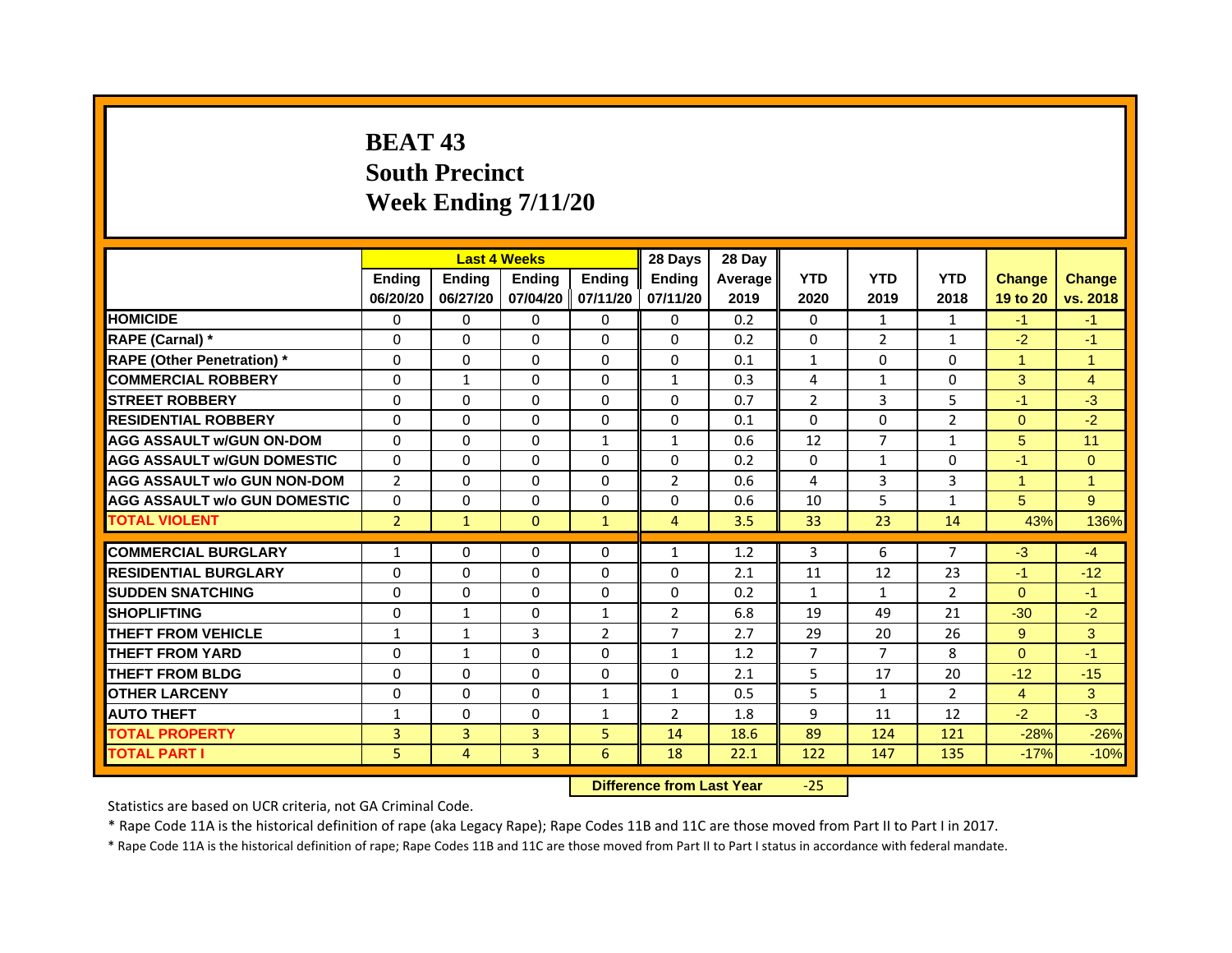# **BEAT 44South Precinct Week Ending 7/11/20**

|                                     |                | <b>Last 4 Weeks</b> |                   |               | 28 Days        | 28 Day  |                |                |                |                |                |
|-------------------------------------|----------------|---------------------|-------------------|---------------|----------------|---------|----------------|----------------|----------------|----------------|----------------|
|                                     | <b>Endina</b>  | <b>Endina</b>       | <b>Endina</b>     | <b>Endina</b> | <b>Endina</b>  | Average | <b>YTD</b>     | <b>YTD</b>     | <b>YTD</b>     | <b>Change</b>  | <b>Change</b>  |
|                                     | 06/20/20       | 06/27/20            | 07/04/20 07/11/20 |               | 07/11/20       | 2019    | 2020           | 2019           | 2018           | 19 to 20       | vs. 2018       |
| <b>HOMICIDE</b>                     | 0              | $\Omega$            | 0                 | 0             | $\Omega$       | 0.1     | $\mathbf{1}$   | $\mathbf{1}$   | $\mathbf{1}$   | $\Omega$       | $\Omega$       |
| RAPE (Carnal) *                     | $\mathbf{1}$   | $\Omega$            | $\Omega$          | $\Omega$      | $\mathbf{1}$   | 0.2     | $\overline{2}$ | $\overline{2}$ | $\mathbf{1}$   | $\Omega$       | $\overline{1}$ |
| <b>RAPE (Other Penetration)</b> *   | $\Omega$       | $\Omega$            | $\Omega$          | $\Omega$      | $\Omega$       | 0.0     | $\overline{2}$ | $\Omega$       | $\overline{2}$ | $\overline{2}$ | $\Omega$       |
| <b>COMMERCIAL ROBBERY</b>           | 0              | 0                   | 0                 | 0             | 0              | 0.0     | 1              | 0              | 1              | 1              | $\mathbf{0}$   |
| <b>STREET ROBBERY</b>               | $\Omega$       | $\Omega$            | 0                 | 0             | 0              | 0.5     | 4              | 4              | 3              | $\Omega$       | 1              |
| <b>RESIDENTIAL ROBBERY</b>          | $\Omega$       | $\mathbf 0$         | $\Omega$          | 0             | $\Omega$       | 0.0     | $\mathbf{1}$   | $\Omega$       | 3              | $\overline{1}$ | $-2$           |
| <b>AGG ASSAULT w/GUN NON-DOM</b>    | 3              | $\Omega$            | $\mathbf 0$       | $\Omega$      | 3              | 0.8     | 8              | 8              | 3              | $\Omega$       | 5              |
| <b>AGG ASSAULT W/GUN DOMESTIC</b>   | $\Omega$       | $\Omega$            | $\Omega$          | $\Omega$      | 0              | 0.2     | $\mathbf{1}$   | $\overline{2}$ | $\mathbf{1}$   | $-1$           | $\Omega$       |
| <b>AGG ASSAULT w/o GUN NON-DOM</b>  | 0              | 0                   | 0                 | 0             | 0              | 0.4     | 3              | 3              | 3              | $\Omega$       | $\Omega$       |
| <b>AGG ASSAULT w/o GUN DOMESTIC</b> | 0              | 0                   | 0                 | 0             | 0              | 1.2     | 5              | 10             | $\overline{2}$ | $-5$           | 3              |
| <b>TOTAL VIOLENT</b>                | $\overline{4}$ | $\mathbf{0}$        | $\mathbf{0}$      | $\mathbf{0}$  | $\overline{4}$ | 3.3     | 28             | 30             | 20             | $-7%$          | 40%            |
|                                     |                |                     |                   |               |                |         |                |                |                |                |                |
| <b>COMMERCIAL BURGLARY</b>          | 0              | 0                   | 0                 | 0             | 0              | 0.8     | $\overline{2}$ | 8              | 1              | -6             | 1              |
| <b>RESIDENTIAL BURGLARY</b>         | $\Omega$       | 0                   | $\mathbf{1}$      | 0             | $\mathbf{1}$   | 1.5     | 17             | 10             | 20             | $\overline{7}$ | $-3$           |
| <b>SUDDEN SNATCHING</b>             | 0              | $\mathbf 0$         | 0                 | 0             | 0              | 0.2     | $\Omega$       | $\overline{2}$ | $\Omega$       | $-2$           | $\Omega$       |
| <b>SHOPLIFTING</b>                  | $\Omega$       | $\Omega$            | $\mathbf{1}$      | $\Omega$      | $\mathbf{1}$   | 2.7     | 10             | 18             | 36             | $-8$           | $-26$          |
| <b>THEFT FROM VEHICLE</b>           | $\Omega$       | $\mathbf{1}$        | $\mathbf{1}$      | 4             | 6              | 6.5     | 31             | 49             | 39             | $-18$          | $-8$           |
| <b>THEFT FROM YARD</b>              | $\mathbf{1}$   | 1                   | 0                 | $\mathbf{1}$  | 3              | 0.7     | 8              | 6              | 7              | $\overline{2}$ | 1              |
| <b>THEFT FROM BLDG</b>              | $\Omega$       | $\mathbf{1}$        | 0                 | $\mathbf{1}$  | $\overline{2}$ | 1.4     | 9              | 11             | $\overline{7}$ | $-2$           | $\overline{2}$ |
| <b>OTHER LARCENY</b>                | $\mathbf{1}$   | $\mathbf{1}$        | $\mathbf{1}$      | 0             | 3              | 0.8     | 6              | 5              | 4              | $\mathbf{1}$   | $\overline{2}$ |
| <b>AUTO THEFT</b>                   | $\overline{2}$ | $\Omega$            | 0                 | 0             | $\overline{2}$ | 2.7     | 13             | 17             | 12             | $-4$           | $\overline{1}$ |
| <b>TOTAL PROPERTY</b>               | 4              | 4                   | $\overline{4}$    | 6             | 18             | 17.3    | 96             | 126            | 126            | $-24%$         | $-24%$         |
| <b>TOTAL PART I</b>                 | 8              | 4                   | 4                 | 6             | 22             | 20.6    | 124            | 156            | 146            | $-21%$         | $-15%$         |

 **Difference from Last Year**‐32

Statistics are based on UCR criteria, not GA Criminal Code.

\* Rape Code 11A is the historical definition of rape (aka Legacy Rape); Rape Codes 11B and 11C are those moved from Part II to Part I in 2017.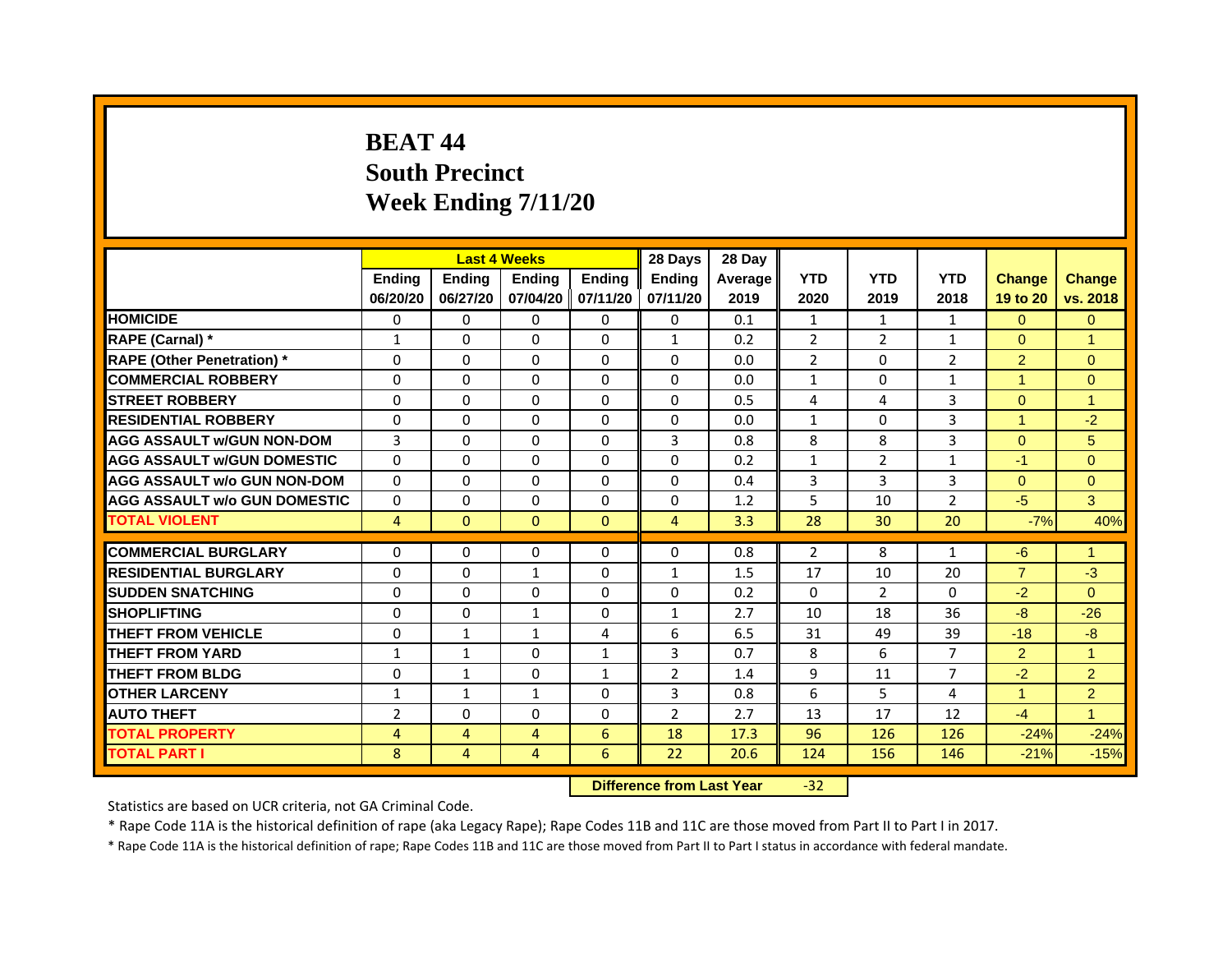# **BEAT 45South PrecinctWeek Ending 7/11/20**

|                                     |                | <b>Last 4 Weeks</b> |                |                   | 28 Days        | 28 Day  |                |                |                |                      |                |
|-------------------------------------|----------------|---------------------|----------------|-------------------|----------------|---------|----------------|----------------|----------------|----------------------|----------------|
|                                     | <b>Ending</b>  | <b>Endina</b>       | <b>Ending</b>  | <b>Ending</b>     | <b>Ending</b>  | Average | <b>YTD</b>     | <b>YTD</b>     | <b>YTD</b>     | <b>Change</b>        | <b>Change</b>  |
|                                     | 06/20/20       | 06/27/20            |                | 07/04/20 07/11/20 | 07/11/20       | 2019    | 2020           | 2019           | 2018           | 19 to 20             | vs. 2018       |
| <b>HOMICIDE</b>                     | $\Omega$       | $\Omega$            | $\Omega$       | $\Omega$          | 0              | 0.0     | 1              | $\Omega$       | $\Omega$       | 1                    | 1              |
| RAPE (Carnal) *                     | 0              | $\Omega$            | $\Omega$       | $\mathbf{0}$      | $\Omega$       | 0.1     | 3              | $\Omega$       | $\overline{2}$ | 3                    | $\overline{1}$ |
| <b>RAPE (Other Penetration)*</b>    | 0              | $\Omega$            | $\mathbf{0}$   | $\mathbf{0}$      | $\mathbf{0}$   | 0.0     | $\mathbf{1}$   | 0              | 2              | $\blacktriangleleft$ | $-1$           |
| <b>COMMERCIAL ROBBERY</b>           | 0              | 0                   | $\Omega$       | $\Omega$          | $\Omega$       | 0.2     | $\overline{2}$ | 0              | 1              | $\overline{2}$       | $\mathbf{1}$   |
| <b>STREET ROBBERY</b>               | 0              | 0                   | 0              | 0                 | 0              | 0.3     | $\overline{2}$ | 2              | $\overline{2}$ | $\Omega$             | $\mathbf{0}$   |
| <b>RESIDENTIAL ROBBERY</b>          | 0              | $\Omega$            | $\Omega$       | $\Omega$          | $\Omega$       | 0.1     | $\Omega$       | $\mathbf{1}$   | $\Omega$       | $-1$                 | $\Omega$       |
| <b>AGG ASSAULT w/GUN NON-DOM</b>    | $\mathbf{1}$   | $\Omega$            | $\Omega$       | $\mathbf{0}$      | $\mathbf{1}$   | 0.5     | $\overline{2}$ | $\overline{3}$ | $\Omega$       | $-1$                 | $\overline{2}$ |
| <b>AGG ASSAULT W/GUN DOMESTIC</b>   | $\Omega$       | 0                   | 0              | $\mathbf{1}$      | $\mathbf{1}$   | 0.2     | 2              | $\mathbf{1}$   | $\Omega$       | $\blacktriangleleft$ | 2              |
| <b>AGG ASSAULT w/o GUN NON-DOM</b>  | 0              | 0                   | $\Omega$       | $\Omega$          | $\Omega$       | 0.2     | $\overline{2}$ | 1              | 3              | 1                    | $-1$           |
| <b>AGG ASSAULT W/o GUN DOMESTIC</b> | 0              | 0                   | 0              | 0                 | 0              | 0.5     | $\overline{2}$ | 3              | $\mathbf{1}$   | $-1$                 | $\mathbf{1}$   |
| <b>TOTAL VIOLENT</b>                | $\mathbf{1}$   | $\mathbf{0}$        | $\mathbf{0}$   | $\mathbf{1}$      | $\overline{2}$ | 1.9     | 17             | 11             | 11             | 55%                  | 55%            |
|                                     |                |                     |                |                   |                |         |                |                |                |                      |                |
| <b>COMMERCIAL BURGLARY</b>          | 0              | 0                   | 1              | 0                 | 1              | 0.2     | 2              | 1              | 1              | 1                    | 1              |
| <b>RESIDENTIAL BURGLARY</b>         | 0              | 1                   | 0              | $\overline{2}$    | 3              | 1.2     | $\overline{7}$ | $\overline{7}$ | 20             | $\Omega$             | $-13$          |
| <b>SUDDEN SNATCHING</b>             | 0              | $\Omega$            | 0              | 0                 | 0              | 0.1     | $\Omega$       | $\Omega$       | 0              | $\Omega$             | $\Omega$       |
| <b>SHOPLIFTING</b>                  | $\mathbf{1}$   | $\Omega$            | $\Omega$       | $\mathbf{1}$      | $\overline{2}$ | 8.0     | 17             | 72             | 29             | $-55$                | $-12$          |
| <b>THEFT FROM VEHICLE</b>           | 0              | $\mathbf{1}$        | $\overline{2}$ | 0                 | 3              | 3.1     | 33             | 20             | 29             | 13                   | $\overline{4}$ |
| <b>THEFT FROM YARD</b>              | 1              | 0                   | $\Omega$       | $\Omega$          | 1              | 1.2     | 7              | 11             | 11             | $-4$                 | -4             |
| <b>THEFT FROM BLDG</b>              | 0              | $\Omega$            | $\Omega$       | 0                 | $\Omega$       | 1.2     | 8              | 10             | 7              | $-2$                 | $\overline{1}$ |
| <b>OTHER LARCENY</b>                | 0              | $\Omega$            | 0              | $\Omega$          | 0              | 0.5     | 4              | 0              | $\overline{2}$ | $\overline{4}$       | 2              |
| <b>AUTO THEFT</b>                   | $\Omega$       | $\mathbf{1}$        | $\Omega$       | $\mathbf{0}$      | $\mathbf{1}$   | 1.0     | 10             | 6              | 11             | $\overline{4}$       | $-1$           |
| <b>TOTAL PROPERTY</b>               | $\overline{2}$ | 3                   | 3              | 3                 | 11             | 16.3    | 88             | 127            | 110            | $-31%$               | $-20%$         |
| <b>TOTAL PART I</b>                 | 3              | 3                   | 3              | 4                 | 13             | 18.2    | 105            | 138            | 121            | $-24%$               | $-13%$         |

 **Difference from Last Year**‐33

Statistics are based on UCR criteria, not GA Criminal Code.

\* Rape Code 11A is the historical definition of rape (aka Legacy Rape); Rape Codes 11B and 11C are those moved from Part II to Part I in 2017.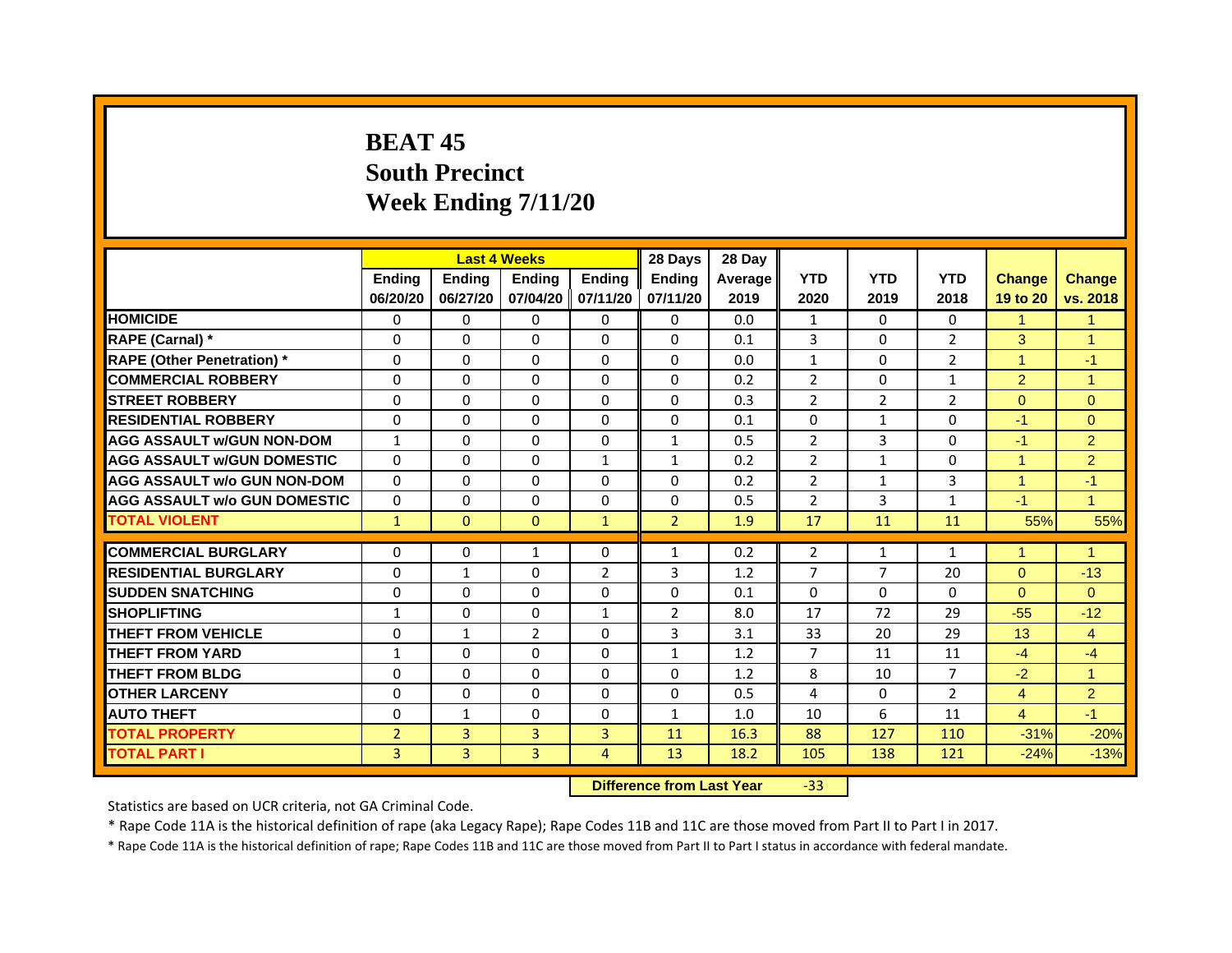# **BEAT 46South Precinct Week Ending 7/11/20**

|                                    |                | <b>Last 4 Weeks</b> |                |                | 28 Days        | 28 Day         |                |              |                |                |                |
|------------------------------------|----------------|---------------------|----------------|----------------|----------------|----------------|----------------|--------------|----------------|----------------|----------------|
|                                    | <b>Endina</b>  | <b>Endina</b>       | <b>Endina</b>  | <b>Endina</b>  | <b>Endina</b>  | <b>Average</b> | <b>YTD</b>     | <b>YTD</b>   | <b>YTD</b>     | <b>Change</b>  | <b>Change</b>  |
|                                    | 06/20/20       | 06/27/20            | 07/04/20       | 07/11/20       | 07/11/20       | 2019           | 2020           | 2019         | 2018           | 19 to 20       | vs. 2019       |
| <b>HOMICIDE</b>                    | 0              | $\Omega$            | $\Omega$       | $\Omega$       | 0              | 0.2            | 0              | 2            | $\Omega$       | $-2$           | $\mathbf{0}$   |
| RAPE (Carnal) *                    | $\Omega$       | $\Omega$            | $\Omega$       | $\Omega$       | $\Omega$       | 0.2            | $\overline{2}$ | $\mathbf{1}$ | 1              | $\overline{1}$ | $\overline{1}$ |
| <b>RAPE (Other Penetration)</b> *  | $\Omega$       | $\Omega$            | $\Omega$       | $\Omega$       | $\Omega$       | 0.0            | $\Omega$       | $\Omega$     | 3              | $\Omega$       | $-3$           |
| <b>COMMERCIAL ROBBERY</b>          | 0              | 0                   | 0              | 0              | 0              | 0.2            | $\mathbf{1}$   | 2            | $\overline{2}$ | $-1$           | $-1$           |
| <b>STREET ROBBERY</b>              | $\Omega$       | $\Omega$            | $\Omega$       | $\Omega$       | $\Omega$       | 0.2            | 3              | $\mathbf{1}$ | 4              | 2              | $-1$           |
| <b>RESIDENTIAL ROBBERY</b>         | 0              | 0                   | 0              | $\Omega$       | 0              | 0.0            | $\Omega$       | 0            | 0              | $\Omega$       | $\mathbf{0}$   |
| <b>AGG ASSAULT w/GUN NON-DOM</b>   | $\Omega$       | $\Omega$            | $\Omega$       | $\mathbf{1}$   | $\mathbf{1}$   | 0.3            | $\overline{7}$ | 2            | $\mathbf{1}$   | 5              | 6              |
| <b>AGG ASSAULT W/GUN DOMESTIC</b>  | $\Omega$       | $\Omega$            | $\Omega$       | $\Omega$       | $\Omega$       | 0.2            | $\mathbf{1}$   | 2            | $\Omega$       | $-1$           | 1              |
| <b>AGG ASSAULT w/o GUN NON-DOM</b> | 0              | $\Omega$            | 0              | 0              | $\Omega$       | 0.4            | 5              | 2            | 0              | 3              | 5              |
| AGG ASSAULT w/o GUN DOMESTIC       | $\Omega$       | 0                   | $\Omega$       | $\Omega$       | $\Omega$       | 0.9            | $\mathbf{1}$   | 6            | 6              | $-5$           | $-5$           |
| <b>TOTAL VIOLENT</b>               | $\mathbf{0}$   | $\mathbf{0}$        | $\mathbf{0}$   | $\mathbf{1}$   | $\mathbf{1}$   | 2.5            | 20             | 18           | 17             | 11%            | 18%            |
|                                    |                |                     |                |                |                |                |                |              |                |                |                |
| <b>COMMERCIAL BURGLARY</b>         | 0              | 0                   | 0              | 0              | 0              | 0.8            | 3              | 7            | 7              | $-4$           | $-4$           |
| <b>RESIDENTIAL BURGLARY</b>        | $\Omega$       | $\Omega$            | $\mathbf{1}$   | $\Omega$       | $\mathbf{1}$   | 2.2            | $\overline{7}$ | 16           | 31             | $-9$           | $-24$          |
| <b>SUDDEN SNATCHING</b>            | 0              | 0                   | 0              | $\Omega$       | 0              | 0.3            | $\overline{2}$ | 2            | 1              | $\Omega$       | $\mathbf{1}$   |
| <b>SHOPLIFTING</b>                 | $\Omega$       | 4                   | $\Omega$       | $\Omega$       | 4              | 9.6            | 32             | 75           | 66             | $-43$          | $-34$          |
| THEFT FROM VEHICLE                 | $\mathbf{1}$   | $\mathbf{1}$        | $\Omega$       | $\Omega$       | 2              | 4.1            | 20             | 32           | 30             | $-12$          | $-10$          |
| <b>THEFT FROM YARD</b>             | 0              | 1                   | 1              | 0              | $\overline{2}$ | 0.6            | 6              | 3            | 6              | 3              | $\overline{0}$ |
| <b>THEFT FROM BLDG</b>             | $\mathbf{1}$   | 0                   | $\Omega$       | 0              | $\mathbf{1}$   | 2.1            | 10             | 11           | 16             | $-1$           | -6             |
| <b>OTHER LARCENY</b>               | 0              | 0                   | 0              | 0              | 0              | 0.8            | $\mathbf{1}$   | 5            | 4              | $-4$           | $-3$           |
| <b>AUTO THEFT</b>                  | $\Omega$       | $\Omega$            | $\Omega$       | $\mathbf{1}$   | $\mathbf{1}$   | 1.9            | 4              | 16           | 23             | $-12$          | $-19$          |
| <b>TOTAL PROPERTY</b>              | $\overline{2}$ | 6                   | $\overline{2}$ | $\mathbf{1}$   | 11             | 22.3           | 85             | 167          | 184            | $-49%$         | $-54%$         |
| <b>TOTAL PART I</b>                | $\overline{2}$ | 6                   | $\overline{2}$ | $\overline{2}$ | 12             | 24.8           | 105            | 185          | 201            | $-43%$         | $-48%$         |

 **Difference from Last Year**r -80

Statistics are based on UCR criteria, not GA Criminal Code.

\* Rape Code 11A is the historical definition of rape (aka Legacy Rape); Rape Codes 11B and 11C are those moved from Part II to Part I in 2017.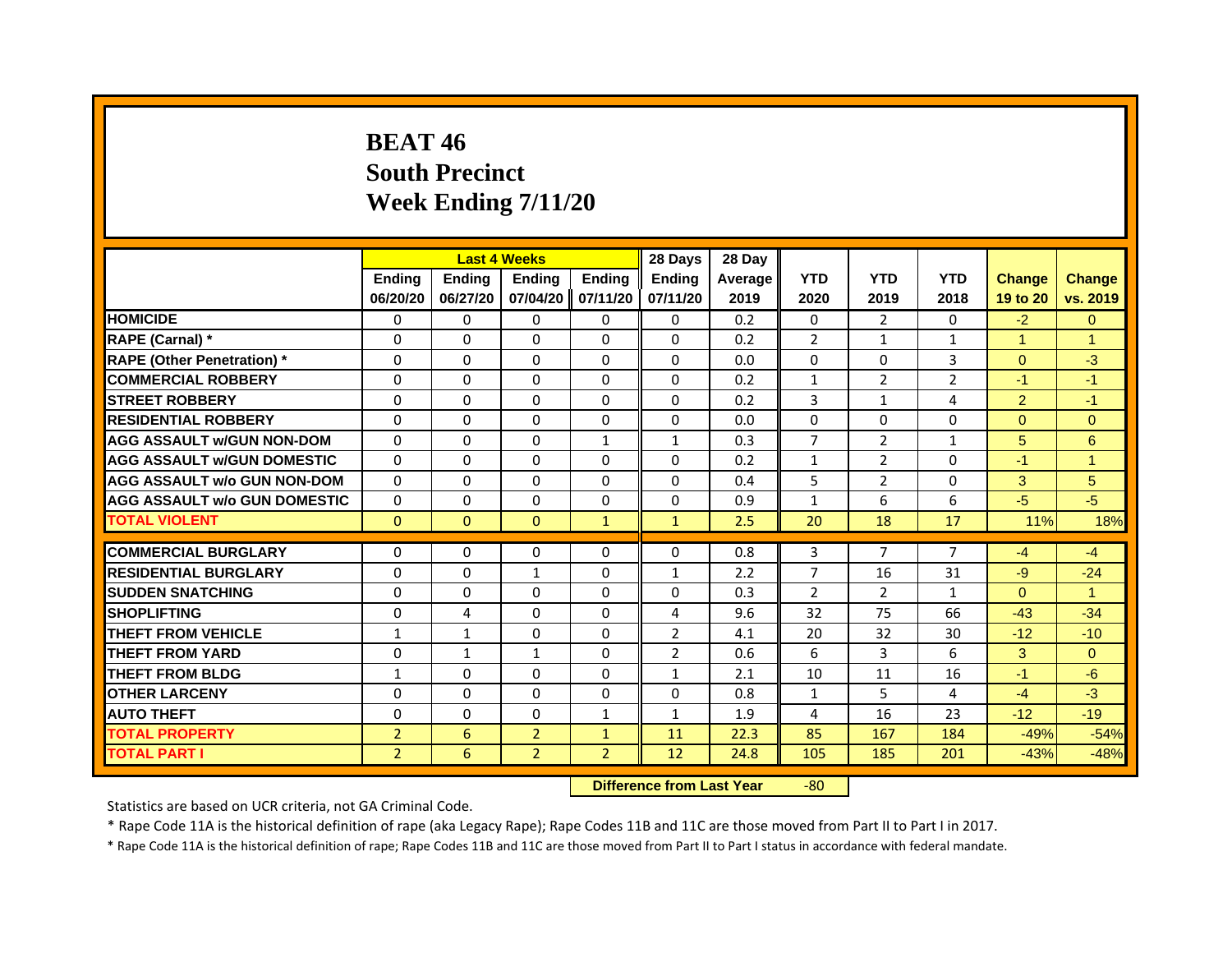# **BEAT 47South Precinct Week Ending 7/11/20**

|                                     |               | <b>Last 4 Weeks</b> |               |                   | 28 Days        | 28 Day  |                |                |              |                      |                |
|-------------------------------------|---------------|---------------------|---------------|-------------------|----------------|---------|----------------|----------------|--------------|----------------------|----------------|
|                                     | <b>Endina</b> | <b>Endina</b>       | <b>Endina</b> | <b>Endina</b>     | <b>Endina</b>  | Average | <b>YTD</b>     | <b>YTD</b>     | <b>YTD</b>   | <b>Change</b>        | <b>Change</b>  |
|                                     | 06/20/20      | 06/27/20            |               | 07/04/20 07/11/20 | 07/11/20       | 2019    | 2020           | 2019           | 2018         | 19 to 20             | vs. 2018       |
| <b>HOMICIDE</b>                     | $\Omega$      | $\Omega$            | $\Omega$      | $\Omega$          | $\Omega$       | 0.0     | $\Omega$       | $\Omega$       | $\Omega$     | $\Omega$             | $\mathbf{0}$   |
| RAPE (Carnal) *                     | $\Omega$      | $\Omega$            | $\Omega$      | $\Omega$          | $\Omega$       | 0.0     | $\Omega$       | $\Omega$       | $\Omega$     | $\Omega$             | $\mathbf{0}$   |
| <b>RAPE (Other Penetration)*</b>    | $\Omega$      | $\Omega$            | $\Omega$      | $\Omega$          | $\Omega$       | 0.0     | $\Omega$       | $\Omega$       | $\mathbf{1}$ | $\Omega$             | $-1$           |
| <b>COMMERCIAL ROBBERY</b>           | 0             | $\Omega$            | $\Omega$      | $\Omega$          | $\Omega$       | 0.0     | $\Omega$       | $\Omega$       | 0            | $\Omega$             | $\Omega$       |
| <b>STREET ROBBERY</b>               | $\Omega$      | $\Omega$            | $\Omega$      | $\Omega$          | $\Omega$       | 0.1     | $\Omega$       | $\Omega$       | 0            | $\Omega$             | $\Omega$       |
| <b>RESIDENTIAL ROBBERY</b>          | $\Omega$      | $\Omega$            | $\Omega$      | $\Omega$          | $\Omega$       | 0.0     | $\mathbf{1}$   | $\Omega$       | 0            | $\blacktriangleleft$ | $\overline{1}$ |
| <b>AGG ASSAULT W/GUN NON-GUN</b>    | $\Omega$      | $\Omega$            | $\mathbf 0$   | $\Omega$          | $\Omega$       | 0.2     | $\Omega$       | $\mathbf{1}$   | 0            | $-1$                 | $\mathbf{0}$   |
| <b>AGG ASSAULT W/GUN DOMESTIC</b>   | $\Omega$      | $\Omega$            | $\Omega$      | $\Omega$          | $\Omega$       | 0.1     | $\Omega$       | $\Omega$       | $\Omega$     | $\Omega$             | $\Omega$       |
| <b>AGG ASSAULT w/o GUN NON-DOM</b>  | 0             | 0                   | 0             | 0                 | 0              | 0.3     | 0              | 3              | 0            | $-3$                 | $\Omega$       |
| <b>AGG ASSAULT W/o GUN DOMESTIC</b> | $\Omega$      | 0                   | 0             | $\mathbf{1}$      | $\mathbf{1}$   | 0.4     | $\mathbf{1}$   | 3              | 0            | $-2$                 | $\overline{1}$ |
| <b>TOTAL VIOLENT</b>                | $\mathbf{0}$  | $\mathbf{0}$        | $\mathbf{0}$  | $\mathbf{1}$      | $\mathbf{1}$   | 1.1     | $\overline{2}$ | $\overline{7}$ | $\mathbf{1}$ | $-71%$               | 100%           |
|                                     |               |                     |               |                   |                |         |                |                |              |                      |                |
| <b>COMMERCIAL BURGLARY</b>          | 0             | 0                   | 0             | 0                 | $\Omega$       | 0.1     | $\Omega$       | $\mathbf{1}$   | 0            | $-1$                 | $\mathbf{0}$   |
| <b>RESIDENTIAL BURGLARY</b>         | $\Omega$      | $\Omega$            | $\Omega$      | $\Omega$          | $\Omega$       | 0.3     | $\overline{2}$ | $\mathbf{1}$   | 8            | $\overline{1}$       | $-6$           |
| <b>SUDDEN SNATCHING</b>             | $\Omega$      | $\Omega$            | $\Omega$      | $\Omega$          | $\Omega$       | 0.0     | $\Omega$       | 0              | 0            | $\Omega$             | $\Omega$       |
| <b>SHOPLIFTING</b>                  | $\Omega$      | $\Omega$            | $\Omega$      | $\Omega$          | $\Omega$       | 0.1     | $\mathbf 0$    | $\Omega$       | $\mathbf{1}$ | $\Omega$             | $-1$           |
| <b>THEFT FROM VEHICLE</b>           | $\Omega$      | $\overline{2}$      | $\Omega$      | $\Omega$          | 2              | 1.3     | $\overline{7}$ | 8              | 14           | $-1$                 | $-7$           |
| <b>THEFT FROM YARD</b>              | 0             | 0                   | 0             | 0                 | 0              | 0.7     | 5              | 5              | 2            | $\Omega$             | 3              |
| <b>THEFT FROM BLDG</b>              | 0             | 0                   | 0             | 0                 | $\Omega$       | 0.5     | 2              | 2              | 3            | $\Omega$             | $-1$           |
| <b>OTHER LARCENY</b>                | $\Omega$      | $\Omega$            | $\Omega$      | $\Omega$          | $\Omega$       | 0.8     | $\mathbf{1}$   | 5              | $\Omega$     | $-4$                 | $\overline{1}$ |
| <b>AUTO THEFT</b>                   | $\mathbf{1}$  | $\Omega$            | $\Omega$      | $\Omega$          | $\mathbf{1}$   | 0.5     | 5              | 3              | 4            | $\overline{2}$       | $\overline{1}$ |
| <b>TOTAL PROPERTY</b>               | $\mathbf{1}$  | $\overline{2}$      | $\Omega$      | $\Omega$          | 3              | 4.2     | 22             | 25             | 32           | $-12%$               | $-31%$         |
| <b>TOTAL PART I</b>                 | $\mathbf{1}$  | $\overline{2}$      | $\Omega$      | $\mathbf{1}$      | $\overline{4}$ | 5.3     | 24             | 32             | 33           | $-25%$               | $-27%$         |

 **Difference from Last Year**‐8

Statistics are based on UCR criteria, not GA Criminal Code.

\* Rape Code 11A is the historical definition of rape (aka Legacy Rape); Rape Codes 11B and 11C are those moved from Part II to Part I in 2017.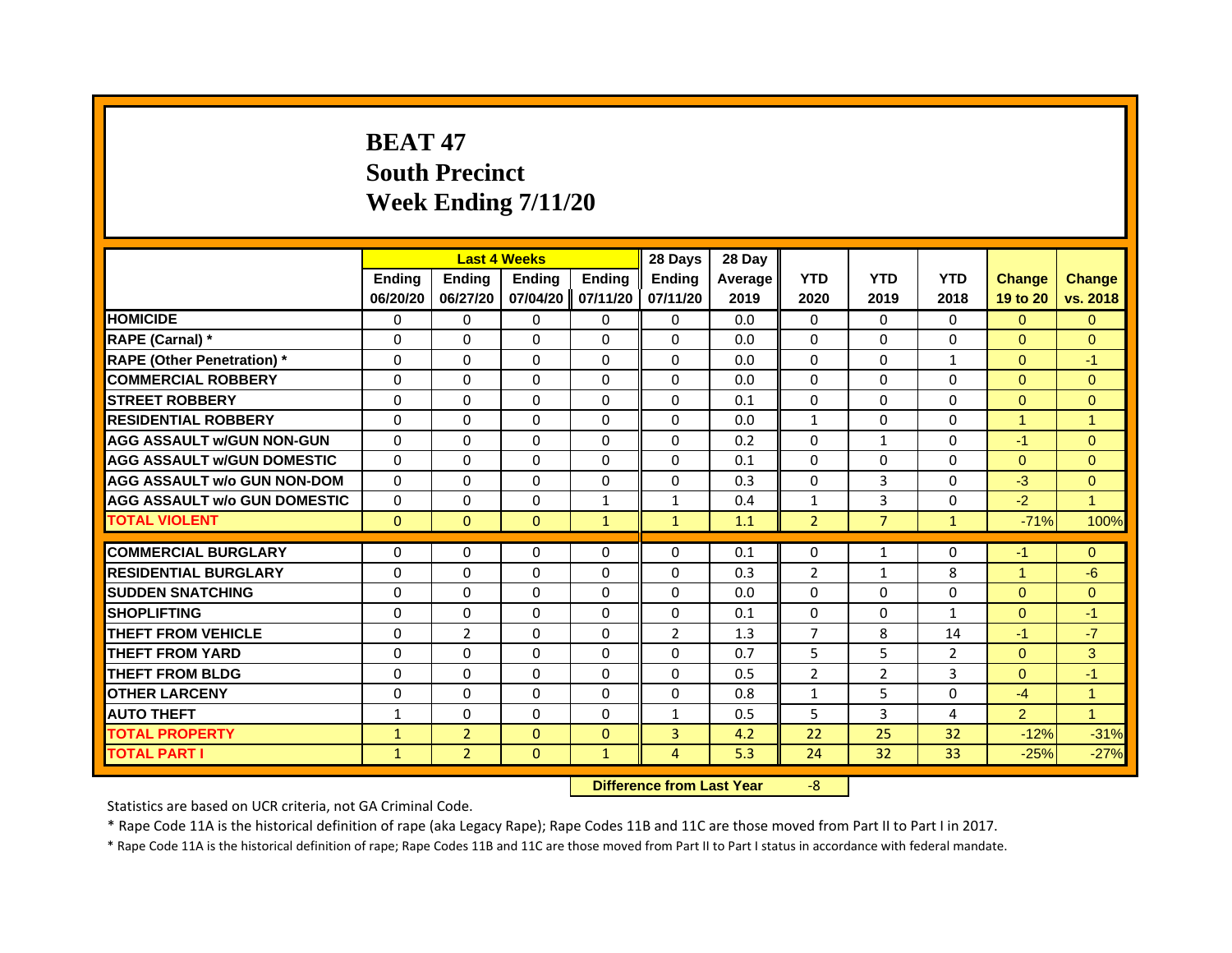#### **BEAT 51East Precinct Week Ending 7/11/20**

|                                     |               |               | <b>Last 4 Weeks</b> |                   | 28 Days        | 28 Day  |                |                |                |                      |                |
|-------------------------------------|---------------|---------------|---------------------|-------------------|----------------|---------|----------------|----------------|----------------|----------------------|----------------|
|                                     | <b>Ending</b> | <b>Endina</b> | <b>Endina</b>       | <b>Ending</b>     | <b>Endina</b>  | Average | <b>YTD</b>     | <b>YTD</b>     | <b>YTD</b>     | <b>Change</b>        | <b>Change</b>  |
|                                     | 06/20/20      | 06/27/20      |                     | 07/04/20 07/11/20 | 07/11/20       | 2019    | 2020           | 2019           | 2018           | 19 to 20             | vs. 2018       |
| <b>HOMICIDE</b>                     | 0             | 0             | $\Omega$            | $\Omega$          | 0              | 0.2     | $\overline{2}$ | $\mathbf{1}$   | $\overline{2}$ | $\mathbf{1}$         | $\Omega$       |
| RAPE (Carnal) *                     | 0             | 0             | $\Omega$            | 0                 | 0              | 0.2     | 0              | $\mathbf{1}$   | $\overline{2}$ | $-1$                 | $-2$           |
| <b>RAPE (Other Penetration)</b> *   | 0             | 0             | 0                   | 0                 | $\Omega$       | 0.1     | $\Omega$       | $\Omega$       | $\overline{2}$ | $\Omega$             | $-2$           |
| <b>COMMERCIAL ROBBERY</b>           | 0             | $\Omega$      | $\Omega$            | $\Omega$          | $\Omega$       | 0.1     | $\Omega$       | $\Omega$       | 0              | $\Omega$             | $\Omega$       |
| <b>STREET ROBBERY</b>               | $\Omega$      | $\Omega$      | $\Omega$            | $\mathbf{1}$      | $\mathbf{1}$   | 1.2     | 3              | $\overline{7}$ | 5              | $-4$                 | $-2$           |
| <b>RESIDENTIAL ROBBERY</b>          | 0             | 0             | 0                   | $\mathbf{1}$      | $\mathbf{1}$   | 0.2     | $\mathbf{1}$   | 0              | $\Omega$       | $\mathbf{1}$         | $\overline{1}$ |
| <b>AGG ASSAULT w/GUN NON-DOM</b>    | 0             | $\mathbf{1}$  | $\mathbf{1}$        | 0                 | $\overline{2}$ | 1.7     | 11             | 11             | $\overline{7}$ | $\Omega$             | $\overline{4}$ |
| <b>AGG ASSAULT w/GUN DOMESTIC</b>   | 0             | 0             | 0                   | 0                 | 0              | 0.5     | 1              | $\overline{2}$ | 0              | $-1$                 | 1              |
| <b>AGG ASSAULT w/o GUN NON-DOM</b>  | $\Omega$      | $\Omega$      | 0                   | 0                 | 0              | 1.5     | 9              | 12             | 11             | $-3$                 | $-2$           |
| <b>AGG ASSAULT w/o GUN DOMESTIC</b> | $\Omega$      | 0             | $\Omega$            | $\mathbf{0}$      | $\Omega$       | 0.8     | 10             | 10             | 4              | $\Omega$             | 6              |
| <b>TOTAL VIOLENT</b>                | $\Omega$      | $\mathbf{1}$  | $\mathbf{1}$        | $\overline{2}$    | $\overline{4}$ | 6.4     | 37             | 44             | 33             | $-16%$               | 12%            |
| <b>COMMERCIAL BURGLARY</b>          | 0             | 0             | 0                   | 0                 | 0              | 0.2     | $\overline{2}$ | $\mathbf{1}$   | 4              | $\blacktriangleleft$ | $-2$           |
| <b>RESIDENTIAL BURGLARY</b>         | 0             | $\mathbf{1}$  | $\mathbf{1}$        | $\Omega$          | $\overline{2}$ | 2.8     | 13             | 21             | 10             | $-8$                 | 3              |
| <b>SUDDEN SNATCHING</b>             | 0             | $\Omega$      | $\Omega$            | $\Omega$          | $\Omega$       | 0.0     | $\Omega$       | $\Omega$       | $\overline{2}$ | $\Omega$             | $-2$           |
| <b>SHOPLIFTING</b>                  | $\Omega$      | $\Omega$      | $\Omega$            | $\Omega$          | $\Omega$       | 2.0     | 11             | 15             | 14             | $-4$                 | $-3$           |
| THEFT FROM VEHICLE                  | 0             | $\mathbf{1}$  | 0                   | $\Omega$          | $\mathbf{1}$   | 2.2     | 17             | 17             | 27             | $\Omega$             | $-10$          |
| <b>THEFT FROM YARD</b>              | $\mathbf{1}$  | $\mathbf{1}$  | $\mathbf{1}$        | $\Omega$          | $\overline{3}$ | 1.2     | 10             | 8              | 11             | $\overline{2}$       | $-1$           |
| <b>THEFT FROM BLDG</b>              | 0             | $\mathbf{1}$  | $\Omega$            | $\Omega$          | $\mathbf{1}$   | 1.3     | 14             | $\overline{7}$ | 12             | $\overline{7}$       | $\overline{2}$ |
| <b>OTHER LARCENY</b>                | 0             | 0             | 0                   | 0                 | 0              | 1.4     | 6              | 12             | 9              | $-6$                 | $-3$           |
| <b>AUTO THEFT</b>                   | 0             | 0             | 0                   | 0                 | 0              | 2.3     | 9              | 19             | 14             | $-10$                | $-5$           |
| <b>TOTAL PROPERTY</b>               | $\mathbf{1}$  | 4             | $\overline{2}$      | $\Omega$          | $\overline{7}$ | 13.3    | 82             | 100            | 103            | $-18%$               | $-20%$         |
| <b>TOTAL PART I</b>                 | $\mathbf{1}$  | 5             | 3                   | $\overline{2}$    | 11             | 19.8    | 119            | 144            | 136            | $-17%$               | $-13%$         |
|                                     |               |               |                     |                   |                |         | $\sim$ $-$     |                |                |                      |                |

#### **Difference from Last Year**‐25

Statistics are based on UCR criteria, not GA Criminal Code.

\* Rape Code 11A is the historical definition of rape (aka Legacy Rape); Rape Codes 11B and 11C are those moved from Part II to Part I in 2017.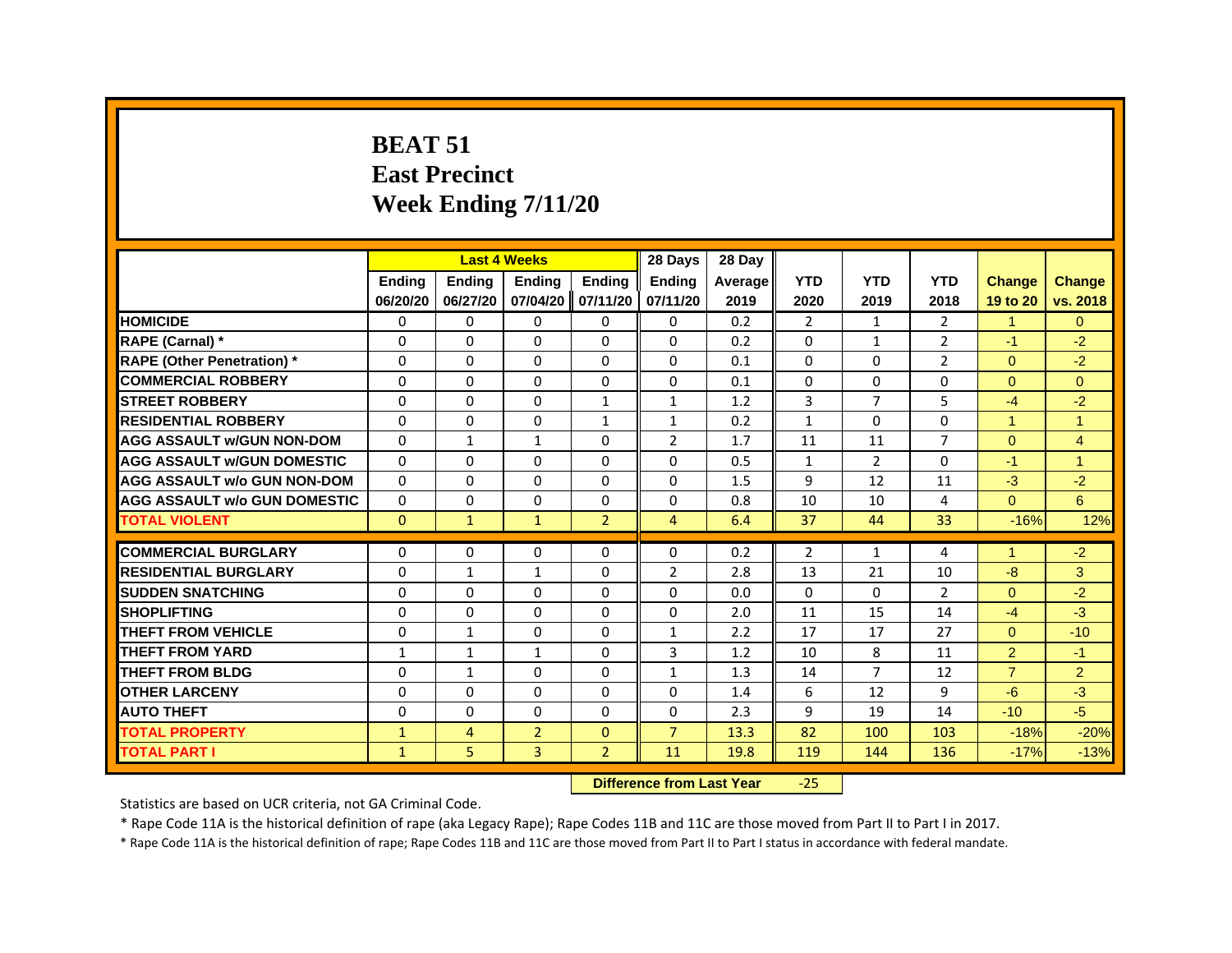# **BEAT 52East Precinct Week Ending 7/11/20**

|                                     |                | <b>Last 4 Weeks</b> |                |                   | 28 Days        | 28 Day  |                |                |                |                      |                |
|-------------------------------------|----------------|---------------------|----------------|-------------------|----------------|---------|----------------|----------------|----------------|----------------------|----------------|
|                                     | <b>Endina</b>  | <b>Endina</b>       | <b>Endina</b>  | <b>Ending</b>     | <b>Endina</b>  | Average | <b>YTD</b>     | <b>YTD</b>     | <b>YTD</b>     | <b>Change</b>        | <b>Change</b>  |
|                                     | 06/20/20       | 06/27/20            |                | 07/04/20 07/11/20 | 07/11/20       | 2019    | 2020           | 2019           | 2018           | 19 to 20             | vs. 2018       |
| <b>HOMICIDE</b>                     | 0              | 0                   | $\mathbf{0}$   | 0                 | 0              | 0.1     | $\mathbf{0}$   | 0              | $\Omega$       | $\Omega$             | $\mathbf{0}$   |
| RAPE (Carnal) *                     | $\Omega$       | $\Omega$            | $\Omega$       | $\Omega$          | $\Omega$       | 0.3     | $\Omega$       | 4              | $\overline{2}$ | $-4$                 | $-2$           |
| <b>RAPE (Other Penetration)</b> *   | 0              | $\Omega$            | $\Omega$       | $\mathbf{0}$      | $\Omega$       | 0.0     | $\Omega$       | $\Omega$       | $\Omega$       | $\Omega$             | $\Omega$       |
| <b>COMMERCIAL ROBBERY</b>           | 0              | 0                   | $\Omega$       | 0                 | $\Omega$       | 0.2     | $\Omega$       | $\mathbf{1}$   | $\mathbf{1}$   | $-1$                 | $-1$           |
| <b>STREET ROBBERY</b>               | 1              | 0                   | 0              | 0                 | $\mathbf{1}$   | 0.9     | $\overline{2}$ | 7              | $\overline{2}$ | $-5$                 | $\mathbf{0}$   |
| <b>RESIDENTIAL ROBBERY</b>          | 0              | 0                   | $\Omega$       | $\Omega$          | $\Omega$       | 0.2     | $\Omega$       | 2              | $\Omega$       | $-2$                 | $\Omega$       |
| <b>AGG ASSAULT w/GUN NON-DOM</b>    | $\Omega$       | $\mathbf{1}$        | $\Omega$       | $\mathbf{0}$      | $\mathbf{1}$   | 1.1     | 4              | 5              | 4              | $-1$                 | $\overline{0}$ |
| <b>AGG ASSAULT W/GUN DOMESTIC</b>   | $\Omega$       | 0                   | $\mathbf{1}$   | 0                 | $\mathbf{1}$   | 0.2     | 3              | $\overline{2}$ | $\mathbf{1}$   | $\blacktriangleleft$ | 2              |
| <b>AGG ASSAULT w/o GUN NON-DOM</b>  | $\mathbf{1}$   | 1                   | $\Omega$       | $\mathbf{1}$      | 3              | 0.8     | 10             | 8              | 4              | 2                    | 6              |
| <b>AGG ASSAULT w/o GUN DOMESTIC</b> | $\mathbf{1}$   | 0                   | $\mathbf{1}$   | 0                 | $\overline{2}$ | 0.8     | 10             | 6              | $\overline{4}$ | 4                    | 6              |
| <b>TOTAL VIOLENT</b>                | 3              | $\overline{2}$      | $\overline{2}$ | $\mathbf{1}$      | 8              | 4.6     | 29             | 35             | 18             | $-17%$               | 61%            |
|                                     |                |                     |                |                   |                |         |                |                |                |                      |                |
| <b>COMMERCIAL BURGLARY</b>          | 0              | 0                   | $\Omega$       | 0                 | $\Omega$       | 0.1     | 2              | $\Omega$       | 2              | $\overline{2}$       | $\Omega$       |
| <b>RESIDENTIAL BURGLARY</b>         | 3              | $\Omega$            | $\mathbf{1}$   | $\Omega$          | 4              | 4.4     | 14             | 30             | 29             | $-16$                | $-15$          |
| <b>SUDDEN SNATCHING</b>             | 0              | 0                   | $\Omega$       | 0                 | $\Omega$       | 0.2     | $\overline{2}$ | $\mathbf{1}$   | $\mathbf{1}$   | 1                    | 1              |
| <b>SHOPLIFTING</b>                  | $\Omega$       | $\Omega$            | $\Omega$       | $\Omega$          | $\Omega$       | 0.5     | $\overline{7}$ | $\overline{2}$ | $\overline{2}$ | 5                    | 5              |
| <b>THEFT FROM VEHICLE</b>           | $\Omega$       | 4                   | 3              | $\overline{2}$    | 9              | 4.9     | 40             | 32             | 16             | 8                    | 24             |
| <b>THEFT FROM YARD</b>              | $\overline{2}$ | 0                   | $\Omega$       | $\Omega$          | $\overline{2}$ | 2.5     | 19             | 19             | 10             | $\Omega$             | 9              |
| <b>THEFT FROM BLDG</b>              | 1              | 0                   | 1              | 0                 | $\overline{2}$ | 2.8     | 13             | 20             | 11             | $-7$                 | $\overline{2}$ |
| <b>OTHER LARCENY</b>                | 1              | $\mathbf{1}$        | $\Omega$       | $\Omega$          | $\overline{2}$ | 0.8     | 9              | 4              | 6              | 5                    | 3              |
| <b>AUTO THEFT</b>                   | $\mathbf 0$    | 0                   | $\Omega$       | $\Omega$          | $\Omega$       | 2.0     | $\overline{7}$ | 15             | 16             | $-8$                 | $-9$           |
| <b>TOTAL PROPERTY</b>               | $\overline{7}$ | 5                   | 5              | $\overline{2}$    | 19             | 18.3    | 113            | 123            | 93             | $-8%$                | 22%            |
| <b>TOTAL PART I</b>                 | 10             | $\overline{7}$      | $\overline{7}$ | $\overline{3}$    | 27             | 22.9    | 142            | 158            | 111            | $-10%$               | 28%            |

 **Difference from Last Year**r -16

Statistics are based on UCR criteria, not GA Criminal Code.

\* Rape Code 11A is the historical definition of rape (aka Legacy Rape); Rape Codes 11B and 11C are those moved from Part II to Part I in 2017.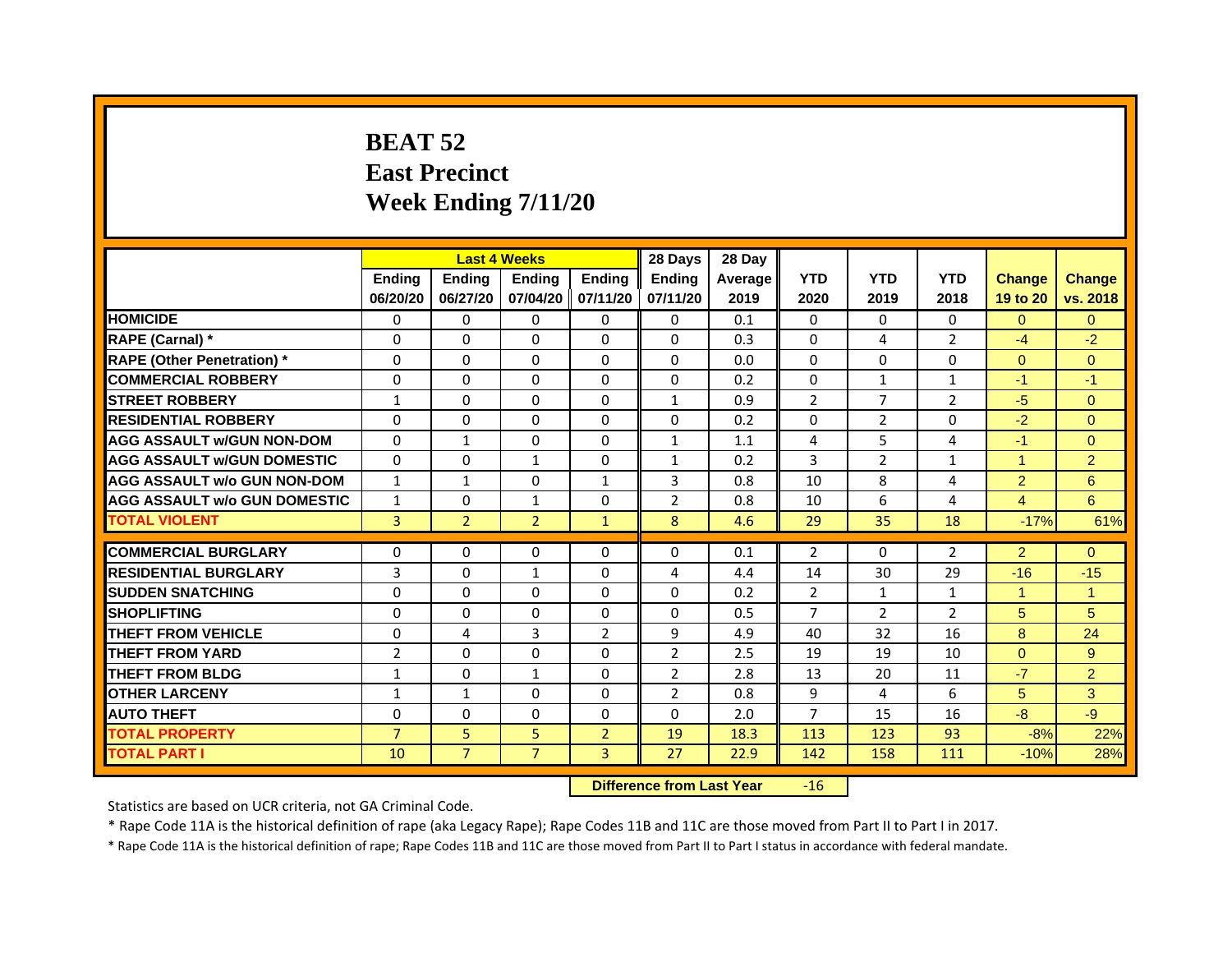# **BEAT 53East Precinct Week Ending 7/11/20**

|                                     |                | <b>Last 4 Weeks</b> |               |                | 28 Days        | 28 Day  |                |                |                |                      |               |
|-------------------------------------|----------------|---------------------|---------------|----------------|----------------|---------|----------------|----------------|----------------|----------------------|---------------|
|                                     | <b>Endina</b>  | <b>Ending</b>       | <b>Endina</b> | <b>Endina</b>  | <b>Endina</b>  | Average | <b>YTD</b>     | <b>YTD</b>     | <b>YTD</b>     | <b>Change</b>        | <b>Change</b> |
|                                     | 06/20/20       | 06/27/20            | 07/04/20      | 07/11/20       | 07/11/20       | 2019    | 2020           | 2019           | 2018           | 19 to 20             | vs. 2018      |
| <b>HOMICIDE</b>                     | 0              | $\Omega$            | $\Omega$      | $\Omega$       | $\mathbf{0}$   | 0.0     | 0              | $\Omega$       | $\Omega$       | $\Omega$             | $\Omega$      |
| RAPE (Carnal) *                     | $\Omega$       | $\Omega$            | $\Omega$      | $\Omega$       | $\Omega$       | 0.0     | $\Omega$       | $\Omega$       | $\overline{2}$ | $\Omega$             | $-2$          |
| <b>RAPE (Other Penetration) *</b>   | $\Omega$       | 0                   | $\Omega$      | $\Omega$       | $\Omega$       | 0.1     | $\mathbf{1}$   | $\Omega$       | $\Omega$       | $\mathbf{1}$         | $\mathbf{1}$  |
| <b>COMMERCIAL ROBBERY</b>           | 0              | 0                   | 0             | $\Omega$       | 0              | 0.0     | 0              | 0              | 0              | $\Omega$             | $\Omega$      |
| <b>STREET ROBBERY</b>               | $\overline{2}$ | $\Omega$            | $\Omega$      | $\Omega$       | $\overline{2}$ | 0.8     | 3              | 4              | 4              | $-1$                 | $-1$          |
| <b>RESIDENTIAL ROBBERY</b>          | 0              | 0                   | 0             | $\Omega$       | 0              | 0.0     | $\mathbf{1}$   | 0              | 0              | $\blacktriangleleft$ | 1             |
| <b>AGG ASSAULT w/GUN NON-DOM</b>    | $\Omega$       | $\Omega$            | $\mathbf{1}$  | $\Omega$       | $\mathbf{1}$   | 1.3     | $\overline{7}$ | 5              | 4              | $\overline{2}$       | 3             |
| <b>AGG ASSAULT W/GUN DOMESTIC</b>   | $\Omega$       | $\Omega$            | $\Omega$      | $\Omega$       | $\Omega$       | 0.2     | 3              | $\overline{2}$ | $\mathbf{1}$   | $\blacktriangleleft$ | 2             |
| <b>AGG ASSAULT w/o GUN NON-DOM</b>  | $\Omega$       | $\mathbf{1}$        | 1             | 0              | $\overline{2}$ | 0.6     | 10             | 4              | 5              | 6                    | 5             |
| <b>AGG ASSAULT w/o GUN DOMESTIC</b> | $\Omega$       | $\mathbf{1}$        | 1             | 1              | 3              | 1.7     | 10             | 14             | 4              | $-4$                 | 6             |
| <b>TOTAL VIOLENT</b>                | $\overline{2}$ | $\overline{2}$      | 3             | $\mathbf{1}$   | 8              | 4.7     | 35             | 29             | 20             | 21%                  | 75%           |
|                                     |                |                     |               |                |                |         |                |                |                |                      |               |
| <b>COMMERCIAL BURGLARY</b>          | 0              | 0                   | 0             | $\Omega$       | 0              | 0.2     | 2              | 1              | 2              | 1                    | $\mathbf{0}$  |
| <b>RESIDENTIAL BURGLARY</b>         | $\Omega$       | $\mathbf{1}$        | 0             | $\overline{2}$ | 3              | 3.8     | 15             | 30             | 22             | $-15$                | $-7$          |
| <b>SUDDEN SNATCHING</b>             | $\Omega$       | $\Omega$            | 0             | $\Omega$       | $\Omega$       | 0.2     | $\Omega$       | $\mathbf{1}$   | $\mathbf{1}$   | $-1$                 | $-1$          |
| <b>SHOPLIFTING</b>                  | $\Omega$       | $\Omega$            | $\Omega$      | $\Omega$       | $\mathbf{0}$   | 0.3     | $\mathbf{1}$   | 2              | 9              | $-1$                 | $-8$          |
| <b>THEFT FROM VEHICLE</b>           | $\Omega$       | $\mathbf{1}$        | $\Omega$      | $\mathbf{1}$   | $\overline{2}$ | 3.7     | 21             | 27             | 30             | $-6$                 | -9            |
| <b>THEFT FROM YARD</b>              | 0              | 3                   | 0             | 0              | 3              | 1.4     | 9              | 4              | 16             | 5                    | $-7$          |
| <b>THEFT FROM BLDG</b>              | $\overline{2}$ | $\Omega$            | 0             | 1              | 3              | 2.7     | 16             | 17             | 22             | $-1$                 | $-6$          |
| <b>OTHER LARCENY</b>                | 0              | $\Omega$            | 0             | $\Omega$       | 0              | 1.1     | $\overline{3}$ | 9              | 5              | $-6$                 | $-2$          |
| <b>AUTO THEFT</b>                   | $\Omega$       | $\mathbf{1}$        | $\Omega$      | $\Omega$       | $\mathbf{1}$   | 1.3     | 10             | 12             | 15             | $-2$                 | $-5$          |
| <b>TOTAL PROPERTY</b>               | $\overline{2}$ | 6                   | $\Omega$      | 4              | 12             | 14.6    | 77             | 103            | 122            | $-25%$               | $-37%$        |
| <b>TOTAL PART I</b>                 | 4              | 8                   | 3             | 5              | 20             | 19.3    | 112            | 132            | 142            | $-15%$               | $-21%$        |

 **Difference from Last Year**‐20

Statistics are based on UCR criteria, not GA Criminal Code.

\* Rape Code 11A is the historical definition of rape (aka Legacy Rape); Rape Codes 11B and 11C are those moved from Part II to Part I in 2017.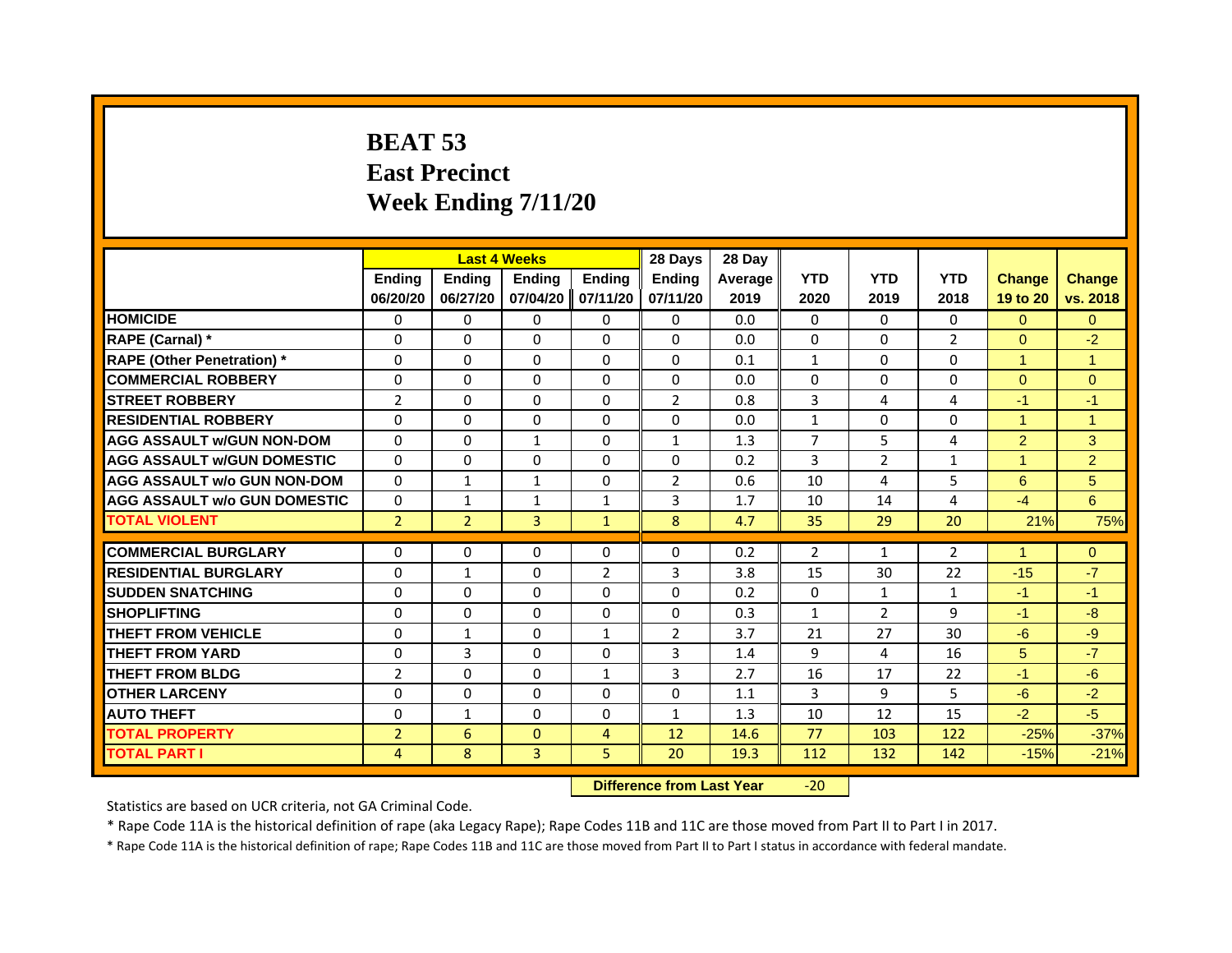# **BEAT 54East Precinct Week Ending 7/11/20**

|                                     |                | <b>Last 4 Weeks</b> |                |                   | 28 Days        | 28 Day  |                |                |                |                |                |
|-------------------------------------|----------------|---------------------|----------------|-------------------|----------------|---------|----------------|----------------|----------------|----------------|----------------|
|                                     | <b>Endina</b>  | <b>Endina</b>       | <b>Endina</b>  | <b>Endina</b>     | <b>Endina</b>  | Average | <b>YTD</b>     | <b>YTD</b>     | <b>YTD</b>     | <b>Change</b>  | <b>Change</b>  |
|                                     | 06/20/20       | 06/27/20            |                | 07/04/20 07/11/20 | 07/11/20       | 2019    | 2020           | 2019           | 2018           | 19 to 20       | vs. 2018       |
| <b>HOMICIDE</b>                     | 0              | 0                   | $\Omega$       | 0                 | 0              | 0.0     | $\mathbf{0}$   | $\Omega$       | 4              | $\Omega$       | $-4$           |
| RAPE (Carnal) *                     | $\Omega$       | $\Omega$            | $\Omega$       | $\Omega$          | $\Omega$       | 0.2     | $\Omega$       | $\mathbf{1}$   | $\Omega$       | $-1$           | $\Omega$       |
| <b>RAPE (Other Penetration)*</b>    | $\Omega$       | $\Omega$            | $\Omega$       | $\Omega$          | $\Omega$       | 0.0     | 2              | $\Omega$       | $\Omega$       | $\overline{2}$ | 2              |
| <b>COMMERCIAL ROBBERY</b>           | 0              | 0                   | 0              | $\mathbf{1}$      | $\mathbf{1}$   | 0.3     | 5              | 1              | $\mathbf{1}$   | 4              | 4              |
| <b>STREET ROBBERY</b>               | 0              | $\Omega$            | 0              | 0                 | 0              | 0.7     | $\overline{2}$ | 4              | 5              | $-2$           | $-3$           |
| <b>RESIDENTIAL ROBBERY</b>          | 0              | $\Omega$            | $\Omega$       | $\Omega$          | $\Omega$       | 0.2     | $\Omega$       | $\Omega$       | $\mathbf{1}$   | $\Omega$       | $-1$           |
| <b>AGG ASSAULT w/GUN NON-DOM</b>    | $\Omega$       | $\Omega$            | $\Omega$       | $\mathbf{0}$      | $\Omega$       | 1.7     | 4              | 10             | 6              | $-6$           | $-2$           |
| <b>AGG ASSAULT W/GUN DOMESTIC</b>   | $\Omega$       | $\Omega$            | $\Omega$       | $\Omega$          | $\Omega$       | 0.2     | $\mathbf{1}$   | $\mathbf{1}$   | $\mathbf{1}$   | $\Omega$       | $\Omega$       |
| <b>AGG ASSAULT w/o GUN NON-DOM</b>  | 1              | 0                   | $\Omega$       | 0                 | $\mathbf{1}$   | 0.8     | 3              | 5              | 7              | $-2$           | $-4$           |
| <b>AGG ASSAULT w/o GUN DOMESTIC</b> | $\mathbf{1}$   | 0                   | 0              | 0                 | 1              | 0.2     | 5              | 6              | $\overline{4}$ | $-1$           | 1              |
| <b>TOTAL VIOLENT</b>                | $\overline{2}$ | $\mathbf{0}$        | $\mathbf{0}$   | $\mathbf{1}$      | 3              | 4.2     | 22             | 28             | 29             | $-21%$         | $-24%$         |
|                                     |                |                     |                |                   |                |         |                |                |                |                |                |
| <b>COMMERCIAL BURGLARY</b>          | 1              | 0                   | $\Omega$       | 0                 | $\mathbf{1}$   | 0.5     | $\mathbf{1}$   | 3              | 2              | $-2$           | $-1$           |
| <b>RESIDENTIAL BURGLARY</b>         | 0              | $\mathbf{1}$        | 0              | 4                 | 5              | 2.9     | 18             | 23             | 33             | $-5$           | $-15$          |
| <b>SUDDEN SNATCHING</b>             | 0              | $\Omega$            | $\Omega$       | $\Omega$          | $\Omega$       | 0.3     | $\Omega$       | 3              | $\Omega$       | $-3$           | $\Omega$       |
| <b>SHOPLIFTING</b>                  | $\mathbf{1}$   | $\overline{2}$      | $\overline{2}$ | $\mathbf{1}$      | 6              | 3.1     | 32             | 17             | 43             | 15             | $-11$          |
| <b>THEFT FROM VEHICLE</b>           | 0              | 0                   | $\overline{2}$ | $\mathbf{0}$      | $\overline{2}$ | 6.4     | 28             | 53             | 24             | $-25$          | $\overline{4}$ |
| <b>THEFT FROM YARD</b>              | 0              | 0                   | $\Omega$       | $\mathbf{1}$      | $\mathbf{1}$   | 2.1     | 7              | 13             | 17             | $-6$           | $-10$          |
| <b>THEFT FROM BLDG</b>              | 1              | 1                   | 1              | 1                 | 4              | 2.2     | 16             | $\overline{7}$ | 21             | 9              | $-5$           |
| <b>OTHER LARCENY</b>                | 0              | 0                   | $\Omega$       | $\Omega$          | $\Omega$       | 0.5     | 7              | 3              | 7              | $\overline{4}$ | $\Omega$       |
| <b>AUTO THEFT</b>                   | $\mathbf{1}$   | 1                   | $\overline{2}$ | $\mathbf{1}$      | 5              | 2.4     | 13             | 19             | 18             | $-6$           | $-5$           |
| <b>TOTAL PROPERTY</b>               | 4              | 5                   | $\overline{7}$ | 8                 | 24             | 20.6    | 122            | 141            | 165            | $-13%$         | $-26%$         |
| <b>TOTAL PART I</b>                 | 6              | 5                   | $\overline{7}$ | 9                 | 27             | 24.8    | 144            | 169            | 194            | $-15%$         | $-26%$         |

 **Difference from Last Year**‐25

Statistics are based on UCR criteria, not GA Criminal Code.

\* Rape Code 11A is the historical definition of rape (aka Legacy Rape); Rape Codes 11B and 11C are those moved from Part II to Part I in 2017.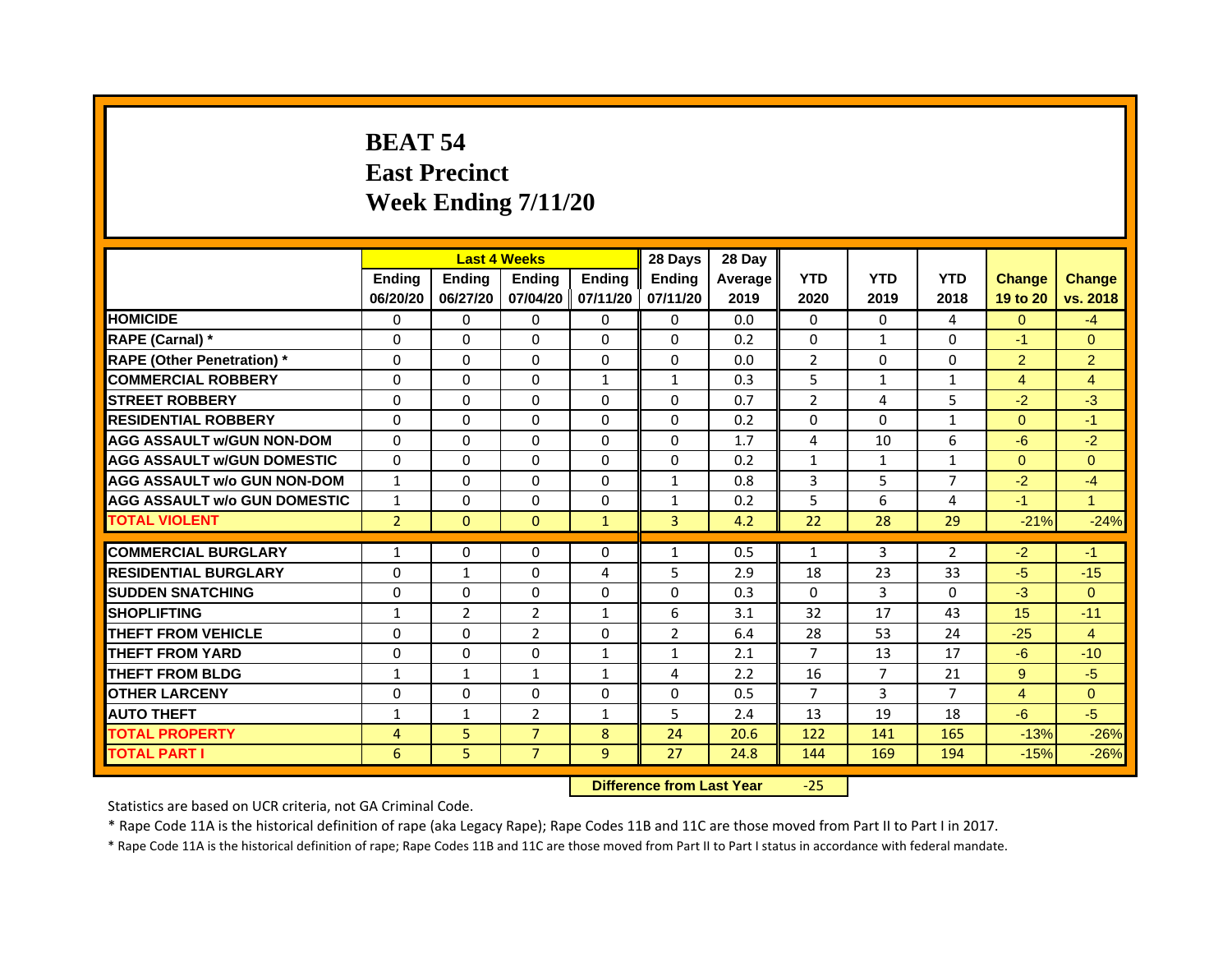# **BEAT 55East Precinct Week Ending 7/11/20**

|                                     |               |                | <b>Last 4 Weeks</b> |                | 28 Days        | 28 Day  |                |                |                |               |               |
|-------------------------------------|---------------|----------------|---------------------|----------------|----------------|---------|----------------|----------------|----------------|---------------|---------------|
|                                     | <b>Ending</b> | Ending         | <b>Endina</b>       | <b>Ending</b>  | <b>Endina</b>  | Average | <b>YTD</b>     | <b>YTD</b>     | <b>YTD</b>     | <b>Change</b> | <b>Change</b> |
|                                     | 06/20/20      | 06/27/20       | 07/04/20            | 07/11/20       | 07/11/20       | 2019    | 2020           | 2019           | 2018           | 19 to 20      | vs. 2018      |
| <b>HOMICIDE</b>                     | $\Omega$      | $\Omega$       | 0                   | 0              | 0              | 0.0     | $\mathbf{1}$   | 0              | $\mathbf{1}$   | $\mathbf{1}$  | $\mathbf{0}$  |
| RAPE (Carnal) *                     | $\Omega$      | $\Omega$       | $\Omega$            | $\Omega$       | $\Omega$       | 0.2     | $\Omega$       | $\overline{2}$ | $\Omega$       | $-2$          | $\Omega$      |
| <b>RAPE (Other Penetration)</b> *   | $\Omega$      | $\Omega$       | 0                   | 0              | 0              | 0.0     | 0              | 0              | 0              | $\Omega$      | $\Omega$      |
| <b>COMMERCIAL ROBBERY</b>           | $\Omega$      | $\Omega$       | $\Omega$            | $\Omega$       | $\Omega$       | 0.1     | $\Omega$       | $\Omega$       | $\Omega$       | $\Omega$      | $\Omega$      |
| <b>STREET ROBBERY</b>               | $\Omega$      | $\Omega$       | 1                   | $\Omega$       | 1              | 0.3     | 3              | 3              | $\overline{4}$ | $\Omega$      | $-1$          |
| <b>RESIDENTIAL ROBBERY</b>          | $\Omega$      | $\Omega$       | $\Omega$            | $\Omega$       | $\Omega$       | 0.1     | $\Omega$       | $\mathbf{1}$   | $\Omega$       | $-1$          | $\Omega$      |
| <b>AGG ASSAULT w/GUN NON- DOM</b>   | $\Omega$      | $\Omega$       | $\Omega$            | $\Omega$       | $\Omega$       | 0.2     | $\mathbf{1}$   | $\overline{3}$ | 4              | $-2$          | $-3$          |
| <b>AGG ASSAULT W/GUN DOMESTIC</b>   | $\Omega$      | $\Omega$       | $\Omega$            | $\Omega$       | $\Omega$       | 0.3     | $\Omega$       | 4              | $\mathbf{1}$   | $-4$          | $-1$          |
| <b>AGG ASSAULT w/o GUN NON-DOM</b>  | $\Omega$      | $\Omega$       | $\Omega$            | $\Omega$       | $\Omega$       | 0.4     | 2              | $\overline{2}$ | 1              | $\Omega$      | 1             |
| <b>AGG ASSAULT w/o GUN DOMESTIC</b> | $\Omega$      | 1              | $\Omega$            | $\Omega$       | 1              | 0.4     | $\overline{2}$ | 4              | $\overline{2}$ | $-2$          | $\Omega$      |
| <b>TOTAL VIOLENT</b>                | $\mathbf{0}$  | $\mathbf{1}$   | $\mathbf{1}$        | $\mathbf{0}$   | $\overline{2}$ | 2.0     | 9              | 19             | 13             | $-53%$        | $-31%$        |
|                                     |               |                |                     |                |                |         |                |                |                |               |               |
| <b>COMMERCIAL BURGLARY</b>          | $\Omega$      | 0              | $\overline{2}$      | 0              | $\overline{2}$ | 0.5     | 4              | 5              | 4              | $-1$          | $\mathbf{0}$  |
| <b>RESIDENTIAL BURGLARY</b>         | $\Omega$      | $\Omega$       | $\Omega$            | $\Omega$       | 0              | 1.8     | 5              | 10             | 10             | $-5$          | $-5$          |
| <b>SUDDEN SNATCHING</b>             | $\Omega$      | $\Omega$       | $\Omega$            | 0              | $\Omega$       | 0.2     | 0              | $\mathbf{1}$   | $\mathbf{1}$   | $-1$          | $-1$          |
| <b>SHOPLIFTING</b>                  | $\mathbf{1}$  | $\Omega$       | $\mathbf{1}$        | $\overline{2}$ | 4              | 16.0    | 86             | 129            | 110            | $-43$         | $-24$         |
| <b>THEFT FROM VEHICLE</b>           | $\Omega$      | $\Omega$       | $\mathbf{1}$        | $\mathbf{1}$   | $\overline{2}$ | 3.6     | 15             | 21             | 25             | $-6$          | $-10$         |
| <b>THEFT FROM YARD</b>              | $\Omega$      | $\mathbf{1}$   | $\mathbf{1}$        | $\Omega$       | $\overline{2}$ | 1.3     | 9              | 11             | 16             | $-2$          | $-7$          |
| <b>THEFT FROM BLDG</b>              | $\Omega$      | $\Omega$       | $\Omega$            | $\mathbf{1}$   | 1              | 1.8     | 9              | 10             | 11             | $-1$          | $-2$          |
| <b>OTHER LARCENY</b>                | $\Omega$      | $\Omega$       | $\Omega$            | $\Omega$       | $\Omega$       | 0.3     | $\overline{2}$ | 2              | 2              | $\Omega$      | $\Omega$      |
| <b>AUTO THEFT</b>                   | $\Omega$      | $\mathbf{1}$   | $\Omega$            | $\mathbf{1}$   | $\overline{2}$ | 0.8     | $\overline{7}$ | 6              | 10             | $\mathbf{1}$  | $-3$          |
| <b>TOTAL PROPERTY</b>               | $\mathbf{1}$  | $\overline{2}$ | 5                   | 5              | 13             | 26.2    | 137            | 195            | 189            | $-30%$        | $-28%$        |
| <b>TOTAL PART I</b>                 | $\mathbf{1}$  | 3              | 6                   | 5              | 15             | 28.2    | 146            | 214            | 202            | $-32%$        | $-28%$        |

 **Difference from Last Year**r -68

Statistics are based on UCR criteria, not GA Criminal Code.

\* Rape Code 11A is the historical definition of rape (aka Legacy Rape); Rape Codes 11B and 11C are those moved from Part II to Part I in 2017.